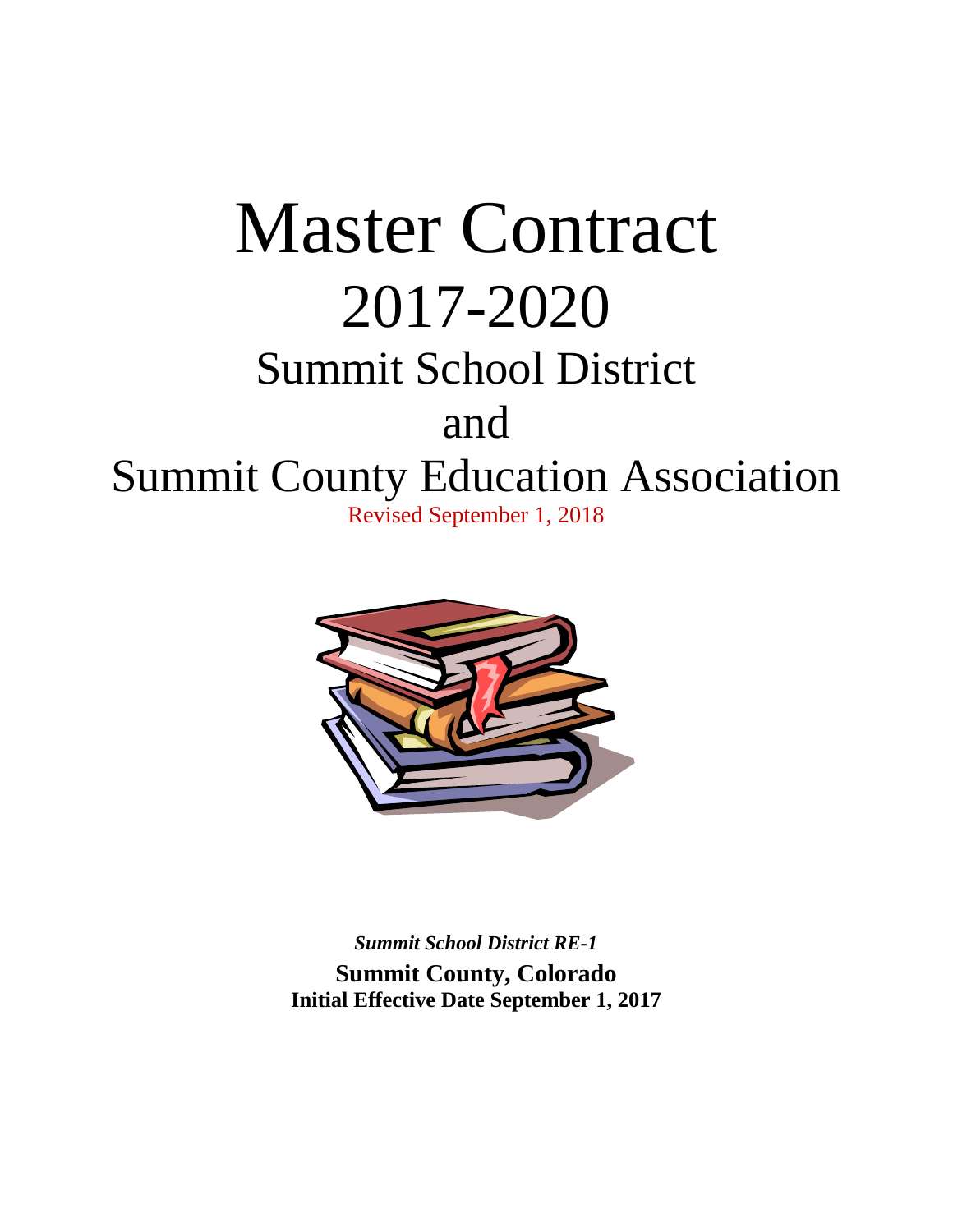# *Board of Education*

Ms. Margaret Carlson President Ms. Sue Wilcox, Vice President Ms. Lisa Webster, Treasurer Dr. Marilyn Taylor, Secretary Ms. Cindy Bargell, Director Ms. Terry Craig, Director Dr. Bonne Ward, Director

# *Superintendent*

Ms. Kerry Buhler

# *Negotiating Team*

Kai Miller, Teacher – Summit Middle School Ryan Mihm, Teacher - Summit Middle School Carole Horvath, Teacher - Breckenridge Elementary School Eric Hansen, Ski Country Uniserve Cathy Beck, Assistant Superintendent Kim Phipps, Teacher - Summit High School Katie Bunnelle, Teacher - Silverthorne Elementary School Sue Wilcox, Board of Education Kerry Buhler, Superintendent Drew Adkins, Principal- Summit High School Kara Drake, Director of Business Services Trisha Forman, Director of Human Resources

#### *Preamble*

<span id="page-1-0"></span>The purpose of this agreement is to promote collaborative relationships among the faculty, administration and board to cultivate student learning. This contract provides a flexible structure that ensures mutual respect, value and honor among all parties. In addition, this contract assures continuity, creates economic predictability for teachers and the District, defines working conditions and facilitates equity.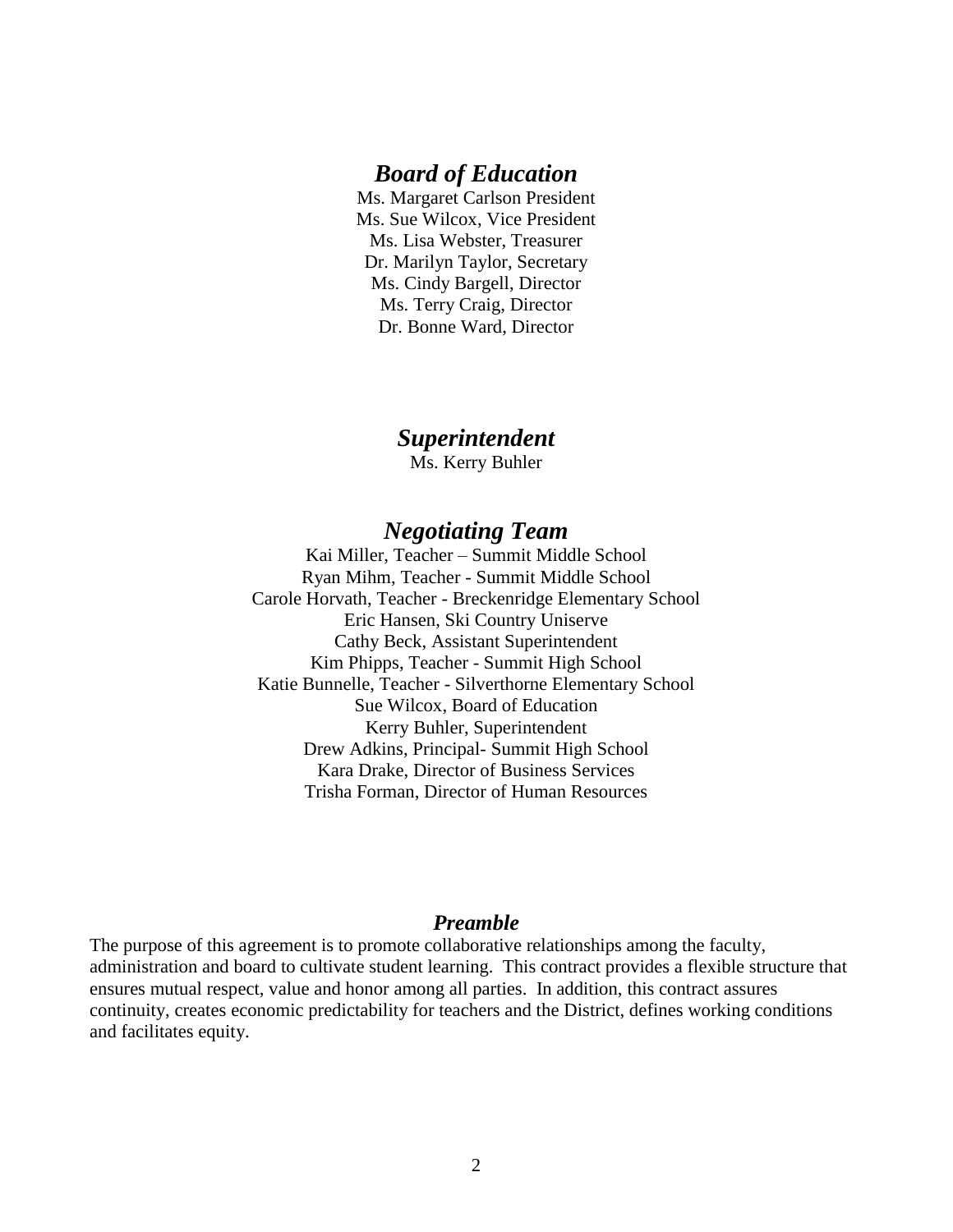# **Table of Contents**

<span id="page-2-0"></span>

| 6.2                                                                                                  |           |
|------------------------------------------------------------------------------------------------------|-----------|
|                                                                                                      |           |
| 6.4 Determination of Recommendation for Contract Cancellation: ___________________________________11 |           |
|                                                                                                      |           |
|                                                                                                      |           |
|                                                                                                      |           |
|                                                                                                      |           |
|                                                                                                      |           |
|                                                                                                      | 13        |
|                                                                                                      | 13        |
|                                                                                                      |           |
| 8.1 Definitions: 13                                                                                  |           |
|                                                                                                      |           |
| 8.3 General Procedures: 14                                                                           |           |
|                                                                                                      |           |
|                                                                                                      |           |
|                                                                                                      | $\_16$    |
|                                                                                                      |           |
|                                                                                                      | 17        |
|                                                                                                      | <b>18</b> |
|                                                                                                      | - 18      |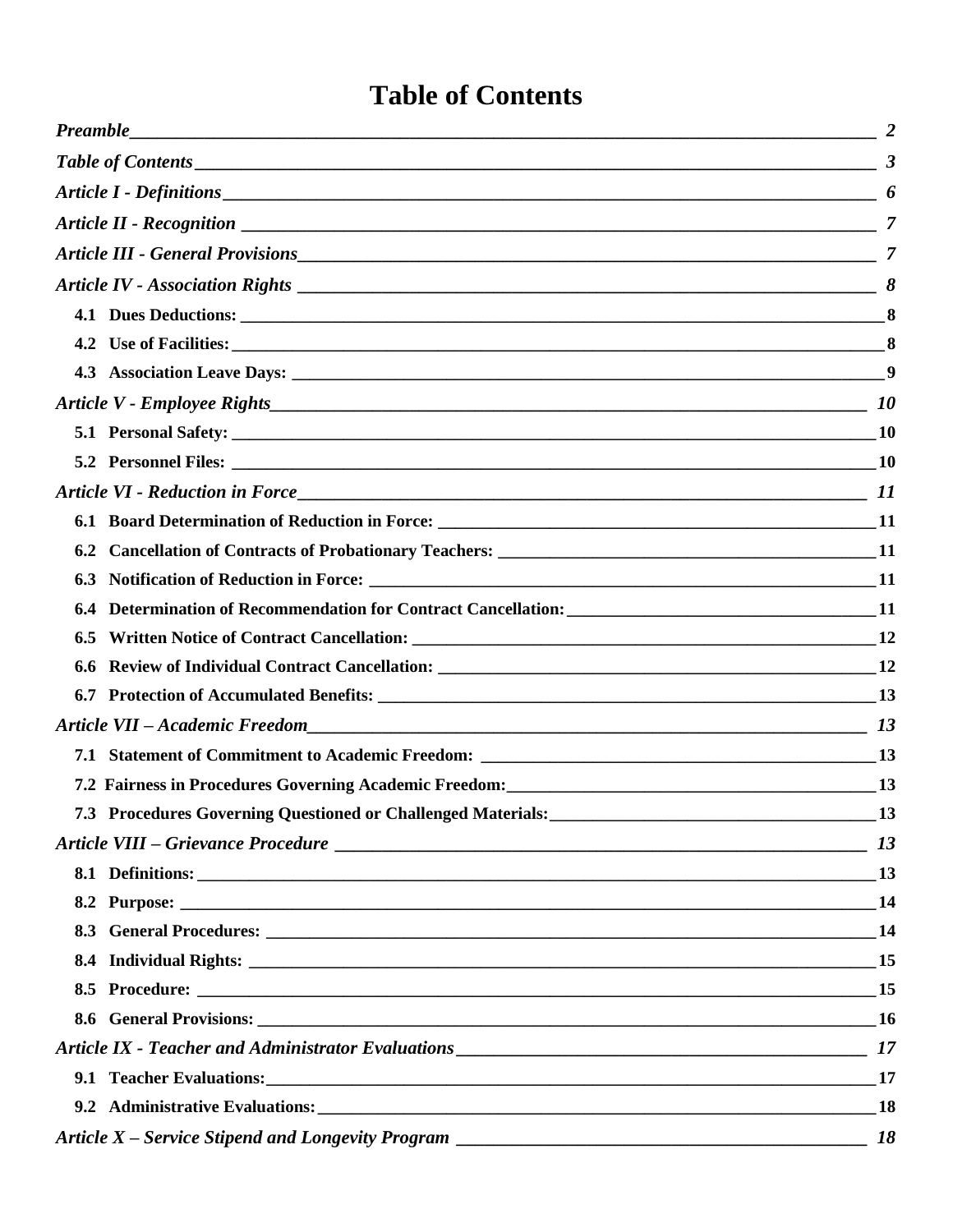| 10.1 Implementation of the Service Stipend and Longevity Recognition Program: ______________________18        |           |
|---------------------------------------------------------------------------------------------------------------|-----------|
|                                                                                                               |           |
| 11.1 Professional Master Contract Maintenance and Language Team: __________________________________19         |           |
| 11.2 Collaborative Training: 19                                                                               |           |
|                                                                                                               | 20        |
| 11.4 Non contractual Policies and Procedures: 21 21                                                           |           |
|                                                                                                               |           |
|                                                                                                               |           |
|                                                                                                               |           |
| 12.2 Rescheduling of Days Lost Due to Weather and Unforeseen Events: 22                                       |           |
|                                                                                                               |           |
|                                                                                                               | 22        |
| 12.5 Teacher Work Day: 22                                                                                     |           |
|                                                                                                               | 23        |
|                                                                                                               |           |
|                                                                                                               | 23        |
|                                                                                                               |           |
| 13.5 Student-Teacher Ratio for Regular Classroom Teachers and Specials: ___________________________________24 |           |
|                                                                                                               | 25        |
|                                                                                                               | 25        |
|                                                                                                               | <b>26</b> |
|                                                                                                               | <b>26</b> |
|                                                                                                               | <b>26</b> |
| Article XV - Leave Days                                                                                       | -28       |
|                                                                                                               | 28        |
| 15.2 Siek-Annual Leave: 15.2 Siek-Annual Leave: 15.2 Siek-Annual Leave: 15.2 Siek-Annual Leave:               | 28        |
|                                                                                                               |           |
| 15.4 N/A: Error! Bookmark not defined.                                                                        |           |
|                                                                                                               |           |
| 15.6 Pregnancy Disability Leave: 31                                                                           |           |
|                                                                                                               |           |
|                                                                                                               |           |
|                                                                                                               |           |
|                                                                                                               |           |
|                                                                                                               |           |
|                                                                                                               |           |
|                                                                                                               |           |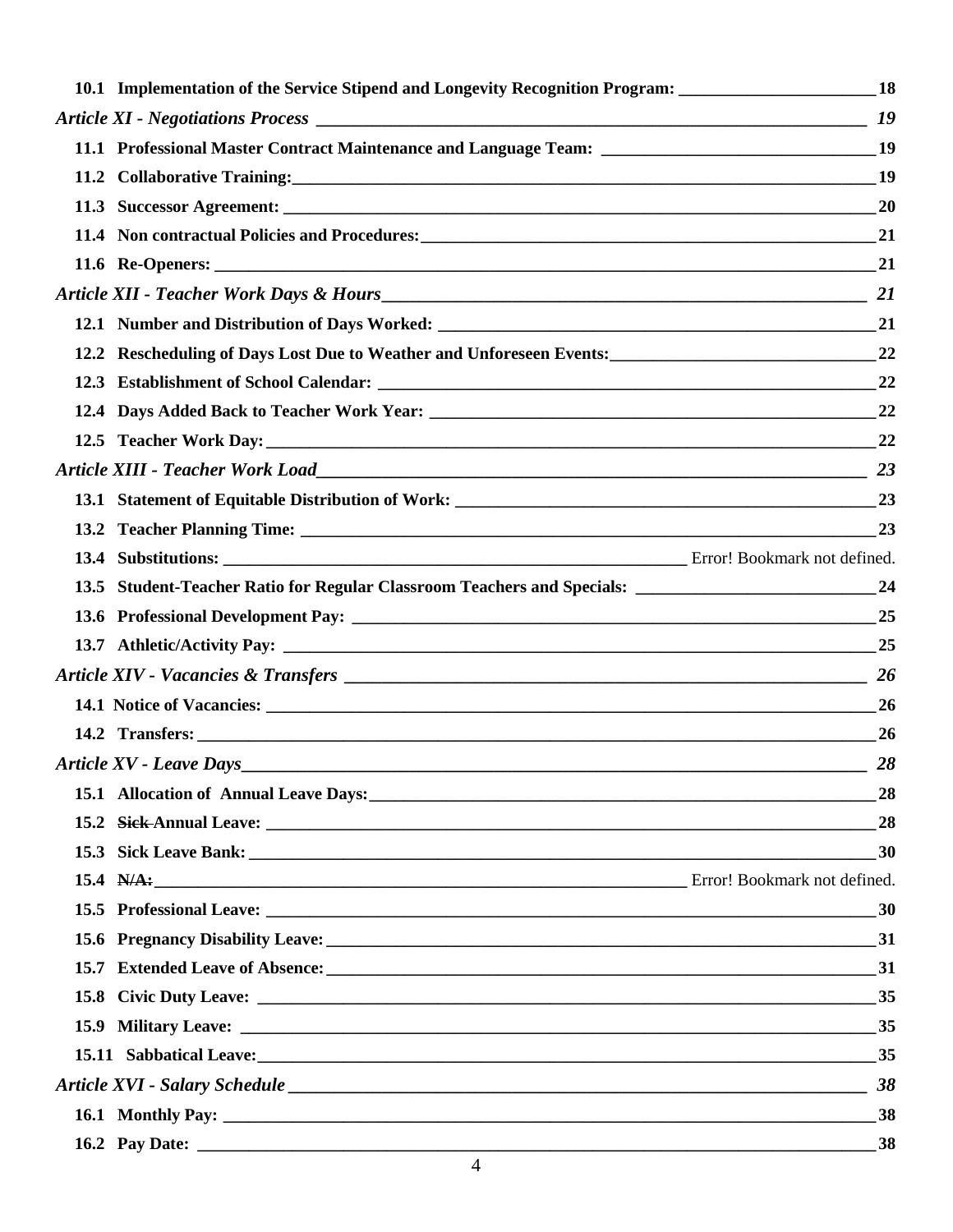|                                                                                                                                                                                                                                | 38        |
|--------------------------------------------------------------------------------------------------------------------------------------------------------------------------------------------------------------------------------|-----------|
| 16.4 Horizontal Movement on Salary Schedule: New York Changes and Schedule and Schedule and Schedule and Schedule and Schedule and Schedule and Schedule and Schedule and Schedule and Schedule and Schedule and Schedule and  | <b>38</b> |
| Article XVII – Changes and Additions during the Term of the Contract                                                                                                                                                           | 39        |
| 17.1 Clause for the allowance of memorandums of understanding:                                                                                                                                                                 | -39       |
| Article XVIII – Duration of Contract League and Secretary and Secretary and Secretary and Secretary and Secretary and Secretary and Secretary and Secretary and Secretary and Secretary and Secretary and Secretary and Secret | 39        |
|                                                                                                                                                                                                                                | 39        |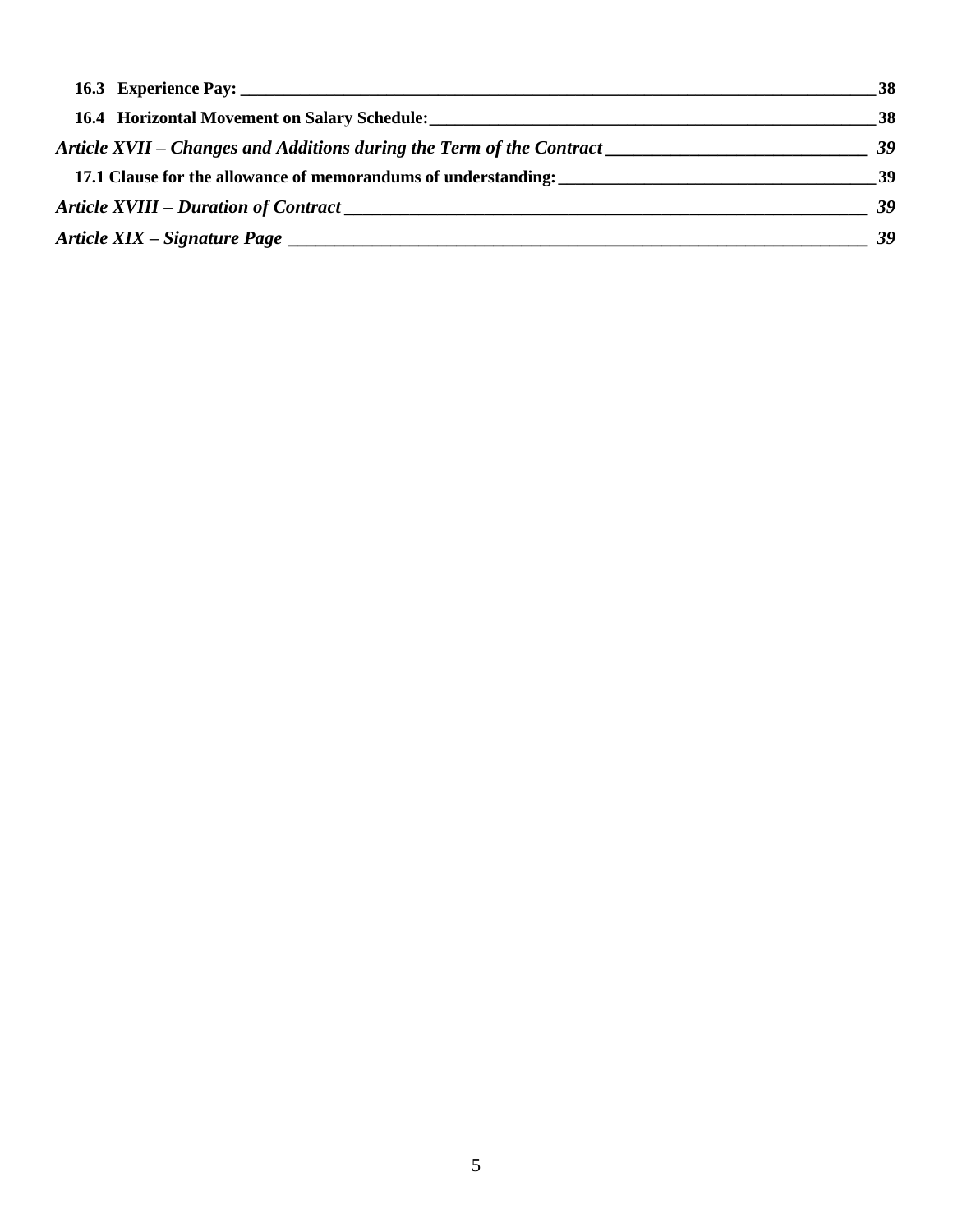# *Article I - Definitions*

<span id="page-5-0"></span>1.1 The term "teacher" shall mean all non-administrative certificated personnel employed by the District in an instructional position or serving as a special service provider (e.g. counselors, psychologists, media specialists) not including support staff and substitutes.

1.2 The term "board" shall mean the Board of Education of Summit School District RE-l, Summit County, in the State of Colorado.

1.3 The term "association" shall mean the Summit County Education Association.

1.4 The term "district" shall mean the Summit School District RE-1 in the State of Colorado.

1.5 The term "superintendent" shall mean the Superintendent of Summit School District RE-1.

1.6 The term "principal/supervisor" shall mean a person who has the responsibility to direct a teacher's activities and/or to evaluate his/her performance.

1.7 The term "parties" shall mean the Board and the Association as participants in this contract.

1.8 The term "day" shall mean a school day when teachers are required to be present, equals a 40 hour work week (pro-rated based on FTE).

1.9 The term "work/school year" shall mean the professional duty days required of each licensed staff member according to a board adopted calendar. Within the school year, there are three types of days, which may be divided into half days:

- Student contact days, which are days when teachers are required to have formal contact with students.
- Work days, during which teachers prepare classrooms, prepare instruction, confer with one another and assess student performance.
- Professional development days including assigned professional growth activities and/or personal/professional growth activities as directed by the District.

1.10 The term "district initiated transfer" shall mean movement of teachers within their current school building or between schools in the District. Licensed staff members will be assigned and reassigned within buildings according to changing instructional needs.

1.11 The term "teacher initiated transfer" shall mean movement of teachers (upon their request) from one building to another, or from one school level to another.

1.12 The term "vacancy" shall mean teacher licensed employment positions that are vacated by a teacher license staff member and/or a new position created by an Administrator to fulfill the educational needs of students. A Building Administrator shall declare a position to be vacant, where there is allocated funding, and reassignments, transfers, and/or recalls have been considered. The Building Administrator shall see that all allocated positions are filled except for positions in which no qualified teacher can be hired.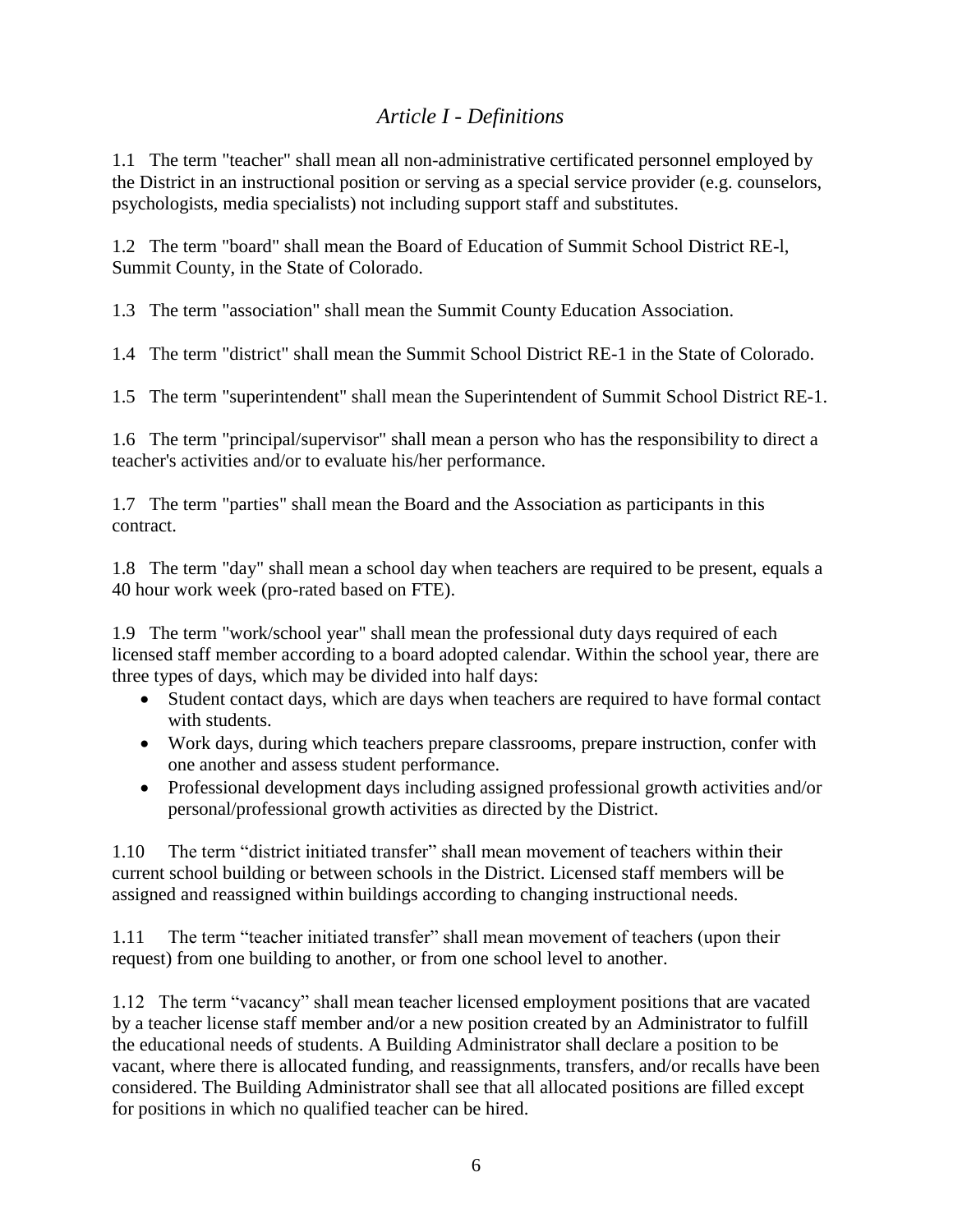1.13 The term "probationary teacher" means a teacher who has not completed three full years of continuous, effective and uninterrupted employment, who is employed by the District on an annual contract and who has not been re-employed for the fourth year with the District. A year of service for probationary teachers towards non probationary status is defined as a full school year. But, if the probationary teacher is hired after the first day of the academic year, then the "year" of employment must include at least the last 120 school days of the academic year. In addition to a year of service, the employee must be employed for 4 or more hours per day and/or a minimum of 20 hours per week during the academic year. A probationary teacher attains non probationary status on the first day of employment of his/her fourth year with the District.

1.14 The term "Part-time Teacher" is a teacher who is contracted to work less than four hours per day or less than 20 hours per week if not working on a daily basis.

# *Article II - Recognition*

<span id="page-6-0"></span>2.1 The Board recognizes the Association as the exclusive representative and negotiating agent for all teachers for the duration of this contract.

# *Article III - General Provisions*

<span id="page-6-1"></span>3.1 This Agreement constitutes officially adopted Board policy for the term of said Agreement, and the Board and the Association will carry out the commitments contained herein and will give them full force and effect.

3.2 No change, revision, alteration or modification of this Agreement in whole or in part shall be valid or recognized unless it is ratified by both the Board and the Association and is documented in writing in the form of a memorandum of understanding.

3.3 The Board and the Association recognize that the Board has certain powers, discretions and duties that, under the constitution and Laws of the State of Colorado, may not be delegated, limited or abrogated by an agreement with any party. Accordingly, if any provision in this contract is found to be contrary to law, such provision or application shall be implemented only to the extent permitted by law as the law super cedes the contract and all District policies and procedures, but all other provisions or applications of this Agreement shall nevertheless continue in full force and effect.

3.4 The provisions of this Agreement shall control where any conflict exists between this Agreement and Board or Association policy, practice, custom, writing or intentions not incorporated in this Agreement. Any matter not covered by the provisions of this Agreement may be controlled by officially adopted Board policy and Administrative Regulations.

3.5 The Association agrees that for the duration of this agreement it shall not cause, support, or engage in a strike, work slowdown, or any other forms of withholding services. Nor, shall the Association employ any such practice that would in any way adversely affect the learning opportunities normally available to the students of the District.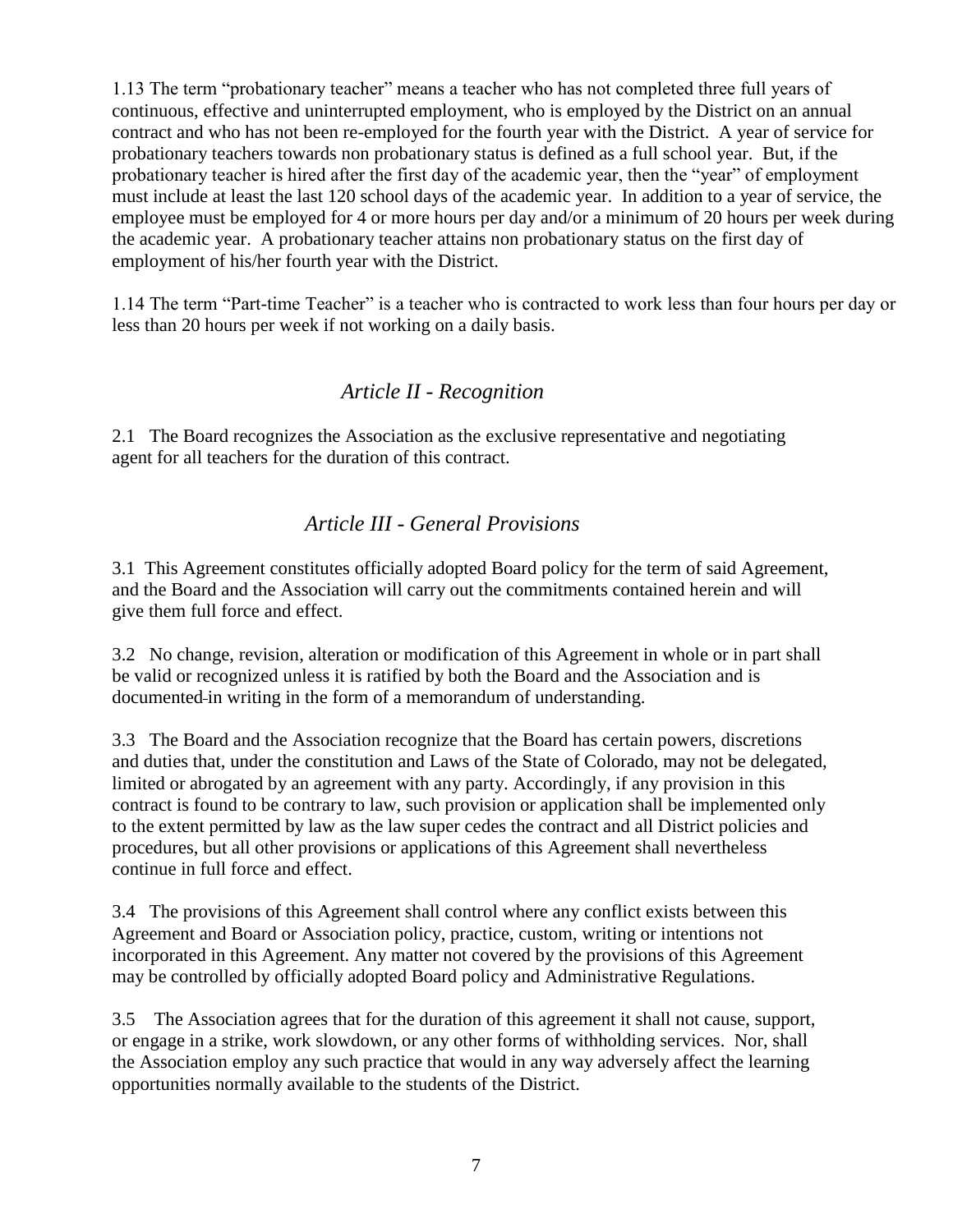3.6 Neither the Board nor the Association shall discriminate against any teacher **on** any basis as defined in state law, federal law, or the constitution.

3.7 Only insofar as its contents are addressed in this Agreement will any contract between the Board and any individual teacher be subject to, and depend upon, the terms and provisions of this Agreement with all articles of this agreement being superseded by all State and Federal laws.

3.8 Should any article or clause contained in this agreement be found illegal or invalid by a court of competent jurisdiction, all other articles and/or clauses within said article shall remain valid and controlling.

3.9 The Association and the Board agree to make this Agreement as finally ratified by both parties available to all District staff members via the District website. Distribution of this Agreement in the form of a hard copy will be done by the Association and the Board upon request. Duplication expenses shall be equally shared.

# *Article IV - Association Rights*

#### <span id="page-7-1"></span><span id="page-7-0"></span>**4.1 Dues Deductions:**

4.1.1 The Board agrees to deduct from teachers' salaries an amount of money sufficient to pay the member's dues and contributions to the United Teaching Profession (SCEA, CEA, NEA) as certified by the Association, where such deductions have been voluntarily and individually authorized by the teacher in writing. The Board agrees to transmit all such monies deducted to the treasurer of the Association on a regular monthly basis.

4.1.2 Dues deducted shall be deducted according to arrangements made by the Superintendent **or his/her designee** and the Association President in June of the preceding school year. The District will be informed of the amount of deduction by October  $1<sup>st</sup>$  of each year.

4.1.3 The Association will furnish the Board with a dues-deduction form properly signed by the member. Such forms shall remain in effect during the employment of the member until such time as revoked by the member.

4.1.4 The Association agrees to hold the Board harmless from any action growing out of these deductions commenced against the Board or the School District and assumes full responsibility for the disposition of the funds so deducted once they have been turned over to the Treasurer of the Association.

#### <span id="page-7-2"></span>**4.2 Use of Facilities:**

4.2.1 As the exclusive representative of the negotiating unit, the Association shall have the right to use school facilities for Association business without cost that does not interfere with school activities or place a financial burden on the district. This does not apply to rented office space as long as custodial services and utilities are provided.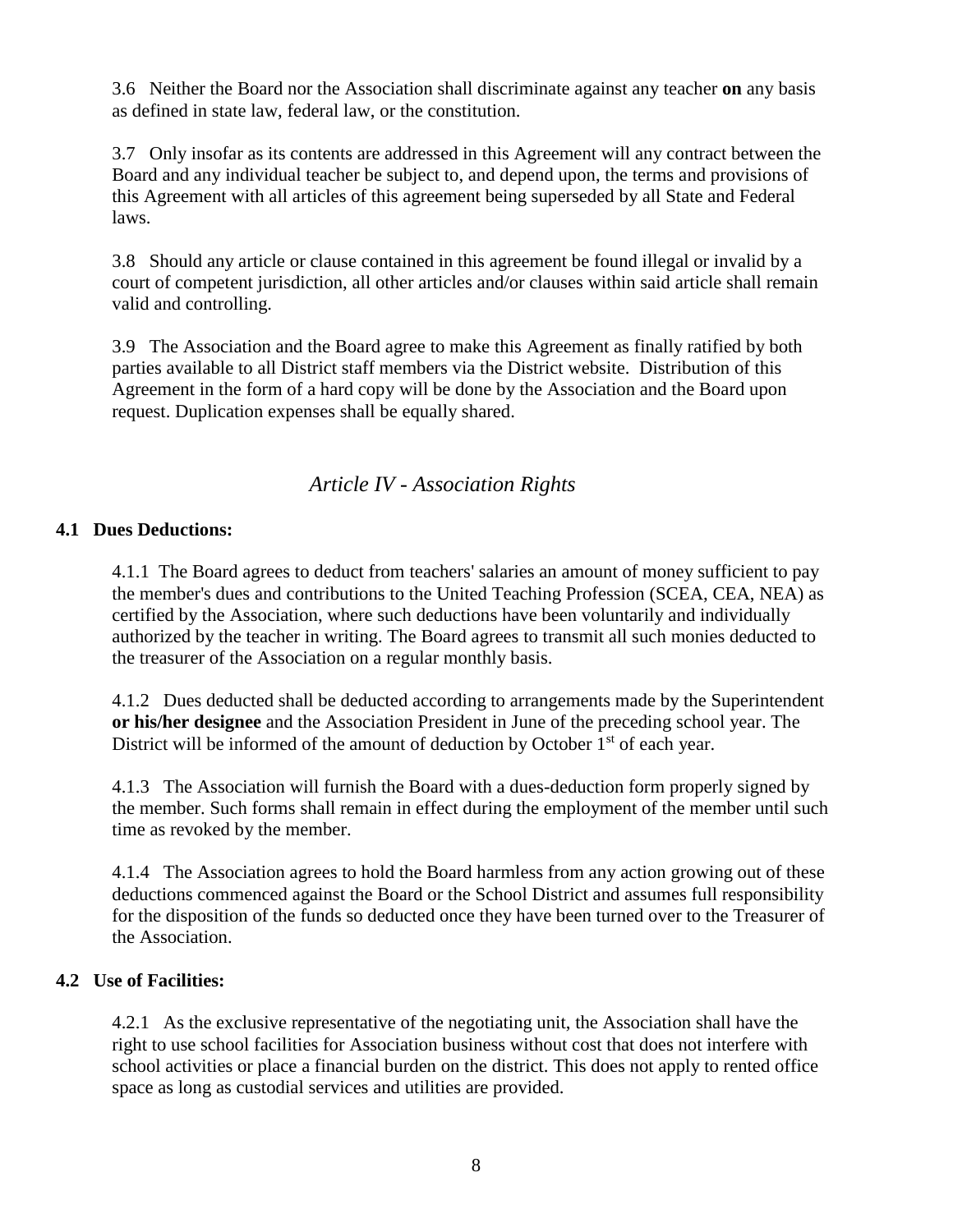4.2.2 The Principal of a building in which an Association meeting is scheduled shall be notified in advance of the time and place for the meeting. Such meetings shall be held where no conflict exists with the normal conduct of school activities.

4.2.3 The Association shall be permitted to deliver and receive materials through the school delivery service, electronic mail, or fax system. The Association shall be allowed the same delivery services furnished to school buildings.

4.2.4 The Association shall have the right to place notices, circulars, and other material relevant to the organization's business on a bulletin board in the teacher's lounge and/or designated work areas and in teachers' mailboxes.

4.2.5 Any District teacher who is a duly authorized representative of the Association shall be permitted to transact official business on school property. National and/or State Association officials may participate in educational programs, workshops, and related activities presented for Association members. Also, National and/or State Association officials may meet with individual teachers for consultation in regard to grievance procedures. The above activities may not interfere with normal classroom activity or normal operation of the District, including its individual schools as determined by the Principal and/or appropriate Administrator.

4.2.6 It is agreed that teachers may participate in Association activities as long as they do not interfere with normal classroom activity or normal operation of the District or one or more schools within the District, as determined by the Principal and or appropriate administrator(s)..

4.2.7 The Association Representative(s) shall be given an opportunity at faculty meetings for brief announcements or reports with the Principal's agreement.

4.2.8 The Board shall provide the Association with up-to-date copies of the District policies and procedures of the Board of Education of the District, and shall promptly provide copies of all revisions. Updated District policies shall be posted on the District website.

#### <span id="page-8-0"></span>**4.3 Association Leave Days:**

4.3.1 The President of the Association will have a total of three (3) leave days to be used for Association business within the District during the school year. Additional days may be negotiated if needed and the process of negotiations is not included as part of the designated three (3) days.

4.3.2 The District will grant up to a total of 10 days of Association leave for activities deemed by the Superintendent not to be inimical to the interests of the Board and/or District. These days will be allocated by the Association and submitted to the Human Resources Office as "Association Leave."

4.3.3 The District may provide additional days for Association Representatives to take care of business of mutual concern, such as visits to the State Legislature.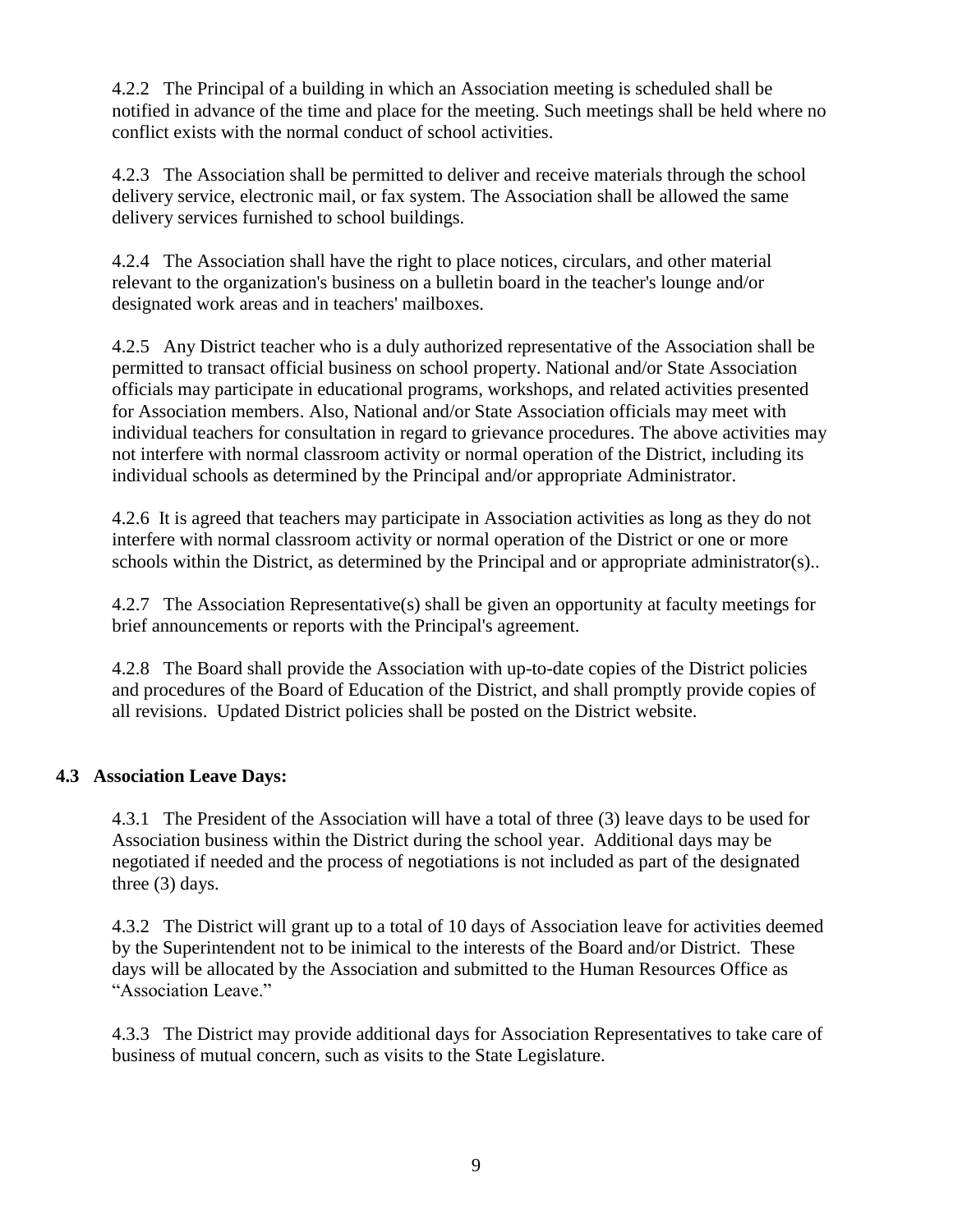# <span id="page-9-0"></span>*Article V - Employee Rights*

#### <span id="page-9-1"></span>**5.1 Personal Safety:**

5.1.1 The District shall not tolerate threats, intimidation, or physical force directed toward any teacher on school property or at events which the District is sponsoring or in which it is involved or otherwise related to the teacher's employment by the District, and will take appropriate measures to help ensure the teacher's safety in those circumstances. In the event of such acts, the District will respond in an appropriate manner.

5.1.2 The District shall, at the request of a teacher, consider replacing reasonable personal losses incurred due to theft, vandalism or assault. Taken in consideration will be the precautions taken by the teacher, whether the loss was incidental to the discharge of duties, and other mitigating circumstances.

#### <span id="page-9-2"></span>**5.2 Personnel Files:**

5.2.1 A teacher's personnel file shall be limited to contain documents germane to his/her employment by the District.

5.2.2 It is the teacher's professional responsibility to obtain, maintain, and present a current original Colorado teaching certificate/license to the District. The District shall copy the original to be included in his/her personnel file and return the original to the teacher.

5.2.3 A teacher, upon written request, shall have the right to review the contents of the teacher's permanent personnel file and any building files maintained by appropriate supervisors. A teacher may make copies of any documents contained in such files.

5.2.4 No material derogatory to a teacher's conduct, service, character, or personality shall be placed in such file unless the teacher has been given the opportunity to review such material.

5.2.4.1 The teacher will acknowledge that the opportunity to review such material has been given by initialing the material to be placed in such files. The parties understand and agree that the signature merely means that the teacher has read such material and that it does not mean the teacher necessarily agrees with the statements contained in such materials. Refusal by the teacher to acknowledge the review will be noted on the document by the administrator.

5.2.4.2 The teacher shall have the right to file a written reply to such materials within 10 days of the date on which the teacher was given the opportunity to review such material. Such reply shall be attached to the material to which it pertains.

5.2.4.3 The teacher shall have the right to petition for the removal of such material.

5.2.5 No complaints about the teacher anonymous to the administrator shall be placed in the a teacher's personnel file or in his/her building file. Whenever such complaints are placed in the teacher's file(s), the teacher may submit a written response and have it placed in his/her file.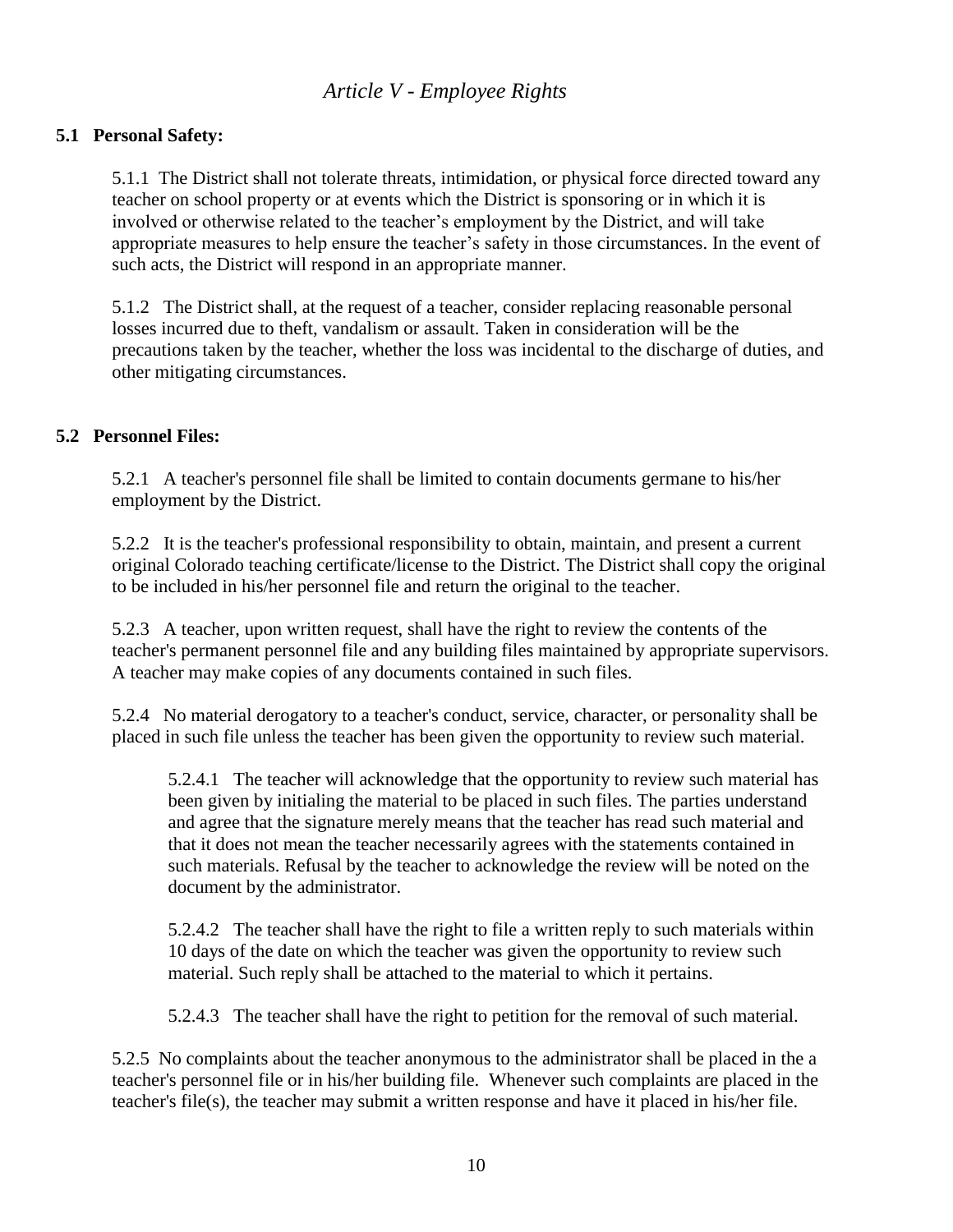5.2.6 Teachers' personnel files are solely accessible to the individual teacher upon his/her written request, the Director of Human Resources, and the teacher's supervisor(s) or Superintendent.

#### *Article VI - Reduction in Force*

#### <span id="page-10-1"></span><span id="page-10-0"></span>**6.1 Board Determination of Reduction in Force:**

The Board, sitting in its legislative capacity, may determine that a justifiable decrease in the number of teaching positions in the District is warranted based on reasons including, but not necessarily limited to, budgetary restraints, program changes, and/or decline in student enrollment. Such determination shall be made upon motion at a properly noticed Board meeting by roll-call vote, and the motion shall direct the Administration to effect the necessary cancellation of teacher contracts in accordance with the Board's action and Article VI of the Professional Master Contract. Before the Board makes a determination as to whether a justifiable decrease in the number of teaching positions is warranted, the Administration shall consult with the Association concerning the need for a reduction in force and consideration of alternatives, and shall report the results of such consultation and any recommended alternatives to the Board. A reduction in force and thus a cancellation of contracts is separate from the parameters of the non renewal of a contract.

#### <span id="page-10-2"></span>**6.2 Cancellation of Contracts of Probationary Teachers:**

When a justifiable reduction in the number of teaching positions within a particular endorsement area occurs, the contracts of probationary teachers who are occupying such positions shall be canceled first.

#### <span id="page-10-3"></span>**6.3 Notification of Reduction in Force:**

The Superintendent or his/her designee shall notify the Association and teaching staff of the Board's determination that a reduction in force is necessary within three (3) days of the Board meeting at which such determination was made. Unless an emergency situation exists, no less than thirty (30) days' notice will be given to the teachers impacted.

#### <span id="page-10-4"></span>**6.4 Determination of Recommendation for Contract Cancellation:**

The following shall be among the essential considerations in determining which contracts will be recommended for cancellation:

- Earned effectiveness ratings.
- Certification endorsement on record with the District at the time of announcement of the reduction in force.
- Professional preparation including major fields of study and advanced degrees.
- Teachers with ongoing plans of remediation and/or improvement prior to the determination by the Board of the necessity for a reduction in force.
- Length of service in the District, not applicable to teachers who are currently on a previously established plan of remediation.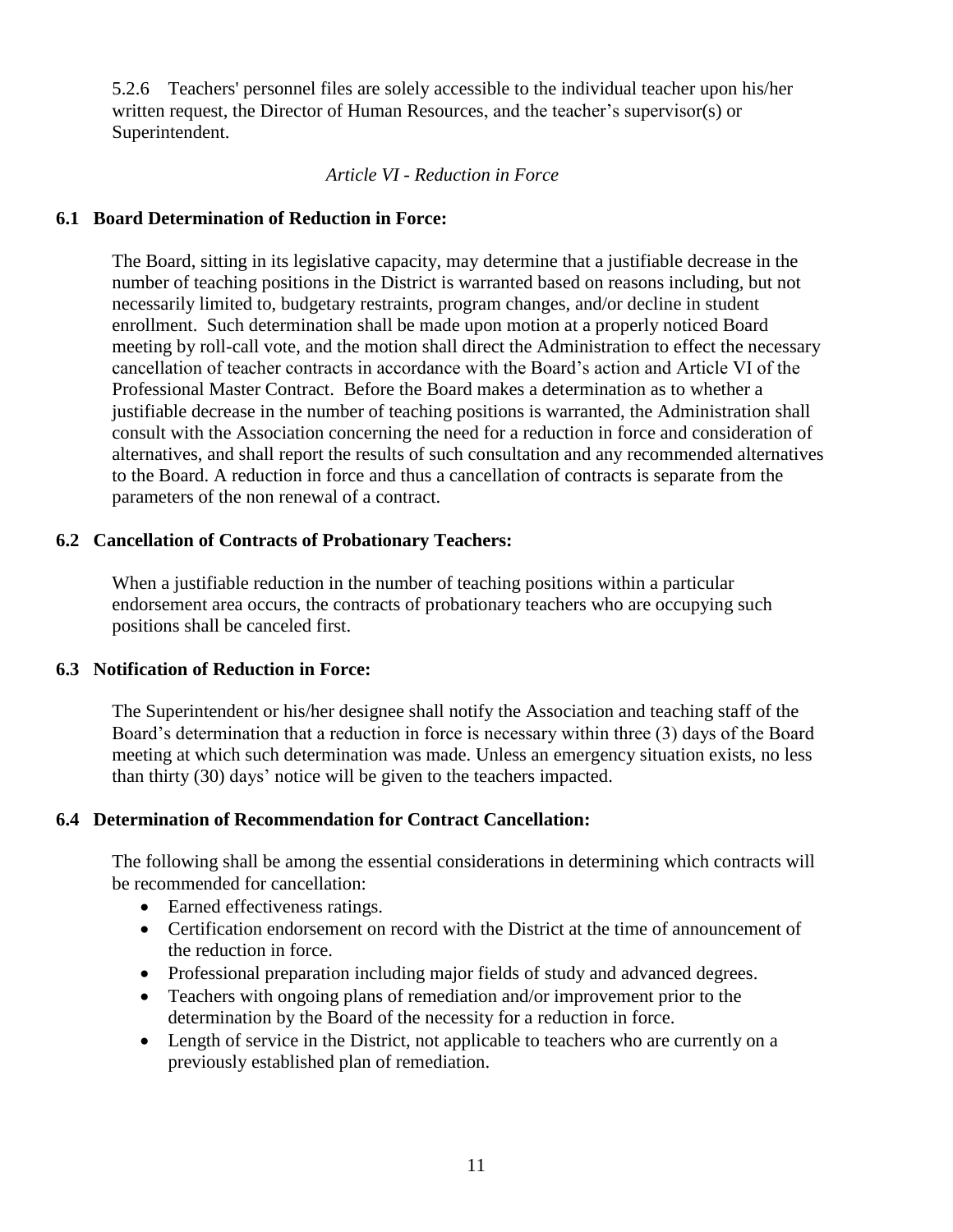#### <span id="page-11-0"></span>**6.5 Written Notice of Contract Cancellation:**

A written notice of the cancellation of a contract shall be hand delivered or sent by certified mail with a return receipt requested to the teacher at the teacher's address as it appears on District records. The notice shall include the following:

- A copy of the statement adopted by the Board determining that a reduction in force is justifiable.
- A brief statement by the Superintendent of the reasons for the recommended cancellation of the contract of the particular teacher.
- A copy of Article VI of the Master Contract.

# <span id="page-11-1"></span>**6.6 Review of Individual Contract Cancellation:**

6.6.1 Within 14 days of receiving the layoff notice, a teacher may request a review of the action by the Board. If the teacher requests, the Board and Association (through their representatives) shall select an impartial hearing officer to conduct a hearing.

6.6.2 The request for review must specify the grounds on which it is contended that the decision was improper under this Article. This provision shall not prohibit the hearing officer from allowing additional grounds to be argued based on facts and/or information which did not exist or was not discoverable at the time of the teacher's request for review of the reduction of the force action.

6.6.3 The Board shall consider the request and shall schedule a hearing to be held within 14 days after the request is received. The teacher(s) shall be given seven (7) days' notice of the hearing.

6.6.4 The hearing shall be conducted informally. The hearing officer shall have the authority to make appropriate procedural rules. If either party requests, the hearing shall be in a closed session. The teacher may represent himself/herself or be represented by the Association.

6.6.5 The hearing shall be limited to those grounds specified in the request for a hearing and supported by such proof as is offered. In addition, a hearing officer may consider additional arguments and facts germane to the issue under consideration. Where additional facts or arguments are introduced, the opposing party shall have sufficient time to respond. A decision shall be made within 15 days following completion of the hearing.

6.6.6 The hearing officer will make written findings and recommendations to the Board and the teacher. The cost of the hearing officer shall be borne equally by the District and the Association.

6.6.7 The Board will take final action on the findings and recommendations at its next regular or special meeting.

6.6.8 This procedure is the only procedure that may be used in a reduction in force under this Agreement.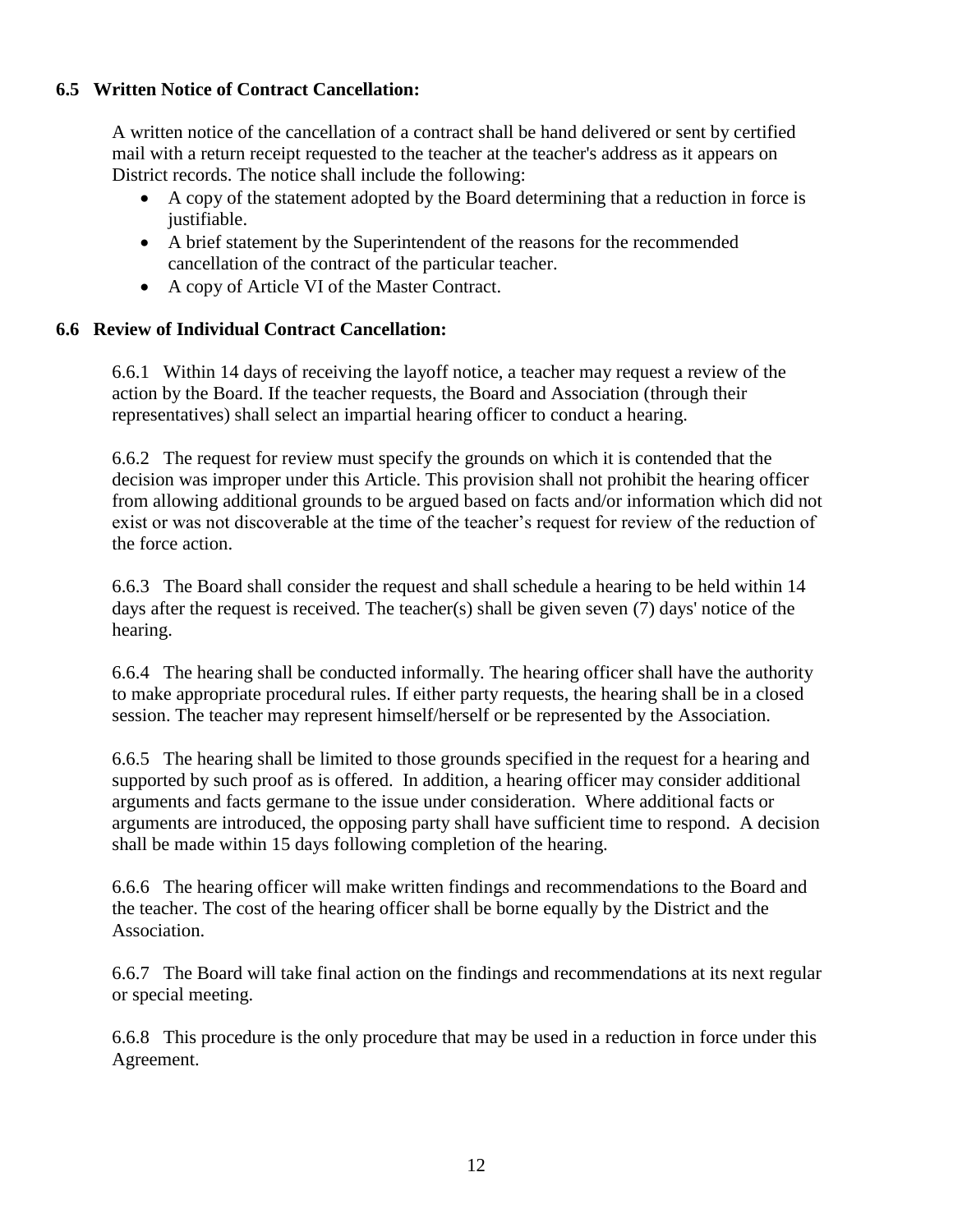#### <span id="page-12-0"></span>**6.7 Protection of Accumulated Benefits:**

The separation of a non-probationary teacher due to reduction in force will not affect the accumulated benefits listed below if the teacher is rehired within 18 months of the effective date of separation:

- Accumulated sick leave and status in the sick leave bank, provided no previous reimbursement has occurred
- Position on the salary schedule
- Non-probationary status.

6.7.1 Normal attrition shall be considered prior to any staff reductions.

6.7.2 If vacancies should occur due to normal attrition, staff members affected by the reduction shall be notified of the vacancies and shall be considered for positions in which s/he is qualified for. This process will continue throughout the summer months up to the first day of the new school year. Failure of a qualified teacher to accept such a position, if offered, shall terminate any further obligation on the part of the District.

# *Article VII – Academic Freedom*

#### <span id="page-12-2"></span><span id="page-12-1"></span>**7.1 Statement of Commitment to Academic Freedom:**

The parties seek to educate young people in the democratic tradition, to foster recognition of individual freedom and social responsibility, to inspire meaningful awareness of, and respect for, the Constitution and the Bill of Rights, and to instill appreciation of the value of individual personality. It is recognized that these democratic values can best be transmitted in an atmosphere which is free from censorship and artificial restraints on free inquiry and learning, and in which academic freedom for teacher and student is encouraged.

#### <span id="page-12-3"></span>**7.2 Fairness in Procedures Governing Academic Freedom:**

Freedom of individual conscience, association, and expression will be encouraged, and fairness in procedures will be observed both to safeguard the legitimate interests of the schools and to exhibit, by appropriate examples, the basic objectives of a democratic society.

#### <span id="page-12-4"></span>**7.3 Procedures Governing Questioned or Challenged Materials:**

If and when subject matter, materials, substance of activities, or presentations are questioned by a person or parties, board policy governing questioned or challenged materials will be followed.

# *Article VIII – Grievance Procedure*

#### <span id="page-12-6"></span><span id="page-12-5"></span>**8.1 Definitions:**

8.1.1 A grievant shall mean a teacher, a group of teachers, or the Association filing a class grievance.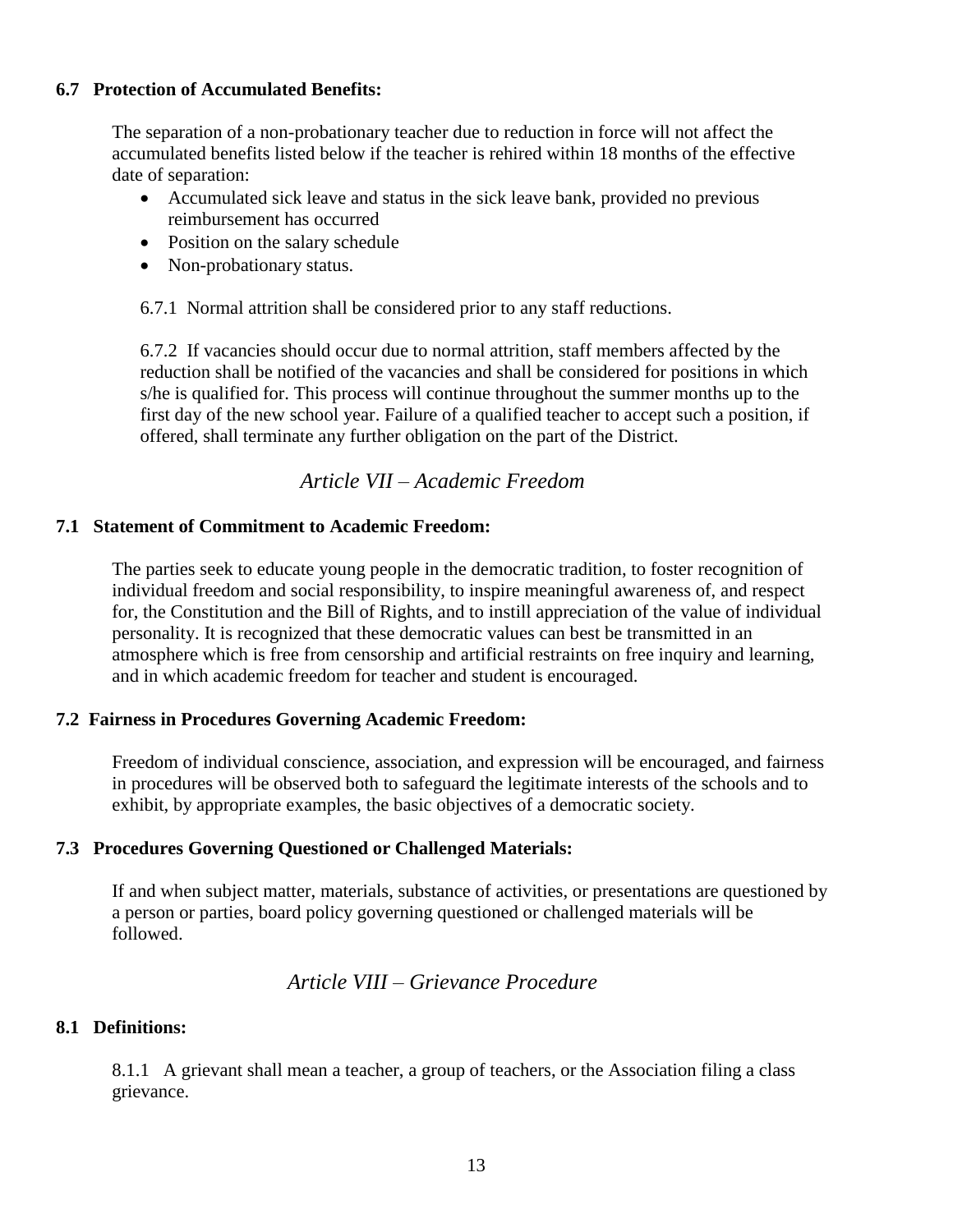8.1.2 A grievance shall mean a complaint by an employee or employees in the negotiating unit indicating that there has been a violation, a misinterpretation, or inequitable application of any of the procedures of this Agreement, or implementation of written policies of the Board, which affect teachers directly, or a condition that jeopardizes an employee's health or safety, except that the term "grievance" shall not apply to any matter to which the method of review is prescribed by law or the Board is without authority to act.

8.1.3 A "party in interest" is the person or persons making the complaint and any person who might be required to take action or against whom action might be taken in order to resolve the complaint, or any person or persons whose interests are affected by the resolution of the grievance.

8.1.4 The Superintendent may designate his/her official representative at any level of the grievance procedure.

8.1.5 The Association may designate an official representative at any level of the grievance procedure.

# <span id="page-13-0"></span>**8.2 Purpose:**

8.2.1 Good morale is maintained as problems arise by sincere efforts of all persons concerned to work toward constructive solutions in an atmosphere of courtesy and cooperation. The purpose of this procedure is to secure, at the lowest possible administrative level, equitable solutions to the problems, which may from time to time arise, affecting the welfare or working conditions of teachers. (Both parties agree that grievance proceedings will be kept as informal and confidential as shall be appropriate at any level of the procedure).

#### <span id="page-13-1"></span>**8.3 General Procedures:**

8.3.1 Because it is important that grievances be processed as rapidly as possible, the number of days indicated at each level is considered a maximum, and every effort shall be made to expedite the process. However, extension(s) of timelines may be requested by either the District or the Association. Agreement by the Association and the District must be reached for a new time line to be in full force and effect.

8.3.2 In the event a grievance is not resolved prior to June 1, which, if left unresolved until the beginning of the following school year, could result in substantial harm to a grievant, the parties may agree to reduce the time limits set forth herein so that the grievance may be fully processed prior to the end of the school term, or as soon thereafter as possible.

8.3.3 In the event a grievance is filed so that sufficient time, as stipulated under all levels of the procedure, cannot be provided before the last day of the Master Contract, if it should be necessary to pursue the grievance to all levels of the appeals, then said grievance shall be resolved under the terms of this Agreement and this Article, and not under any succeeding agreement.

8.3.4 At least one Association representative will be present at all meetings, if requested by the grievant. The resolution of any grievance shall be consistent with the terms and conditions of this Agreement. The grievant will be present at all meetings, except by mutual agreement between the parties. A class-action grievance under Section 8.3.5 may be represented by the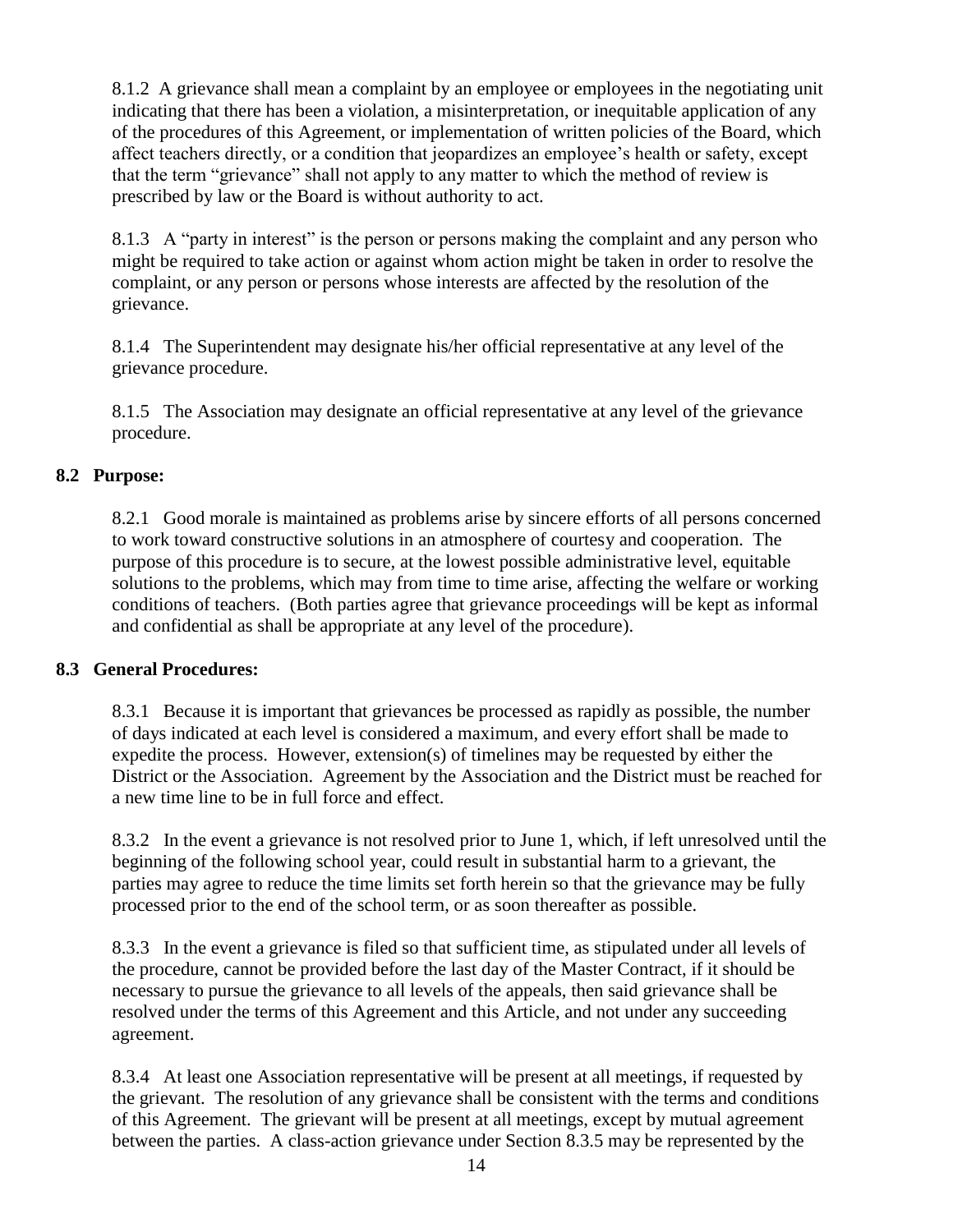Association president or his/her designee, and the individual(s) signing the class-action grievance, if so requested by the Superintendent or the Association President.

8.3.5 If, in the judgment of the Association, a grievance is considered to be a class-action grievance, the Association may initiate and submit such grievance--first informally, then, if not resolved, in writing to the Superintendent or his/her official designee(s) directly; and the processing of such grievance shall be commenced at *Level Two*. Prior to the filing of a written class-action grievance, the Association shall first discuss the grievance with the Superintendent or his/her official designee. Application of a class grievance must involve more than one teacher, and those teachers filing such grievances must be willing to sign the grievances.

8.3.6 The resolution of any grievance shall be limited to making the teacher whole for a period no longer than six (6) calendar months prior to the date the grievance was filed.

#### <span id="page-14-0"></span>**8.4 Individual Rights:**

8.4.1 Nothing contained herein shall be construed as limiting the right of any teacher having a complaint to discuss the matter via administrative channels and to have the problem adjusted without the intervention of the Association, as long as the adjustment is consistent with the terms of this agreement.

8.4.2 Any party in interest may be represented at any stage except arbitration, by a person of his/her own choosing, except that he/she may not be represented by a representative of any teacher organization other than the Association.

#### <span id="page-14-1"></span>**8.5 Procedure:**

8.5.1 Level One *-* Prior to the filing of a written *Level One* grievance under this section, a teacher is encouraged, but not required, to first discuss the grievance with his/her principal or immediate supervisor with the object of resolving the grievance informally. If the grievance is not resolved informally, then a teacher with a grievance will file a written grievance with his/her principal or the administrator directly responsible for alleged violation within ten (10) days of the grievant' s knowledge or notice of the act, failure to act, or condition incurred on which the grievance is based. The written grievance shall include a reference to the specific contract provision allegedly violated, a brief statement of the facts, and the desired remedy. Information copies need to be sent by the grievant to the representative of the Association. Within ten (10) days after receiving the written grievance, the principal shall meet with the grievant and within four days of the meeting, communicate a written decision to the grievant. Such answer shall include the reasons upon which the decision was based.

8.5.2 Level Two *-* If the grievant is not satisfied with the disposition of his/her grievance at *Level One*, or if no decision has been rendered within five (5) days after presentation of the grievance, then the grievant has ten (10) days to appeal, to the Superintendent or his/her official designee(s) [which designee(s) will be specified in writing to the Association five (5) days in advance of the hearing.] Within ten (10) days after receiving the written appeal, the Superintendent shall meet with the grievant and within five (5) days of the meeting, communicate a written decision to the grievant. The Association and Administration shall have the right to include in the representation such witnesses and advisors as are deemed necessary to develop facts pertinent to the grievance.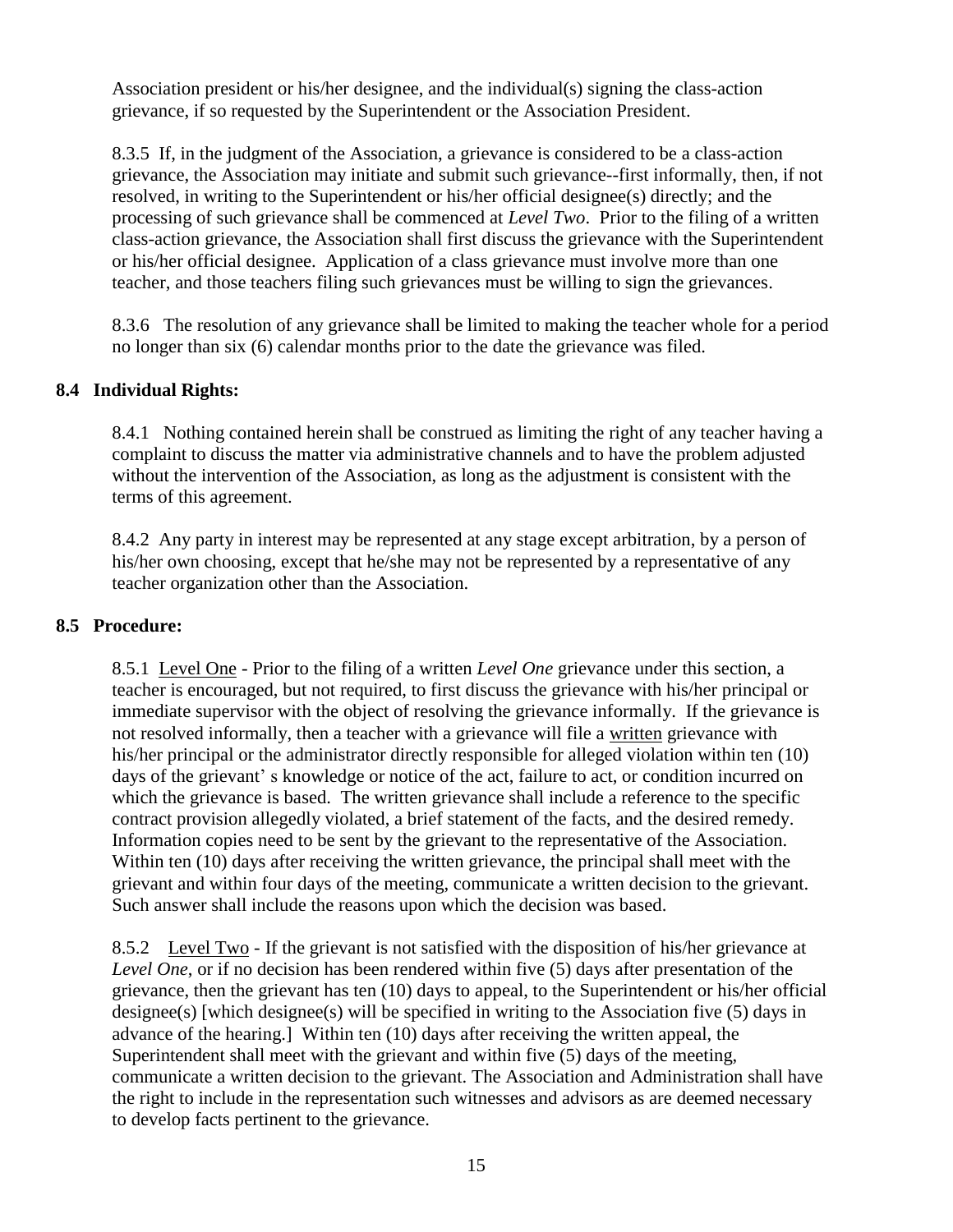8.5.3 Level Three *-* If the grievant is not satisfied with the disposition of his/her grievance at *Level Two*, or if no decision has been rendered within ten (10) school days after he/she has first met with the Superintendent, he/she may request in writing to the Association that the Association submit his/her grievance to a closed arbitration. Matters of interpretation of policy are not arbitral. If the Association determines that the grievance involves the interpretation, meaning, or application of any of the provisions of this Agreement, it may, by written notice to the Superintendent, within fifteen (15) school days after receipt of the request from the grievant, submit the grievance to arbitration. The District may challenge such determination and, in the event it does, the arbitrator shall first resolve this issue. If any question arises as to the arbitratability, such question will first be ruled upon by the arbitrator selected to hear the dispute.

8.5.3.1 Within ten (10) school days after such written notice of submission to arbitration, the Superintendent and the Association will attempt to agree upon a mutually acceptable arbitrator and to obtain a commitment from such arbitrator to serve. If the parties are unable to agree to an arbitrator or to obtain such commitment, the Board and Association will jointly request the American Arbitration Association or the Federal Mediation and Conciliation Service for a list of arbitrators within this ten (10) day period. The arbitrator will have the authority to hold hearings and make procedural rules.

8.5.3.2 Neither party shall be permitted to assert in the arbitration proceedings any evidence that was not submitted to the other party before the completion of "Level Two" meetings.

8.5.3.3 The arbitrator selected will confer with the representatives of the Superintendent and the Association, and will hold hearings promptly and issue his/her decision no later than twenty (20) days from the date of the close of the hearings, or, if oral hearings have been waived, then from the date the final statements and proofs are submitted to him. The arbitrator's decision shall be in writing and shall set forth his/her finds of fact, reasoning, and conclusions about the issues submitted. The arbitrator shall be without power or authority to make any decision, which requires the commission of an act prohibited by law or which is in violation of the terms of this Agreement. The decision of the arbitrator shall be submitted to the Board and the Association. The Board and the Association shall meet to discuss the report before a public release is made. The Board shall take final action on the recommendation at their next regularly scheduled meeting as the arbitrator's report shall be advisory only and binding neither on the Board nor on the Association.

8.5.3.4 The costs for the services of the arbitrator, including per diem expenses, if any, plus actual and necessary travel and subsistence expenses, and facility expenses, shall be shared equally by the parties, unless the arbitrator determines either party's position is frivolous or lacks any substantial justification, in which case the arbitrator may charge all costs and expenses against that party.

#### <span id="page-15-0"></span>**8.6 General Provisions:**

8.6.1 Copies of written grievances and decisions rendered will be transmitted promptly to the grievant, the principal, the Association President, and the Superintendent.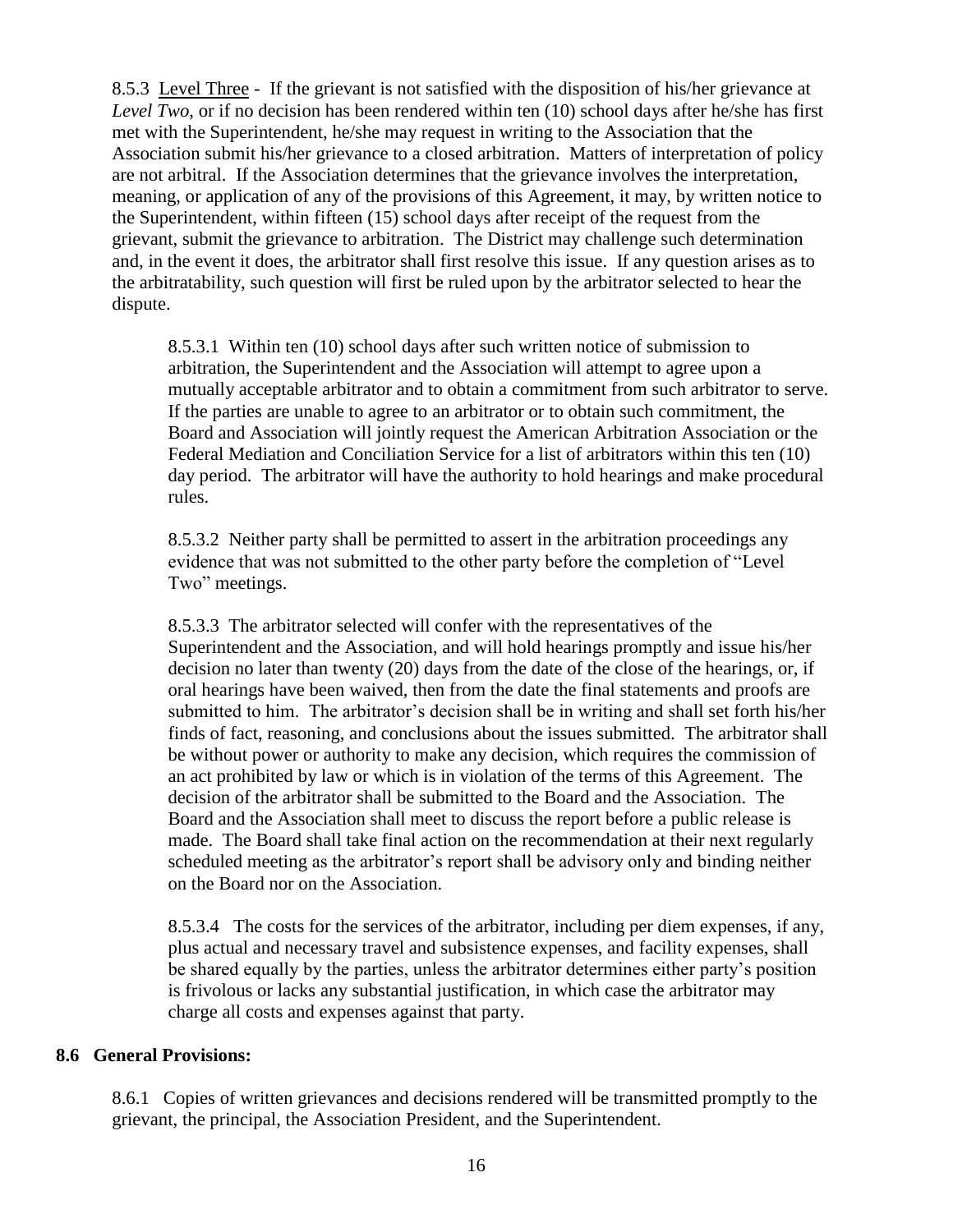8.6.2 No reprisals of any kind will be taken by the Board, by any member of the administration, or by the Association against any party in interest, any school representative, or any member of the grievance procedure by reason of such participation.

8.6.3 Insofar as possible, the status quo of the parties shall be maintained pending the completed processing of any grievance.

8.6.4 No grievance may be submitted to arbitration except by the Association.

8.6.5 With respect to any complaint or dispute concerning the alleged violation, misrepresentation, or inequitable application of this Agreement, the Association and all teachers shall be required to exhaust the grievance and arbitration procedures in this Article VIII.

8.6.6 Failure at any step of this procedure to communicate in writing the decision on a grievance, within the specified time limits, shall permit the grievant to proceed to the next step. Failure at any step of this procedure to appeal a grievance to the next step, within the specified time limits, shall be deemed to be acceptance of the decision rendered at that step.

8.6.7 All documents, communications, and records dealing with the processing of a grievance shall be filed separately from the personnel files of the participants. However, they will be referenced in the teacher's personnel file.

8.6.8 Forms for filing grievances, serving notices, taking appeals, reports and recommendations and other necessary documents will be prepared by the Superintendent and the Association so as to facilitate operation of the grievance procedure. The costs of preparing such forms shall be borne by the Board.

8.6.9 The Board agrees to make available to any grievant and his/her representative pertinent documents when requested, except that which is privileged under the Open Records Law. The District's usual costs for copying will apply.

8.6.10 Should the investigation or processing of any grievance require that a teacher or an Association representative be released from his/her regular assignments as a result of a request by the District and Association, such individual shall be released without loss of pay or benefits.

8.6.11 No grievance shall be recognized by the Board unless it shall have been presented at the appropriate level within ten (10) days after knowledge or notice of the act, failure to act, or condition occurred on which the grievance is based. If not so presented, the right of grievance will be forfeited.

# *Article IX - Teacher and Administrator Evaluations*

# <span id="page-16-1"></span><span id="page-16-0"></span>**9.1 Teacher Evaluations:**

Teacher evaluations will be conducted in accordance with the adopted policy of the District and all applicable decisions related to Colorado's teacher evaluation system consistent with the Educator Effectiveness rules and regulations.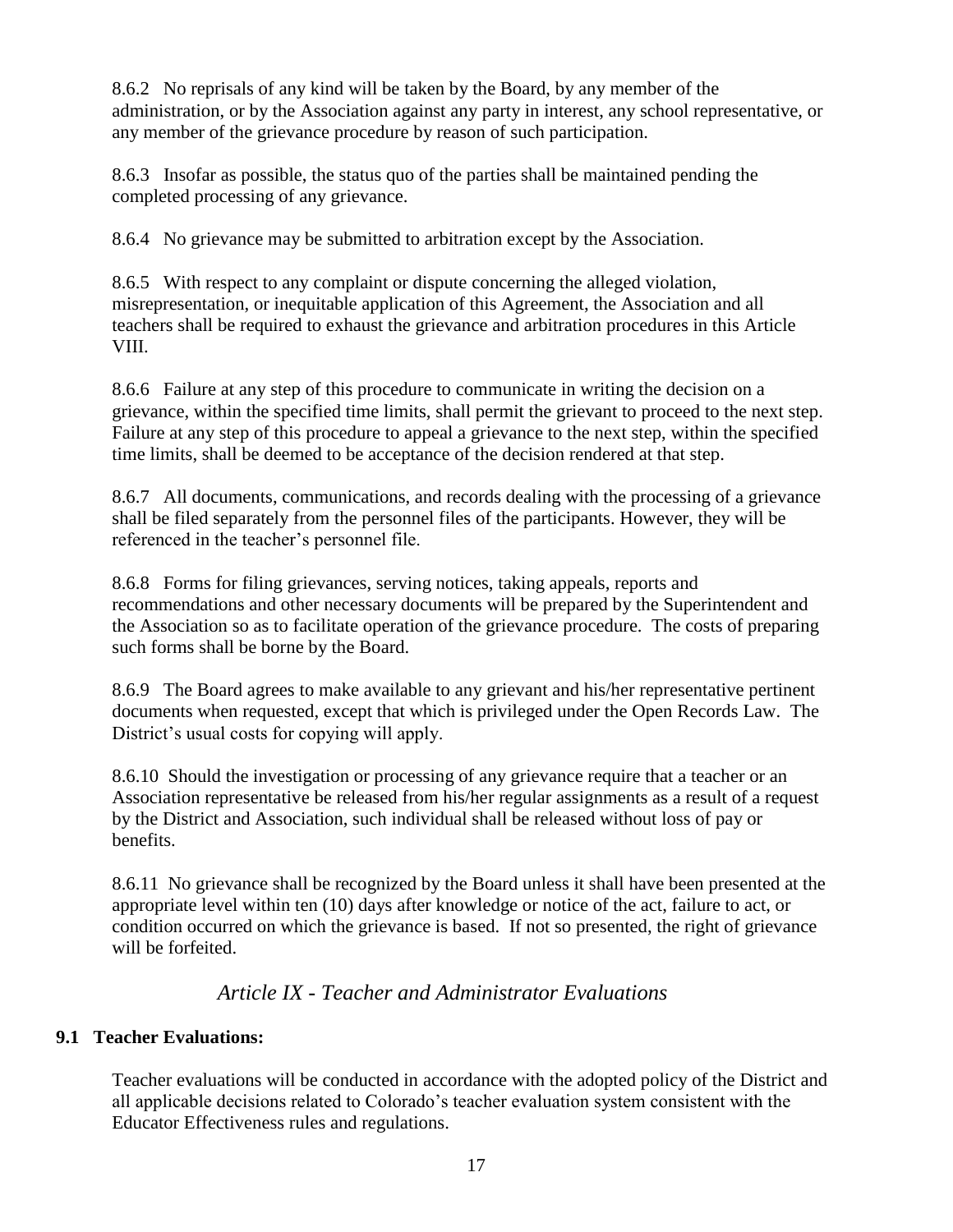#### <span id="page-17-0"></span>**9.2 Administrative Evaluations:**

The teachers of the District shall have opportunity to give feedback to the Superintendent about their school administrator(s) in written form in the following two ways.

- 1. A "Teacher Feedback Survey" facilitated by the Human Resources Department. The intent of this survey is to meet our statutory parameters related to the evaluation of principals and to provide valuable feedback to principals from their staff regarding his/her performance.
	- This survey will be completed in February/March of each year, will be anonymous, will align with the State Evaluation System for principals and will be reviewed based on any updates/changes in State Statue.
- 2. A staff survey facilitated by the SCEA:
	- This process will be completed once a year; this will take place between January and/or February of each school year.
	- The "Leadership Team" will send an electronic survey to all teachers. The Leadership Team is comprised of a high school leader, middle school leader and an elementary leader.
	- Teachers will have a minimum of one week to complete this survey.
	- The "Leadership Team" will compile the information into a one page document from the survey for each principal. They will look for three to five themes expressed within the survey and compile a list of ¨Strengths¨ and ¨Areas of Focus¨ for each principal. These results will be given to each principal and building AR within three weeks of the completion of the survey.
	- This list will be given to each principal BEFORE the meeting with the school AR.
	- This list will be given to each school AR to discuss with his/her principal. The AR will schedule a time to meet with his/her principal to share results.
	- Survey documentation will be shredded at the end of the school year.

# *Article X – Service Stipend and Longevity Program*

<span id="page-17-2"></span><span id="page-17-1"></span>**10.1** Implementation of the Service Stipend and Longevity Recognition Program:

The District shall implement a Service Stipend and Longevity Recognition Program that compensates qualified teachers based on their time as a teacher in the District.

#### **10.2 Service Award Requirements**

For employees with 11 completed years of service with Summit School District, add a "service award" to the individuals pay. This award would continue up to 30 years with the District. This award would begin at \$1,000 for years 11-13, will then increase to \$2,000 annually for years 14-16 and will then increase to \$3,000 in years 17-30.

An employee must have a minimum of 11 and a maximum of 30 years of completed regular full or part time service in Summit School District prior to receiving the service award. For the purposes of the Service Award Program, a year of service is considered teaching in Summit School District as a full or part- time teacher for at least 135 days of an academic year. For the purposes of eligibility, the following items apply.

- Only years as a licensed staff member count towards eligibility for the service award program.
- PERA retirees are not eligible to receive a service award.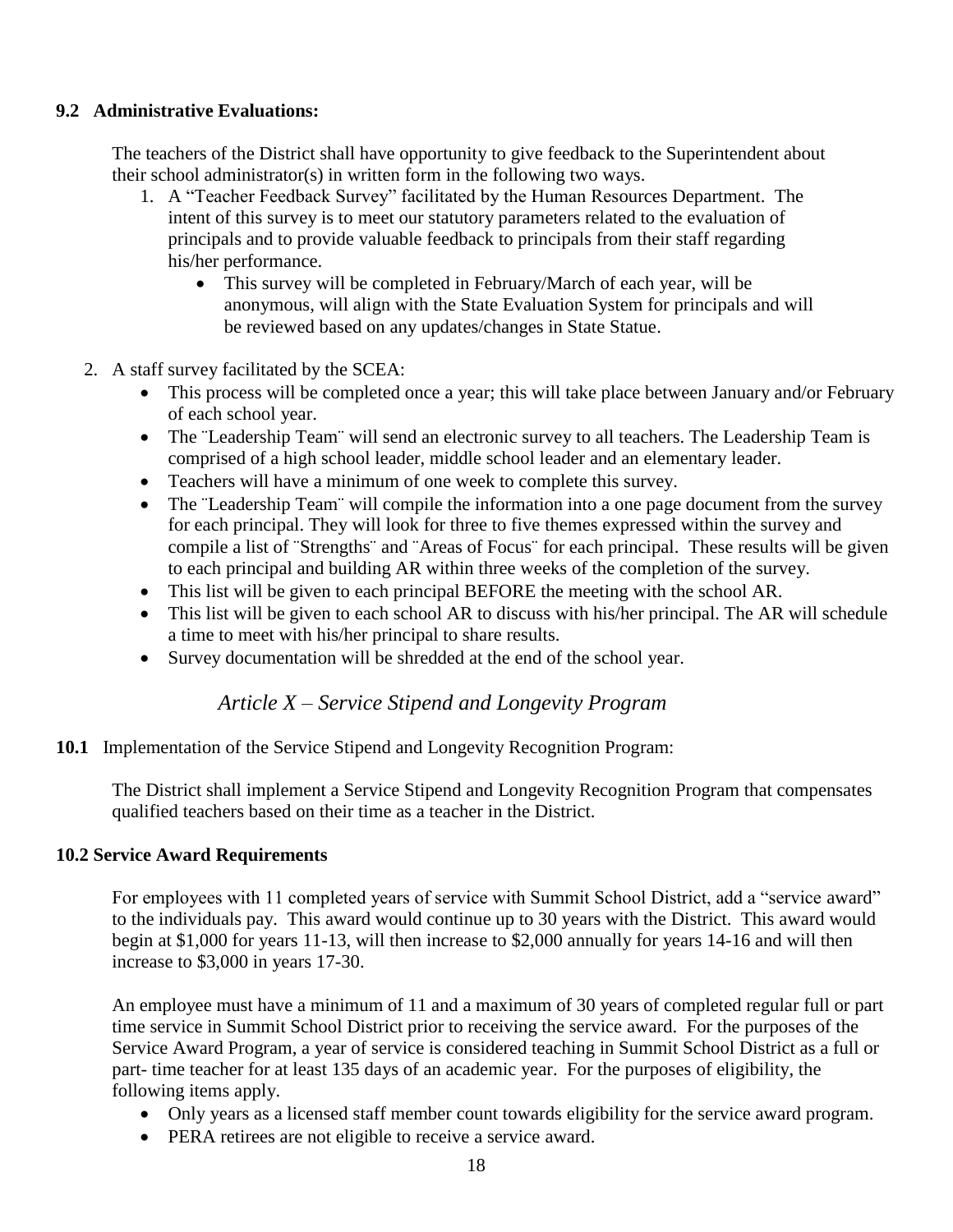A licensed staff member may have one break in service (not to exceed 5 years) that will not interrupt his/her eligibility for the service award.

The teacher's service award shall be added to the teacher's salary as determined by the salary schedule and shall be calculated as follows. The below service award will be prorated based upon the teacher's FTE :

| <b>Completed Years of Service</b> | 1.0 FTE Award Amount |
|-----------------------------------|----------------------|
| 11                                | \$1,000              |
| 12                                | \$1,000              |
| 13                                | \$1,000              |
| 14                                | \$2,000              |
| 15                                | \$2,000              |
| 16                                | \$2,000              |
| 17                                | \$3,000              |
| 18                                | \$3,000              |
| 19                                | \$3,000              |
| 20                                | \$3,000              |
| 21                                | \$3,000              |
| 22                                | \$3,000              |
| 23                                | \$3,000              |
| 24                                | \$3,000              |
| 25                                | \$3,000              |
| 26                                | \$3,000              |
| 27                                | \$3,000              |
| 28                                | \$3,000              |
| 29                                | \$3,000              |
| 30                                | \$3,000              |
|                                   |                      |

*Article XI - Negotiations Process*

#### <span id="page-18-1"></span><span id="page-18-0"></span>**11.1 Professional Master Contract Maintenance and Language Team:**

11.1.1 Within the life of this Agreement, a team shall meet to review the language of this agreement. This team will work to clarify language and make any necessary recommendations related to this clarification to be included in the master contract for the following school year.

11.1.2 The team shall consist of no more than four (4) District representatives, including a board member and the Superintendent or his/her designee, and no more than four (4) teachers appointed by the President of the Summit County Education Association, including the President or his/her designee.

11.1.3 The team shall meet at least once each quarter of the year on dates mutually agreed upon. Should it be determined that it is not necessary to meet based on this time line, the quarterly meeting may be cancelled (upon mutual agreement).

#### <span id="page-18-2"></span>**11.2 Collaborative Training:**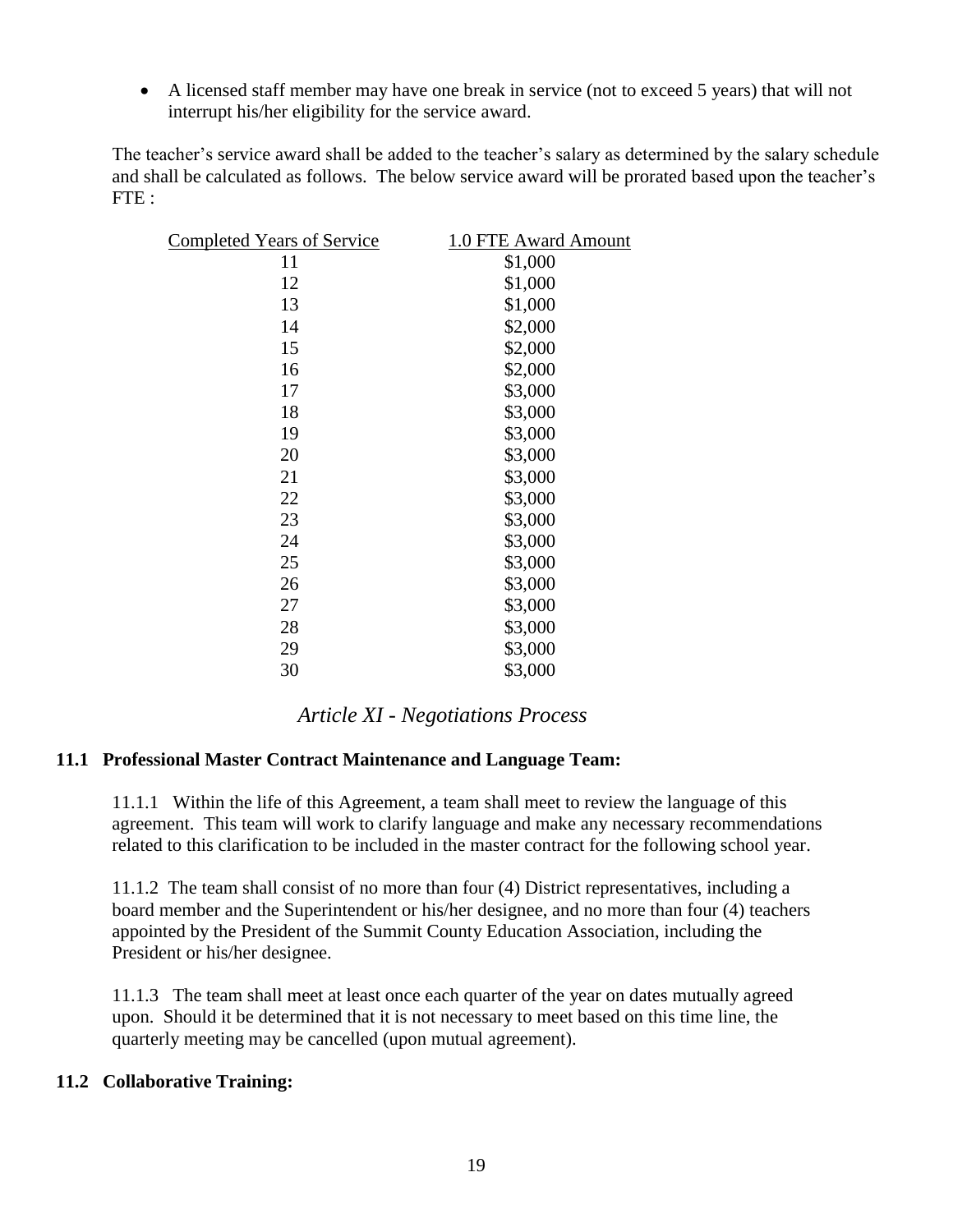The District and the Association will arrange and participate in collaborative negotiation training sessions as needed.

#### <span id="page-19-0"></span>**11.3 Successor Agreement:**

11.3.1 In January, 2008, the Professional Master Contract Maintenance and Language Team may expand in numbers as mutually agreed to allow for ample representation by both parties to allow for efficient and effective communication and participation. This increased-sized team will participate in collaborative negotiation training.

11.3.2 All formal negotiations will conclude no later than May  $15<sup>th</sup>$  If both parties feel it necessary and productive to extend this period, an extension shall be granted upon mutual agreement.

11.3.3 The parties agree that they will make a good faith effort to resolve matters to their mutual satisfaction and agreement. In furtherance of this objective, it is recognized that either party may, if it so desires, utilize the services of outside consultants and may call upon professional and lay representatives to assist in negotiations. The respective negotiation spokespersons and committees shall be selected by the respective parties.

11.3.3.1 It is understood that the Association representatives will be allowed release time without loss of pay.

11.3.3.2 It is understood and agreed that all tentative agreements negotiated between the parties shall be set forth in writing and submitted for ratification to the Board and Association.

11.3.4 Impasse. If negotiations have reached an impasse, the issues in dispute shall be submitted to mediation/fact-finding for the purpose of encouraging the District and the Association, or their representatives, to reach a voluntary agreement. The parties shall mutually select a mediator/factfinder.

11.3.4.1 Mediation. In the event the parties fail to reach an agreement as a result of negotiations, either party may request the selection of a mediator. The mediator shall make an effort to bring the parties to a voluntary agreement. If mediation fails to bring about an agreement, during this period of time, the terms of the current contract shall continue in effect, with the exception that no salary increase shall go into effect on August  $16<sup>th</sup>$ . Any salary increase agreed to by the parties as a result of mediation shall be effective as of September  $1<sup>st</sup>$  of that year.

11.3.4.2 If the parties are unable to agree on the name of a mediator, the mediator shall be selected by each party, striking in rotation, a name from a list of five (5) people submitted by the American Arbitration Association (AAA) or Federal Mediation Conciliation Service (FMCS).

11.3.4.3 The format, dates, and times of meeting shall be arranged by the mediator in collaboration with the District and Association.

11.3.4.4 All agreements reached through mediation shall be reduced to writing and subject to ratification by both parties.

11.3.4.5 If the mediation has failed to bring about agreement on all issues submitted to mediation, both parties, through their representatives, shall request in writing that the issues that remain in dispute be submitted to a fact-finder.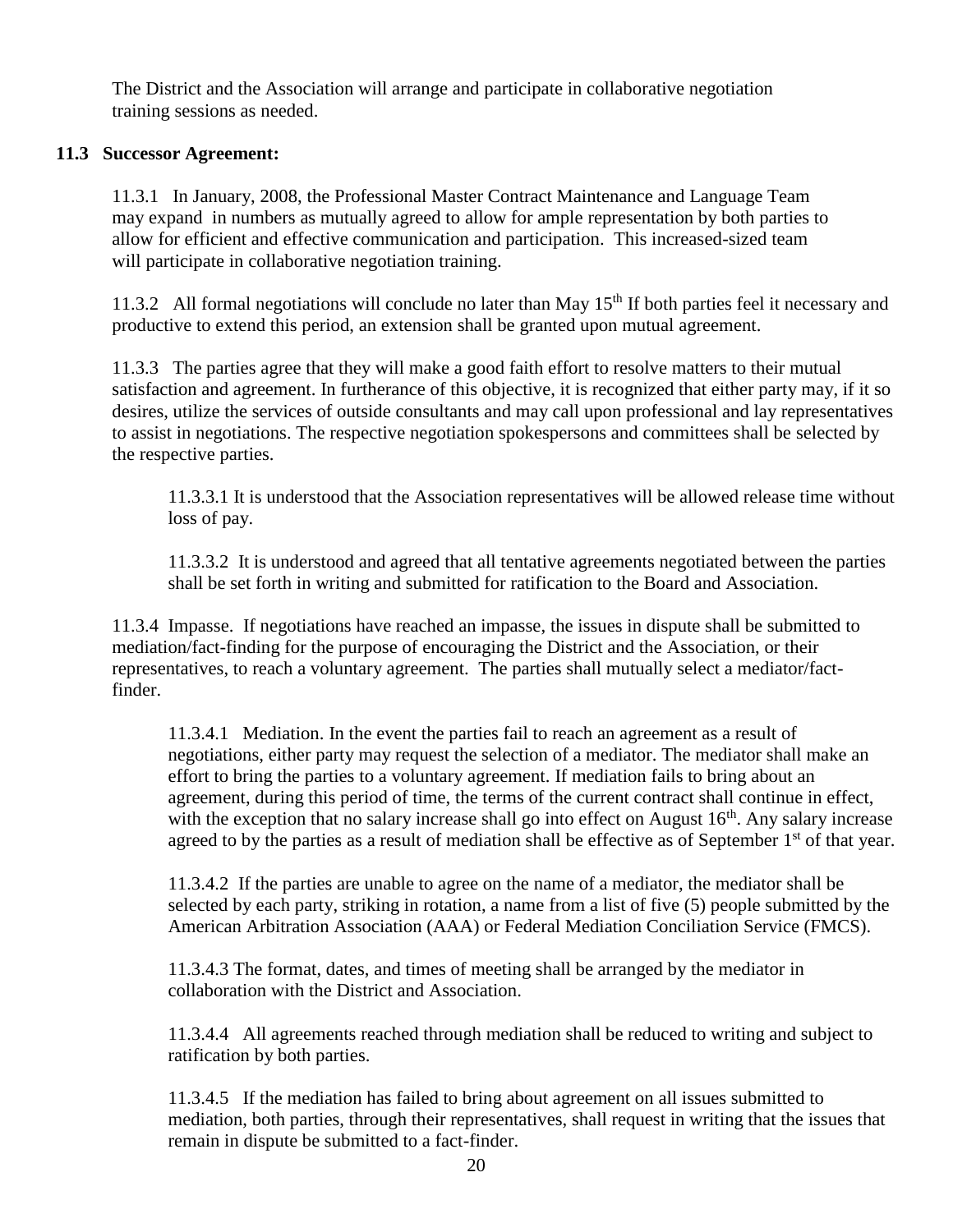11.3.4.6 Before submission to fact-finding, a list shall be prepared

including all items agreed upon to date as well as those items to be submitted to fact-finding, Each item being submitted to fact-finding shall show the last position taken by each negotiating team which should thereby clarify the difference between the parties. This list shall be signed by the spokesperson or chief negotiator of each negotiating team and presented to the fact-finder.

11.3.4.7 The costs for the services of the mediator/fact-finder, or fact-finder, including per diem expenses, if any, and actual and necessary travel expenses, shall be shared equally by the Board and Association.

11.3.4.8 If there are any unresolved issues after fact-finding, the Board shall decide the unresolved issues.

#### <span id="page-20-0"></span>**11.4 Non contractual Policies and Procedures:**

11.4.1 The District and the Association will establish a team (when necessary) composed of 3 teachers, and 3 administrators (upon agreement by the SCEA and Administration, this team may also be made up of CMLT members or other members) to review, assess, and when appropriate, recommend policies and procedures that are deemed important to the teachers and/or the District. In the cases of policy changes necessarily made without the active participation of teachers, the Superintendent or his/her designee will inform the President of SCEA of the policy being developed at a minimum through receipt of the packets prepared for the Board of Education.

#### <span id="page-20-1"></span>**11.6 Re-Openers:**

Should District revenues be insufficient to fund this Agreement, the District shall notify the Association in a timely manner. The District and the Association are obligated to renegotiate the financial elements of this Agreement to ensure the continued orderly operation of the District and comply with all Colorado constitutional and statutory requirements.

# *Article XII - Teacher Work Days & Hours*

# <span id="page-20-3"></span><span id="page-20-2"></span>**12.1 Number and Distribution of Days Worked:**

Teachers shall work 184 days per school year. These days shall be distributed as follows:

- 176 student-contact days for secondary and 174 student contact days for elementary.
- Three (3) teacher work days. Two (2) at the beginning of the year (to be used for teacher independent work time and/or team planning time) and one (1) teacher work day at the end of the year.
- Two (2) compensatory days in recognition of time spent in parent conferences during after-school hours.
- Three (3) professional development days

Teachers will be scheduled for a total of four days prior to the start of school for high school students. Beginning with the 2016-17 school year, days will be designated as follows:

- Two days will be professional development days
- Two days will be teacher work days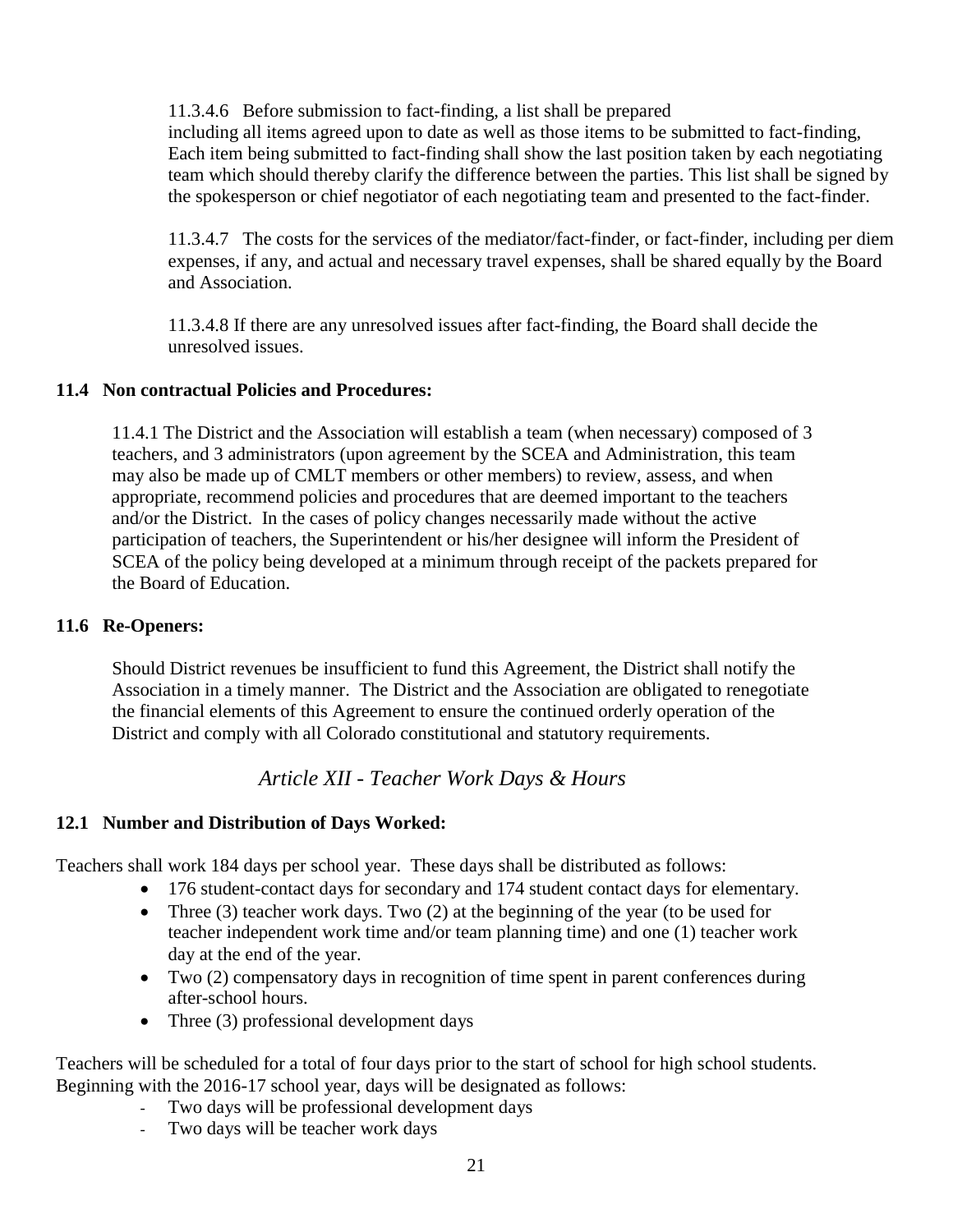- For teachers that are participating in the New Curriculum Implementation Day on the  $4<sup>th</sup>$  day before the start of the school year for high school students, this day will be considered a New Curriculum Implementation Day and not a regularly contracted contract day. Therefore, the teacher will have a floating day (paid at his/her regular daily per diem) that s/he must schedule and work in collaboration with his/her principal on a different day, that is not part of his/her regularly scheduled contract.

Teachers new to the District beginning with the 2015-16 will be compensated for four days of orientation that they attend at the beginning of the school year, prior to the regular number of contracted days for teachers. The following parameters are related to these four additional days.

- Only new teachers to the district are eligible.
- Compensation will be at the new teacher's daily rate of pay.
- New teachers will receive this corresponding dollar amount on his/her September  $15<sup>th</sup>$  paycheck.
- In the event a new teacher misses any of the four days of orientation s/he will not be compensated for the days in which they did not attend the orientation.

#### <span id="page-21-0"></span>**12.2 Rescheduling of Days Lost Due to Weather and Unforeseen Events:**

The first student-contact day lost due to weather or other events shall not be rescheduled by the Board. All subsequent days due to unforeseen events shall be rescheduled unless otherwise decided by the Board.

#### <span id="page-21-1"></span>**12.3 Establishment of School Calendar:**

The school calendar shall be established by the Board in consultation with the Association.

#### <span id="page-21-2"></span>**12.4 Days Added Back to Teacher Work Year:**

Days may be added to the teacher work year by the Board up to 190 days. Days added back shall be compensated to teachers at their current year's per diem rate.

#### <span id="page-21-3"></span>**12.5 Teacher Work Day:**

Teachers will work a 40 hour work week that includes a duty-free lunch period of at least 30 consecutive minutes. This period of at least 30 continuous minutes will be exclusive of time spent by teachers getting the children started through the lunchroom procedure followed in their building. This lunch period shall begin between the hours of 10:30 a.m. and 1:30 p.m. Teachers are salaried employees who are expected to give time outside of their regular work day voluntarily and cannot expect additional compensation for that time except as specifically provided for in this contract. These provisions will be prorated for part-time teachers.

|                          | <b>Monday</b>  | <b>Tuesday</b> | Wednesday      | <b>Thursday</b> | Friday         |
|--------------------------|----------------|----------------|----------------|-----------------|----------------|
| <b>High School</b>       | $7:30-4:18$    | $7:30-3:18$    | $7:30-3:18$    | $7:30-3:18$     | $7:30-3:18$    |
| <b>Middle School</b>     | $7:45-4:33$    | $7:45-3:33$    | $7:45-3:33$    | $7:45-3:33$     | $7:45-3:33$    |
| <b>Elementary School</b> | $8:15$ to 5:00 | $8:15$ to 4:05 | $8:15$ to 4:05 | $8:15$ to 4:05  | $8:15$ to 4:00 |

12.6.1 Definition of the 40 hour week shall be as follows: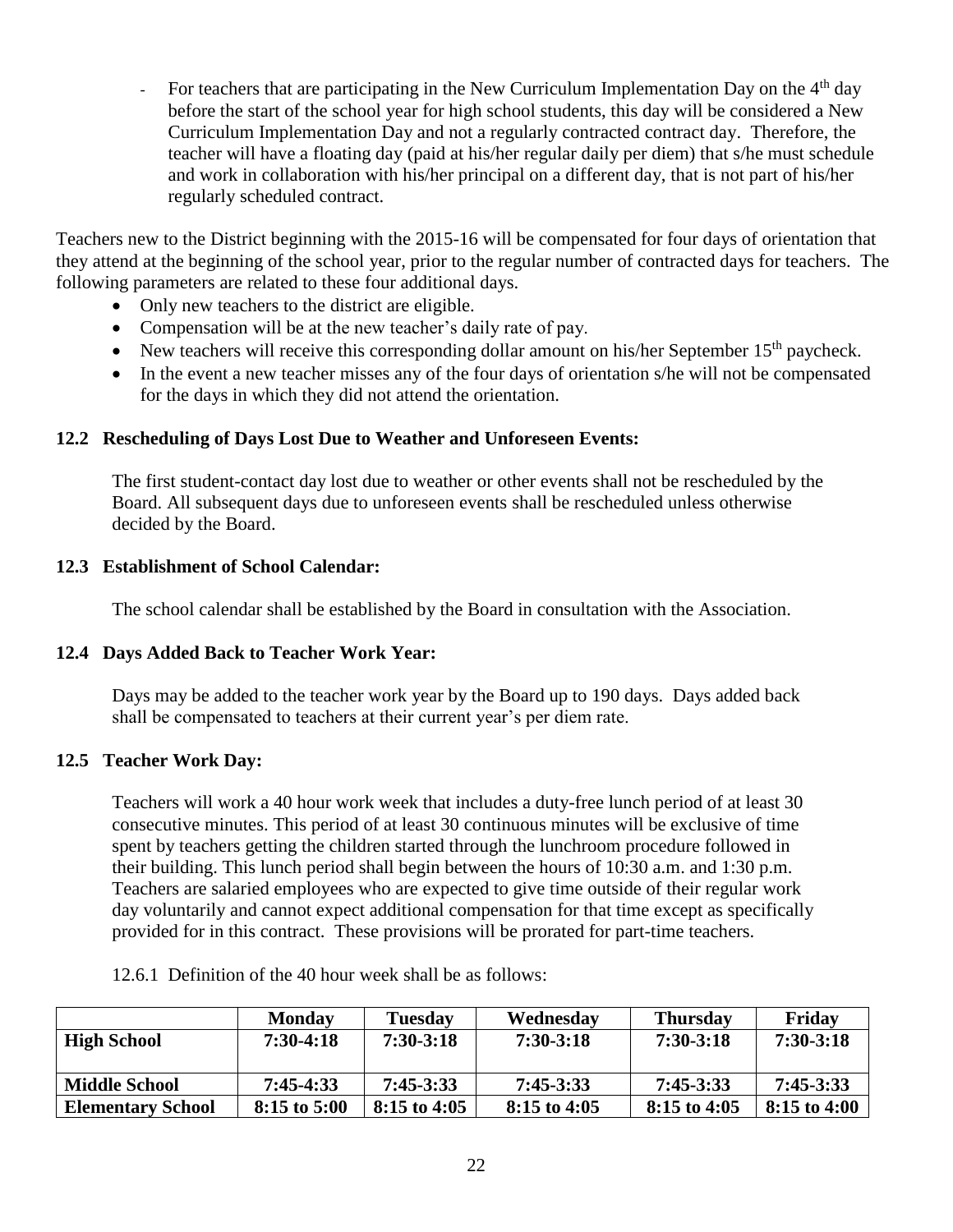# *Article XIII - Teacher Work Load*

#### <span id="page-22-1"></span><span id="page-22-0"></span>**13.1 Statement of Equitable Distribution of Work:**

13.1.1 The Board of Education will hold the administration responsible for the equitable distribution of work among members of the staff.

13.1.2 In addition to the 40 hour work week, Building Administrators may require up to four (4) hours per month for: staff meetings, departmental meetings, grade level meetings, committee meetings and PLC. The administrative faculty meetings are intended to create an atmosphere of time-efficiency during the allocated four (4) hours. Flexible scheduling for the four (4) hours per month can be accomplished with the teaching staff's consent.

13.1.3 PLC time is intended to be focused on instruction and students. Students are released early from school on Monday's to provide professional development opportunities and time for staff.

- The district is responsible for leading 3 PLC's per year.
- One elementary PLC per quarter at the elementary level will be used as planning time for teachers.

13.1.4 Building level leadership teams will be formed in each building. This team will be responsible for (including but not limited to) establishing the schedule and content for PLC meetings, aligned with district initiatives and building Unified Improvement Plans.

- Membership at the elementary level will include a Pre-K teacher, a 2-3 teacher. A 4-5 teacher, a single subject teacher and a specialist as determined by these groups. Additional membership may be considered by the principal.
- Membership at the secondary level will include a representative from each grade level team or content area, a single-subject teacher and a specialist as determined by these groups. Additional membership may be considered by the principal.

#### <span id="page-22-2"></span>**13.2 Teacher Planning Time:**

13.2.1 A classroom teacher shall receive planning time as follows:

- Secondary teachers shall have at least one (1) individual duty-free planning period per day to be equivalent to a regular class period. Teachers may volunteer or be assigned to supervise study hall and will compensated at the rate of thirty (\$30.00) per hour. Middle School teachers will have team planning whenever feasible.
- Elementary teachers shall have 290 planning minutes per week in increments that are at least thirty (30) minutes during an instructional day.
- It is recognized that teacher planning time is a necessary component of a teacher's responsibility. Therefore, a Planning Time Relief Committee shall be created in individual buildings to review cases where sufficient planning time is questionable. This committee shall consist of two (2) certificated staff, and one (1) building principal to resolve the situation. The purpose of the committee is to work to resolve the situation before filing a grievance.
- These provisions will be prorated for part-time teachers.
- Elementary teachers will receive one building PLC per quarter for plan time.
- Elementary students will start school one day later than secondary students at the beginning of the school year and after the holiday break with the time being used for elementary plan time.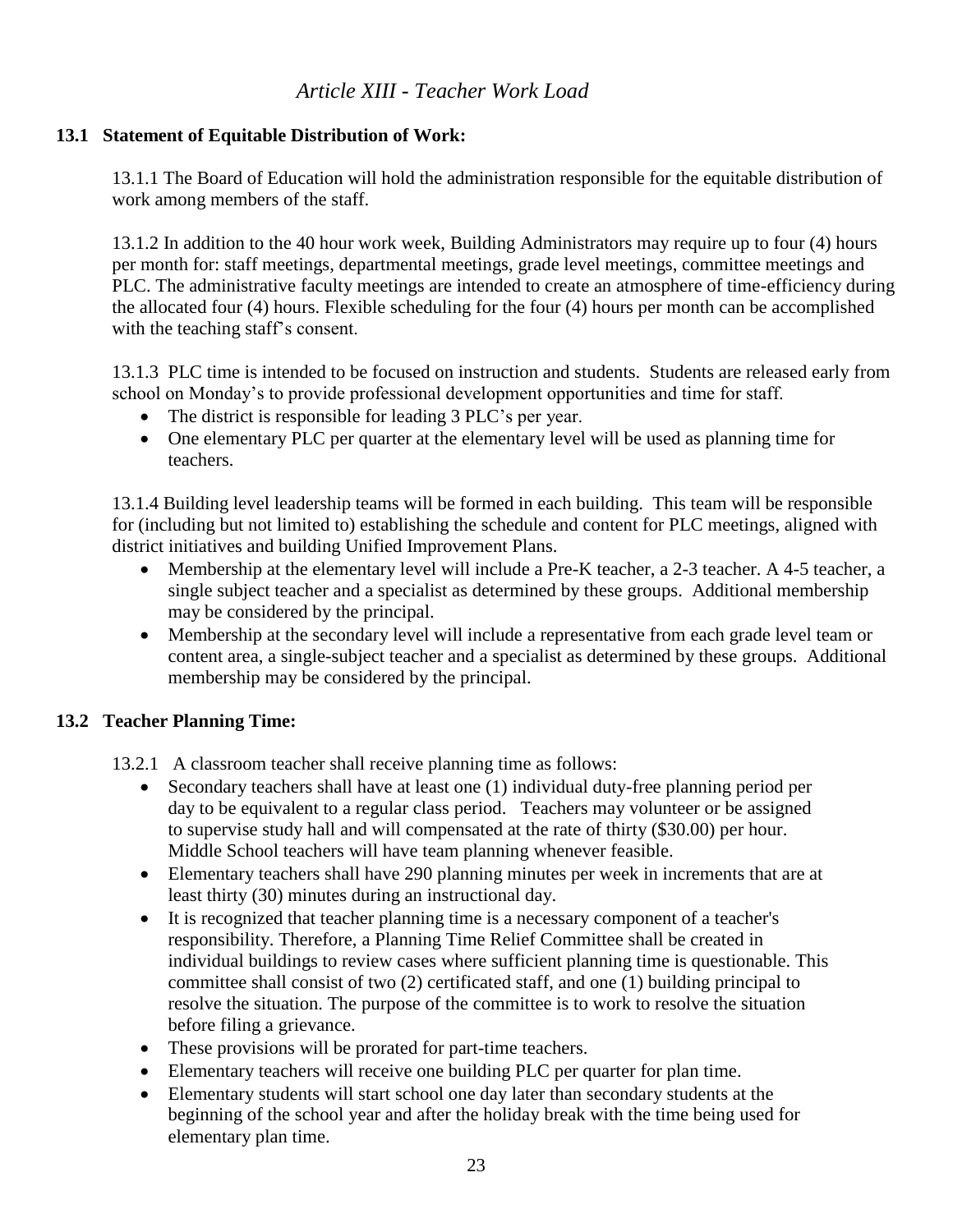#### **13.3 Compensated Duties:**

13.3.1 Compensated Duties are distinguished from Non-compensated Duties by determining whether the time spent outside of the contract 40 hour work week is an extension of class instruction, i.e. a band class performing subject matter practiced during class time is Non-compensated time, whereas, a jazz band situation that is entirely independent of scheduled classes is a compensated duty.

Compensated Duties include non-instructional supervision of students such as parties, dances, club sponsorships, and student activities. All licensed employees of the district may request to be considered for Compensated Duty activities. These Compensated Duties shall be compensated at the rate of ten dollars (\$10.00) per hour.

13.3.3 Monetary Compensation will be offered for Compensated Duties at the rate of thirty \$30.00 an hour based on the nature of the job and at the discretion of the building administration.

When elementary teachers are asked by building administration to instruct 2 full classes due to having an absence that is not filled by a substitute teacher, s/he will received \$30.00 per hour during this time.

13.3.4 All schools shall have a line item building budget designated for Compensated Duties.

13.3.5 Teachers shall not receive compensation for back-to-school nights. Time spent participating in parent conferences shall be compensated with release days.

#### <span id="page-23-0"></span>**13.4 Substitutions/Substitute Teachers:**

When teachers are requested by the administrator to substitute for other teachers, they will be compensated at thirty (\$30.00) per hour, prorated. Substitution of less than fifteen (15) minutes will not be compensated.

Each school will be responsible for hosting an orientation for substitute teachers during the first quarter of the school year. The purpose of this orientation is to familiarize our substitute teachers with our schools including introductions and building specific information.

#### **13.5 Student-Teacher Ratio for Regular Classroom Teachers and Specials:**

13.5.1 The Board and the Association agree and recognize that appropriate class size level is critical to the education or development of young people. Both parties further agree that their mutual goal is to achieve the lowest possible number of students in each class to promote an atmosphere most conducive toward educational achievement and excellence. At the same time, both parties recognize that class size is a function of many factors including budgetary sub scheduling patterns, neediness of students, and/or style of educational activity with the building principal being ultimately responsible for the size of each class within the school.

13.5.2 Student-teacher ratio is also believed to be an unique circumstance of varying situations. Schools are first responsible for class-size equity. Paraprofessional time shall be an option for additional class size relief, should the buildings staffing allocation allow for it. A Class Size Relief Committees may be created to review individual class size ratio situations in case of a concern pertaining to meeting student needs and to promoting optimal learning. These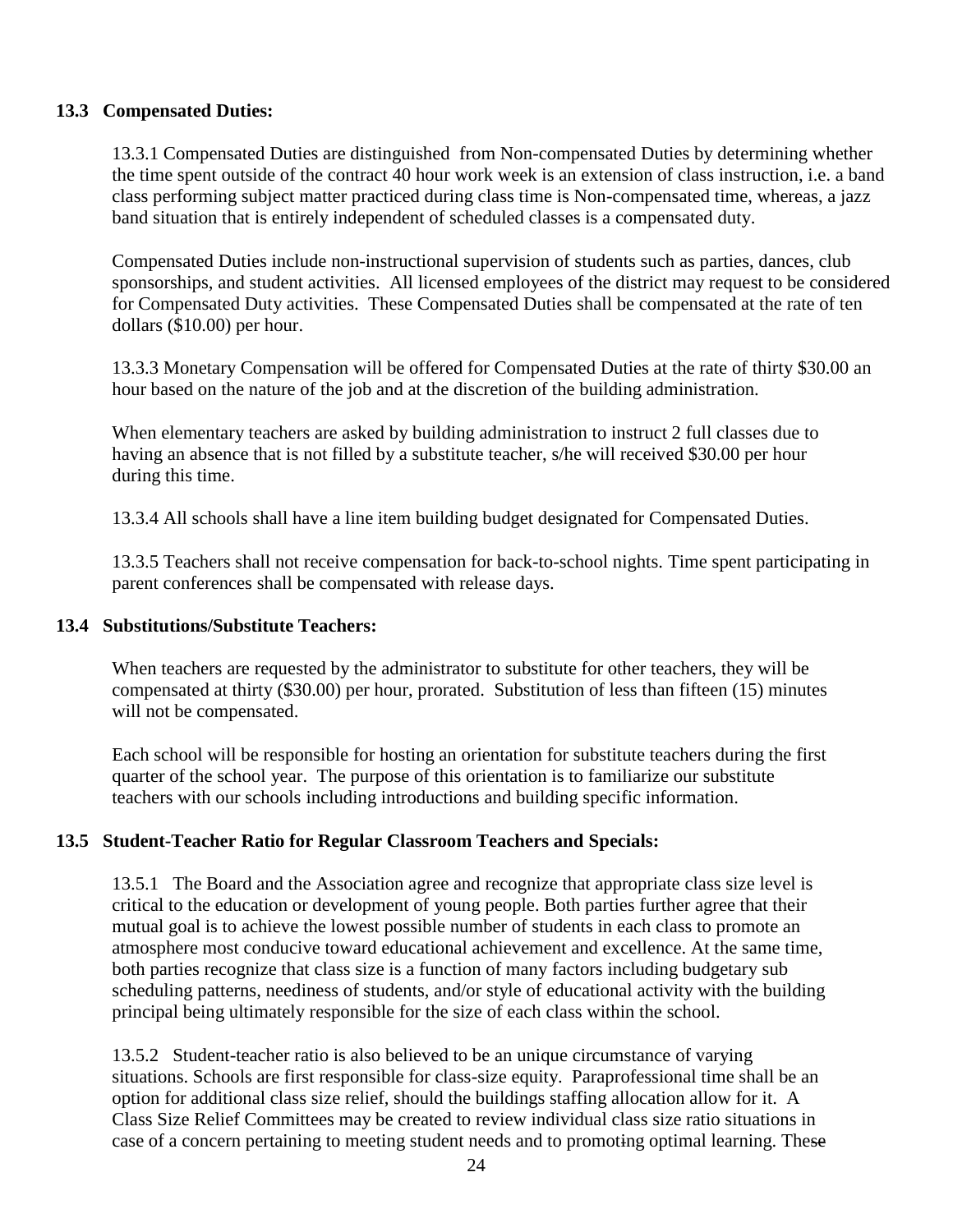committees shall consist of a minimum of two (2), and one (1) building principal to resolve the situation.

Should the concern not be resolved at the building level, it may be sent to the Superintendent for further consideration. The concern should be in writing and should include the following:

- An explanation of the concern and how it pertains to meeting student needs and to promoting optimal learning.
- An explanation of the steps that have been taken to rectify the issues.

A Class Size Relief Committee is intended to be utilized proactively and is intended to promote a productive and collaborative forum for relief of class size concerns at the building level.

# <span id="page-24-0"></span> **13.6 Professional Development Pay:**

13.6.1 Teachers shall be paid for agreed upon instructionally related activities outside of the teacher contract days at a rate \$30.00 per hour. When receiving pay for Professional Development, teachers will not receive credit for lane advancement for salary purposes.

# <span id="page-24-1"></span> **13.7 Athletic/Activity Pay:**

13.7.1 Coaches/ Activity Directors shall receive compensated duty through the Athletic/Activity Salary Schedule. Placement on the schedule will be determined by experience, years of service in the District, and level of coaching. Every (3) years, the coaching salary schedule shall receive an increment increase of .0015.

13.7.2 The salary compensation shall be determined by the current Teacher's Salary Schedule negotiated and approved for the current school year. The Athletic/Activity Salary Schedule shall increase in accordance with the increases in the Teacher's Base Salary Schedule or as otherwise specified in a documented "negotiated agreement".

13.7.3 If a coach/director comes to the district with more than ten (10) years' experience coaching in another district and/or public arena, he/she will be given credit for the maximum of ten (10) years' experience on the Athletic/Activity Salary Schedule.

13.7.4 Years of experience shall be defined as, "calendar years of coaching a specific sport/activity." If a coach/director comes to the district with no coaching experience at the level that they are specifically hired to coach, their scheduled placement shall be determined by the number of steps beyond their previous level of experience, (a one-step move shall receive .75 years of credit for each year at the lower level and a two-step or more move shall receive .50 years of credit for each year at the lower level).

13.7.5 Varsity coaches shall receive an additional week of pay for each week of post-seasonparticipation.

13.7.6 Per-diem pay shall be calculated for any student contact activity that meets three (3) or fewer times each week. This salary shall be divided by the possible number of student contact days, five (5), and then multiplied by the actual number of student contact days.

13.7.7 Activities that utilize class time shall receive a per-diem stipend only for time dedicated beyond the 40 hour work week when the activity schedules three (3) or more extra duty practices for that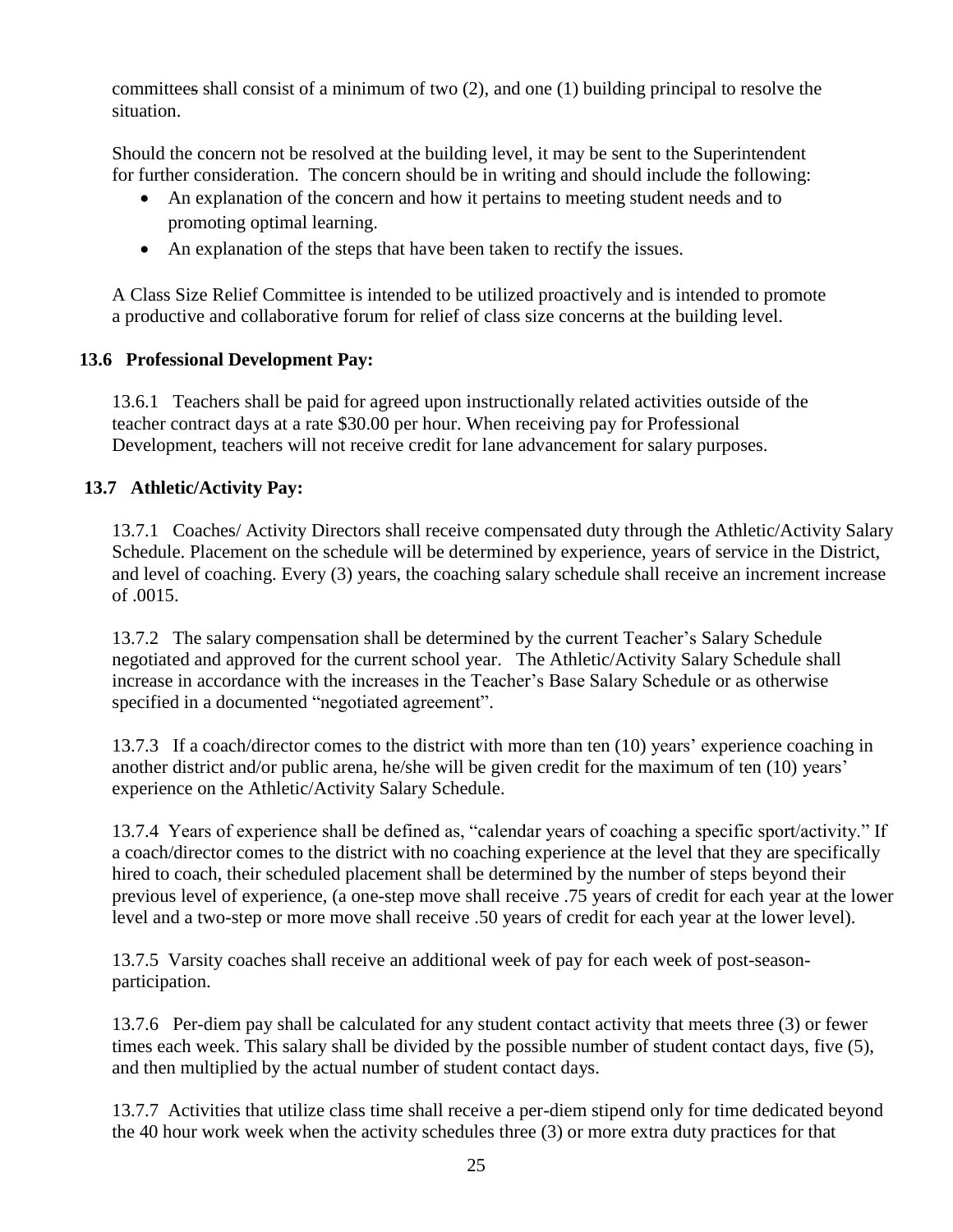specific performance/ activity. There shall be no accumulation for separate activity practices that are less than three (3) per specific performance/activity.

13.7.8 Coaching stipends will be paid as part of the regular scheduled payroll on the 15<sup>th</sup> of each month via direct deposit. As long as a payment authorization form is received in the payroll office by the first of the month, it will be included in the  $15<sup>th</sup>$  of that month's payroll.

# *Article XIV - Vacancies & Transfers*

# <span id="page-25-1"></span><span id="page-25-0"></span>**14.1 Notice of Vacancies:**

14.1.1 Notices shall be posted at the Human Resource Office and on the District Web site, and in a variety of media publications authorized by Central Administration.

14.1.2 Notices shall be posted no later than ten (10) days after an opening is declared.

14.1.3 Notices shall be posted until filled by a qualified/licensed teacher.

# <span id="page-25-2"></span>**14.2 Transfers:**

14.2.1 Changes in job status are a sensitive area. Teachers are considered employees of the District and not of an individual school and efforts should be made to maintain a respectful relationship between the District and teachers. Personal contact should be a component of District transfer procedures. In general, teachers should be assigned to positions where they are qualified and will contribute to the total educational program.

14.2.2 Reassignments are the same as a District initiated transfer: Reassignments, like transfers, are a sensitive area. Teachers are considered employees of the District and not of an individual school and efforts shall be made to maintain a respectful relationship between the District and teachers. In general, the assignment of a teacher within their specific school, grade level, or subject of instruction, does not imply permanent assignment to that position. No teacher shall be placed in a transferred position to which he/she is not qualified by virtue of academic preparation, certification, licensure or highly qualified status. No probationary teacher shall be transferred without the express written permission of the Superintendent.

14.2.3 Teacher-Initiated Transfers: Teacher-Initiated Transfers shall mean a voluntary change in building assignment. When there are District-Initiated Transfers, the District shall meet with teacher(s) under consideration for transfer, to learn their needs and preferences, and shall make appropriate transfer(s) prior to announcing the vacancy(s) that the transfer(s) will create. A teacher shall have a minimum of six (6) weeks' notice when a transfer is due to student population changes**.** This minimum can be waived by mutual agreement by District and the Association Leadership. Transfers shall not be used for punitive or disciplinary action and personal contact will be a component of District reassignment procedures.

14.2.4 The following regulations will pertain to District-Initiated Transfers:

• They shall not be made capriciously, vindictively, or arbitrarily, but only for valid reasons.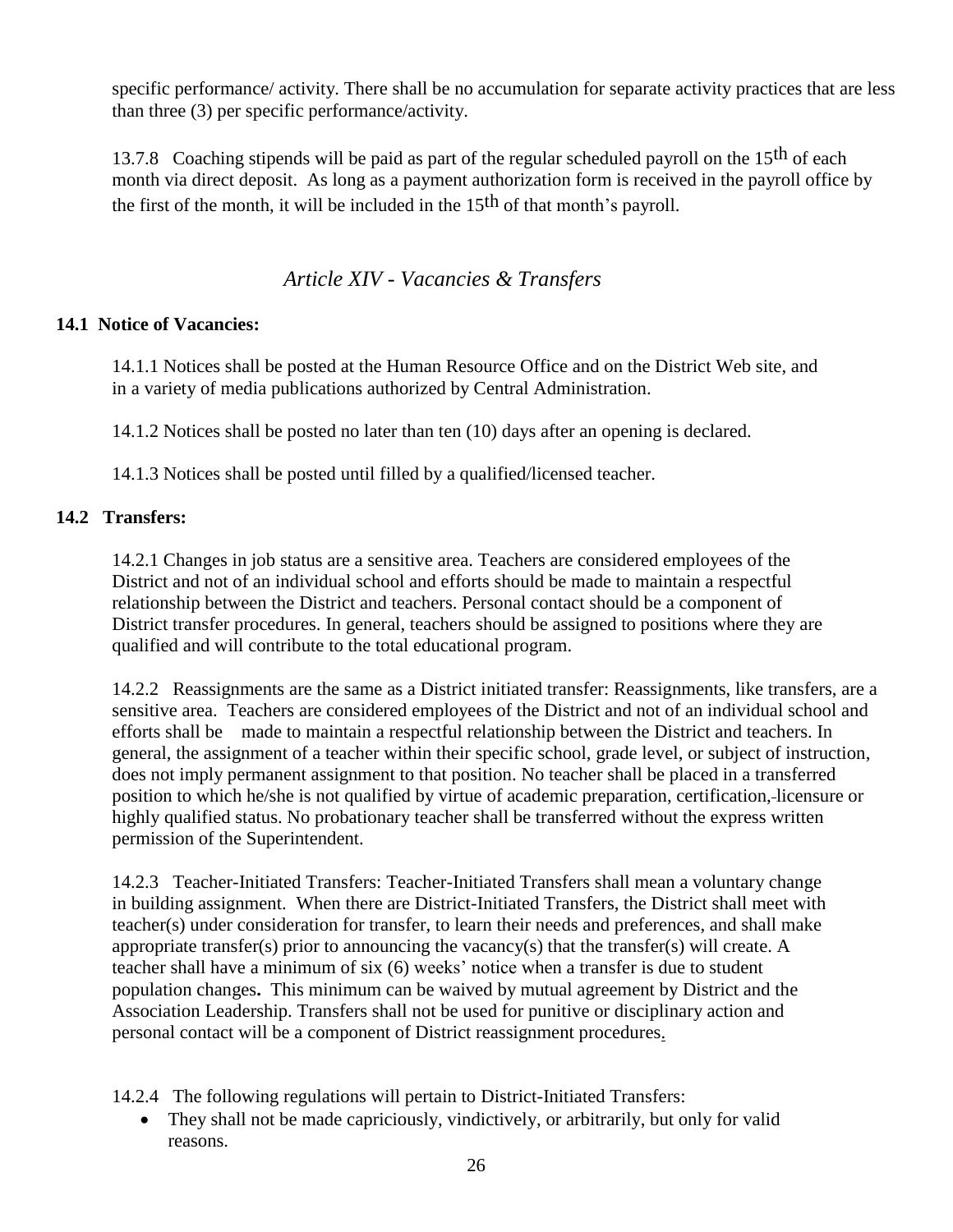- Valid reasons include, but are not limited to, a teacher transfer occurring because of changes in the extent of the program, the number of students enrolled, working relationships, and/or skills and qualifications.
- When transfers are deemed necessary, the Superintendent's first consideration shall be to accommodate Teacher-Initiated Transfers from the transfer list before implementing District-Initiated transfers.
- Shall be completed by June 30, for the succeeding year (unless otherwise agreed up on between both supervisors). As an exception, District-Initiated Transfers may be made after June 30, and before the end of the first semester of the given school year, in response to changes in student population among schools. Exceptions may also be made under extenuating circumstances, by the District with notification to the Association Leadership, not including teachers directly involved in the transfer.

14.2.5 Teacher-Initiated Transfers are to promote professional growth and development provides opportunities for advancement, and/or personal reasons. Teachers who desire a change in assignment for an ensuing school year should submit their request in writing to the building Administrators as early as the beginning of second semester. Probationary teachers must indicate their interest in a transfer to their Administrator and Superintendent who then will decide if the request should be advanced to Human Resources.

14.2.6 It is the responsibility of the District to post open positions in buildings during the school year, at Central Office all year, and the District shall attempt to maintain electronic postings continuously within the District. Teachers are welcome to contact the Human Resource Office at any time. It is each Administrator's responsibility to review the communications that they receive related to teachers expressing an interest in transferring as openings occur. It remains the responsibility of the teacher to be informed of the open positions. Teachers interested in a transfer should forward their written communication to the Director of Human Resources and the Principal of the school they are interested in transferring too.

14.2.7 In-District Transfer applicants shall be assured a formal interview when a position for which they are qualified and interested in, opens. Probationary teachers shall be allowed one (1) Teacher-Initiated Transfer request during their probationary period. Non-probationary teachers are not limited to the number of requests they may submit.

14.2.8 When filling a vacancy the District shall take into account the program needs of the District and these primary factors among other things:

- The teacher's previous effectiveness ratings.
- The teacher's area of licensure.
- The teacher's endorsement areas.
- The teacher's educational preparation and training.
- The teacher's experiences, including length of service in the District and his/her most recent teaching experience.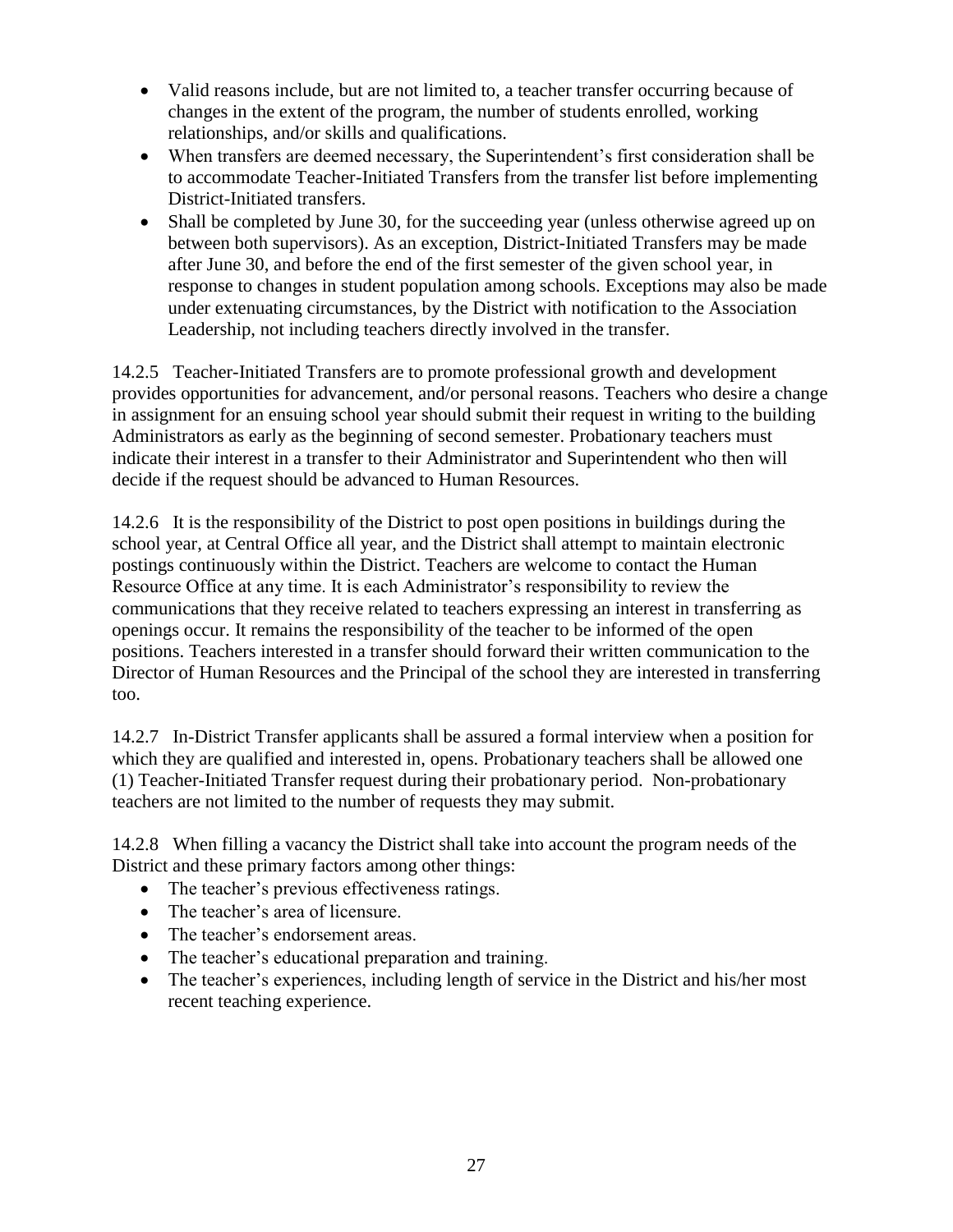# *Article XV - Leave Days*

#### <span id="page-27-1"></span><span id="page-27-0"></span>**15.1 Allocation of Annual Leave Days:**

15.1.1 Each full-time licensed teacher shall be entitled to 10 annual leave days school year. Requests shall be made to the building Principal one (1) week in advance except in cases of a last minute illness. A Principal may waive this requirement. Any unused annual leave days shall accumulate as banked annual leave.

Teachers will have the option for the first 4 unused days of his/her annual leave days to be bought back by the district at the end of the school year at the substitute teacher rate of pay. These pay outs must be elected on or before June 1st for payment on his/her June or July 15th paycheck.

Annual leave not used (or bought back) will automatically roll into banked annual leave for the following year. Banked annual leave can only be used in instances of illness.

15.1.2 Use of annual leave days shall not be restricted except by the availability of substitute teachers. With the exception of illness, annual leave days may not be taken to extend a vacation such as Thanksgiving, holiday, winter and spring break or during the first or last 10 days of student contact days. They may be used before students start or after the last student day of the year. With Director of Human Resources approval and the ability to procure substitute coverage, personal leave may be used during the last 10 days of student contact days or to extend a break if sufficient evidence is provided of a familyrelated (spouse, partner, child, parent, grandparent, cousin, niece, nephew, sibling, or parent in-laws) event such as a child's graduation. Under special or hardship situations (not including extensions of a break for a vacation or recreational activity), the teacher may apply to the Director of Human Resources for approved leave with or without pay during the first or last 10 days of school or other times preceding or following break times during the school year.

15.1.3 Annual leave accounting will be recorded based on actual time away from work.

15.1.4 There shall be no annual leave taken during conference times or during PLC collaborative time (except in the instance of illness) unless the whole day is requested as leave. Medical appointments are intended (whenever possible) to be scheduled outside these times.

#### <span id="page-27-2"></span>**15.2 Annual Leave Sick:**

15.2.1 Unused annual leave may be accumulated. Banked annual leave may not be used for travel out of state for routine medical service. Among the reasons for which-paid banked annual leave may be used are illness, injury, sickness or short-term disability related to pregnancy, doctor and dental visits, and other health purposes when such appointments can be made only during the working day. In all instances annual leave must be used prior to accessing banked annual leave.

15.2.3 Regular part-time licensed teachers shall accrue annual leave on a prorated basis.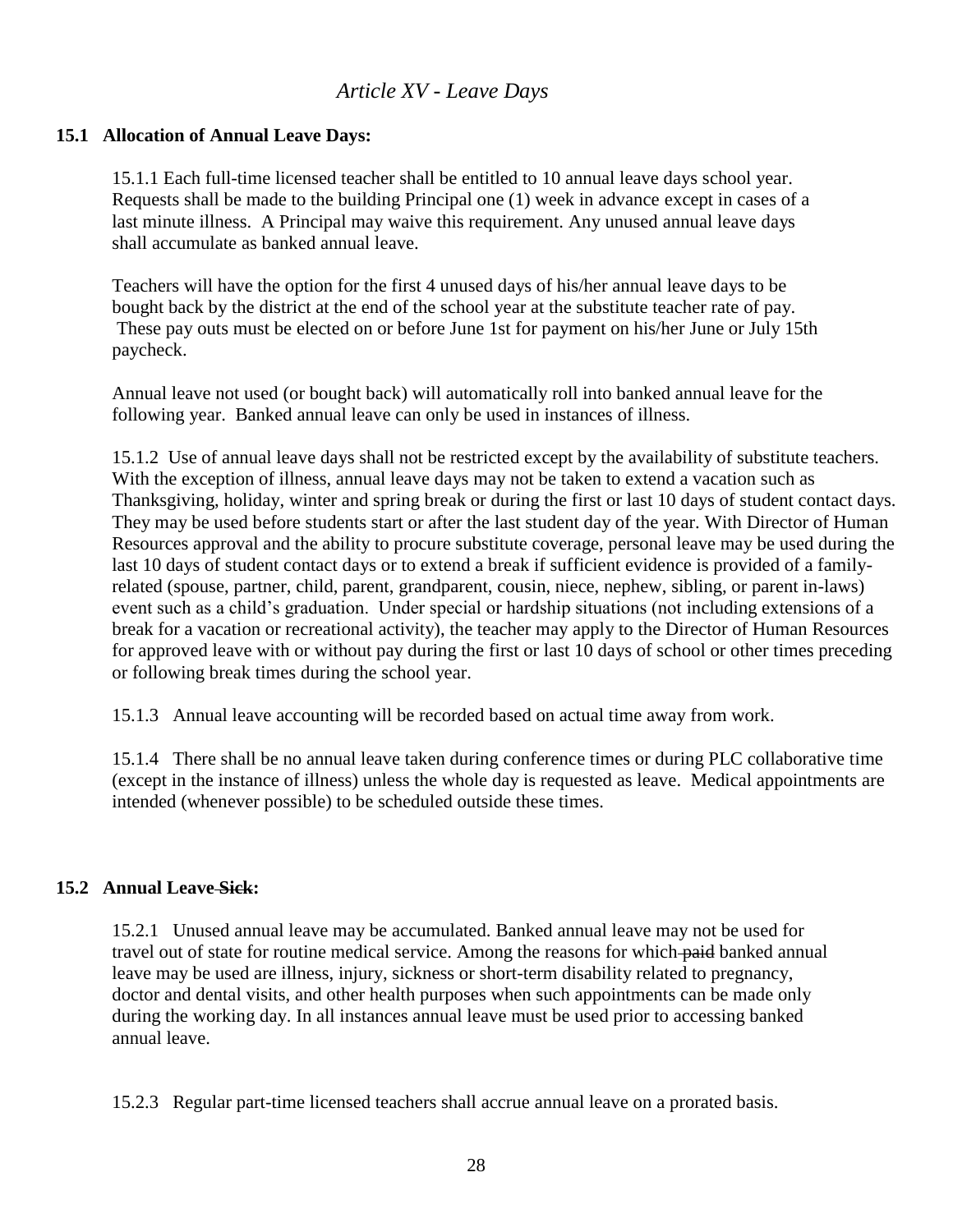15.2.4 A teacher who is unable to report for work at the beginning of the school year because of an illness or disability shall not be credited with annual leave for that year until he/she has returned to service. Upon his/her return, he/she shall be credited with an adjusted annualleave allowance that shall be used to diminish any deductions sustained for the absence.

15.2.5 While on any leave of absence permitted by Board policies, a teacher shall retain, but not accrue, additional annual leave time except as otherwise indicated.

15.2.6 Any teacher taking annual leave or banked annual leave may be required to verify the illness or injury by furnishing a medical doctor's statement or certificate. Abuse of sick leave shall be grounds for discipline and may be grounds for dismissal.

15.2.7 A teacher who is absent due to serious illness in his/her immediate family may use annual leave days or banked annual leave days.

15.2.8 A teacher who is absent due to a death in his/her immediate family or in his/her spouse's family may use annual leave days or banked annual leave days.

15.2.9 Absence due to serious illness or death in the immediate family shall not entitle the teacher to apply to the sick-leave bank for extra days.

15.2.10 For each actual work day a teacher is absent after annual leave allowances are exhausted, or because of absence other than illness, a deduction shall be made from his/her salary on a per diem basis.

15.2.11 All types of leave shall be reported to the Absence Management system prior to the start of the leave and must be approved by the employee's immediate supervisor. In instances where this does not occur, the leave may be processed as leave without pay pending extenuating circumstances are provided by the immediate supervisor and approved by the Director of Human Resources.

Absences should be reported based on actual time out of the building/department and should be reflected down to the quarter hour.

The approval of a Supervisor prior to the reporting of an absence to absence management system is required in order to authorize the employee to be out of the building or department. This approval process is monitored at the building or department and does not supersede the application of District policy.

Documentation of an absence (when required as part of policy) reported to absence management system must be received in the human resources office within 30 days of the absence in order for it to be processed as something other than leave without pay.

The entry of leave into the absence management system will serve as, the staff member's authorization/approval of the information reported and/or processed.

15.2.12 Any additional leave granted by the Board shall be without pay or other benefits unless the provisions of the Family and Medical Leave Act require an exception.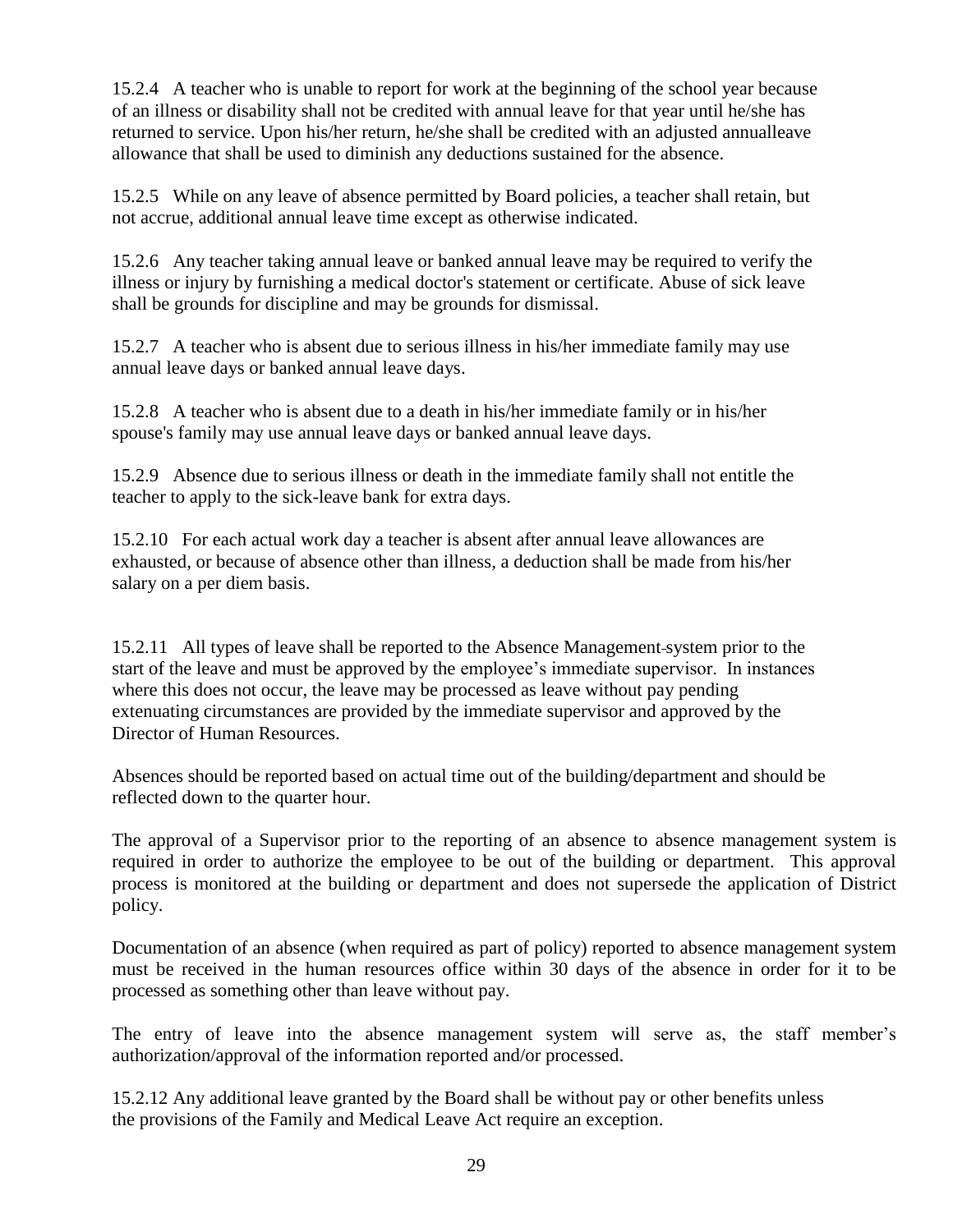15.2.13 Certificated employees who leave the District after at least five full year of service shall be compensated for unused annual leave days up to ninety (90) days at a rate depending on their years of service to the District, according to the following schedule:

| Completed Years of Service | Unused Days Paid At \$66 Per Day* |
|----------------------------|-----------------------------------|
| $5 - 8$                    | \$33.00 Per Day                   |
| $9-12$                     | \$49.50 Per Day                   |
| $13+$                      | \$66.00 Per Day                   |

 15.2.14 For those employees with 90 days of accumulated annual leave as of July 1, 2005, annual leave days accumulated over the amount of ninety (90) shall be banked separately and paid at a rate of sixtysix dollars (\$66.00) per day upon voluntary resignation or retirement.

#### <span id="page-29-0"></span>**15.3 Sick Leave Bank:**

15.3.1 A sick-leave bank will be available to teachers who have extended serious illnesses or injuries. All teachers shall contribute two (2) days of current annual leave benefits to the bank at the initial date of appointment. The bank may accrue an unlimited amount of days. The following conditions and all current legal requirements will govern the granting of sick-leave days from the bank:

- Bank days may not be granted until a teacher has used all individual sick and personal days.
- Not more than 60 work days may be used by one person in one school year.
- Not more than 60 work days may be used by one person for the same injury or illness.

15.3.2 Because bank days are to be used only for serious illness or injury, medical evidence of such illness or injury will be required.

15.3.3 The first two (2) days beyond the teacher's own individual annual sick leave must be taken as a day of leave without pay. Additionally, annual leave and banked annual leave must be exhausted prior to days from the sick leave bank being awarded.

15.3.4 Bank days may be used only as approved by a three-member licensed teachers' committee appointed by the Superintendent. The committee will include an SCEA teacher representative appointed by the President. The committee may be either an ad hoc or a standing committee. This committee will review medical documentation. The committee may submit the documentation to a local qualified physician for determination of the seriousness of the case and its interference with the ability of the teacher to perform his/her duties. The committee can require the teacher to submit to an examination by a qualified physician at the District's expense.

#### **15.4** N/A

#### <span id="page-29-1"></span>**15.5 Professional Leave:**

15.5.1 Each full-time licensed teacher shall be entitled to one Professional Leave Day at the rate of one (1) day per school year. Such leaves shall be cleared by the principal and/or the Superintendent at least one (1) week in advance. A Principal may waive this requirement. The Professional Day cannot be taken to extend a vacation as stated above.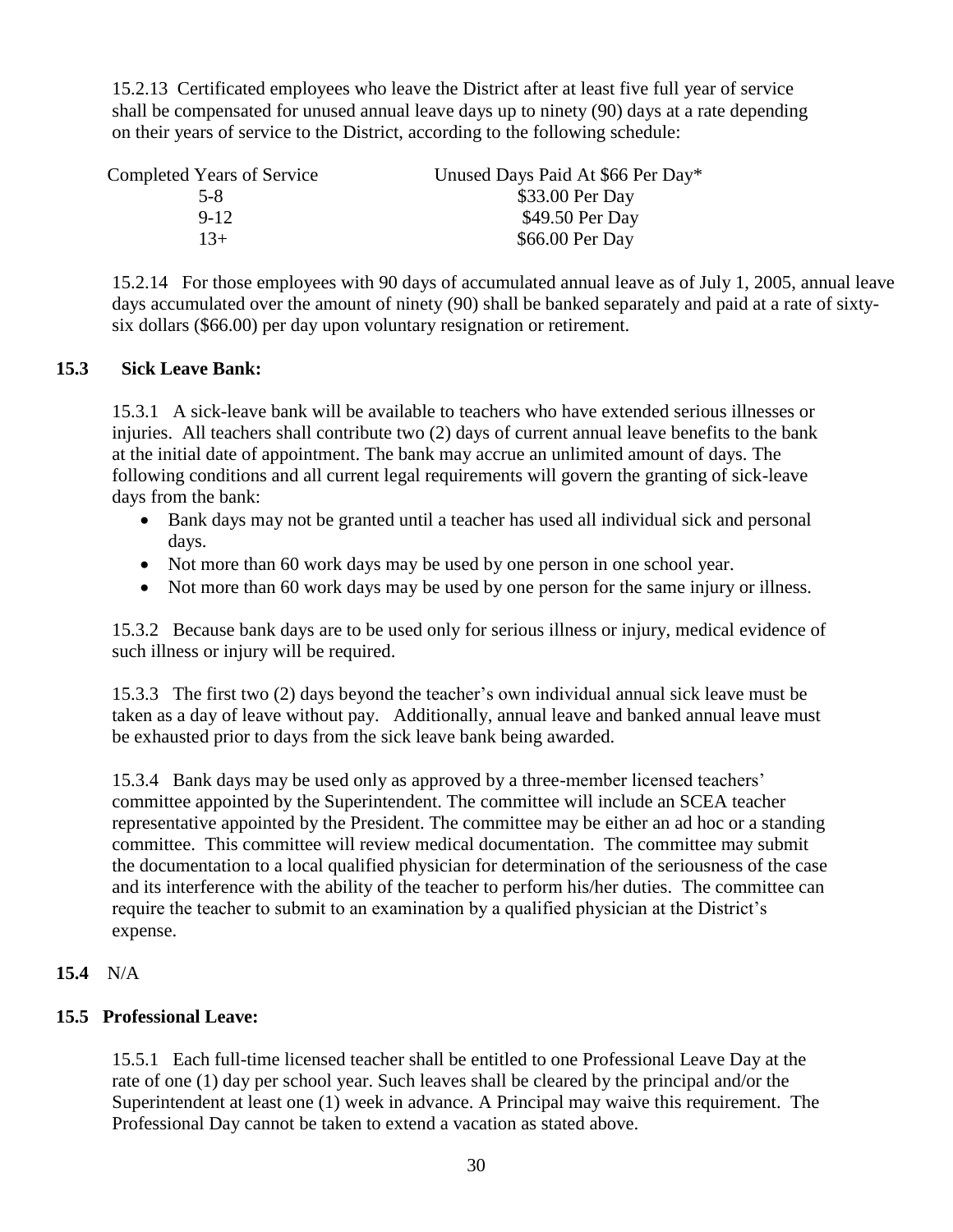#### <span id="page-30-0"></span>**15.6 Pregnancy Disability Leave:**

15.6.1 It is the intent of Summit School District to allow teachers to utilize up to 12 weeks of earned person**al** and/or sick leave for the purposes of FMLA leave for both maternity and paternity. The conditions of this will be in compliance with current Federal Family and Medical Leave Act (FMLA) regulations.

Sick leave for disability related to pregnancy and childbirth shall be available for use to any teacher who becomes pregnant consistent with the eligibility requirements established through the Federal Family and Medical Leave Act. Such leave shall be allowed during the period of the pregnancy, if sick days are accrued and may be used during a reasonable time immediately following termination of the pregnancy, as is medically necessary to safeguard the health of the mother and/or the child.

#### 15.6.1.1 *Determination of Necessity:*

Determination of such period including the beginning, duration, and end of the period shall be made by the teacher's physician. The District may require final determination by a mutually-agreed to physician.

15.6.1.2 The District may require a doctor's certificate to confirm health concerns. However, any leave granted shall in no way affect the powers of duties of the Board including, but not limited to, the non-renewal of a contract of a probationary teacher.

15.6.1.3 Benefits: A teacher on pregnancy disability leave for medical necessity, as determined by the teacher's physician, shall receive pay, insurance, and other benefits to the same extent and on the same basis as sick leave used for other purposes.

#### <span id="page-30-1"></span>**15.7 Extended Leave of Absence:**

An extended leave of absence is a request being made for up to an entire school year. Decisions regarding extended leave requests should be made in a manner that ensures that the leave will not have a negative impact on students. Leave requests will not be granted or there may be a limit as to the duration of the leave if there is a concern that a suitable replacement cannot be employed.

Leaves granted for a full school year will include only those teachers/administrators who have gained non probationary status and have successfully completed five consecutive years as a teacher or administrator in the District.

15.7.1 Serious consideration will be given to requests for extended leaves for the following reasons*.*

- Requests for an extended leave to accommodate physical or mental health needs, or leaves to accommodate pregnancy, family emergencies, parental leave, or adoption (regardless of gender).
- Requests for an extended leave to provide the opportunity to continue formal education.
- Requests for extended leaves that do not fall into one of the above categories will be considered on an individual basis based on the recommendation of the supervisor(s).

The teacher/administrator making a request for an extended leave shall state in writing which of the above reason(s) apply. Requests for an extended leave to seek other employment or to enter into a contractual relationship with another district will not be granted. The teacher may however, be permitted to substitute in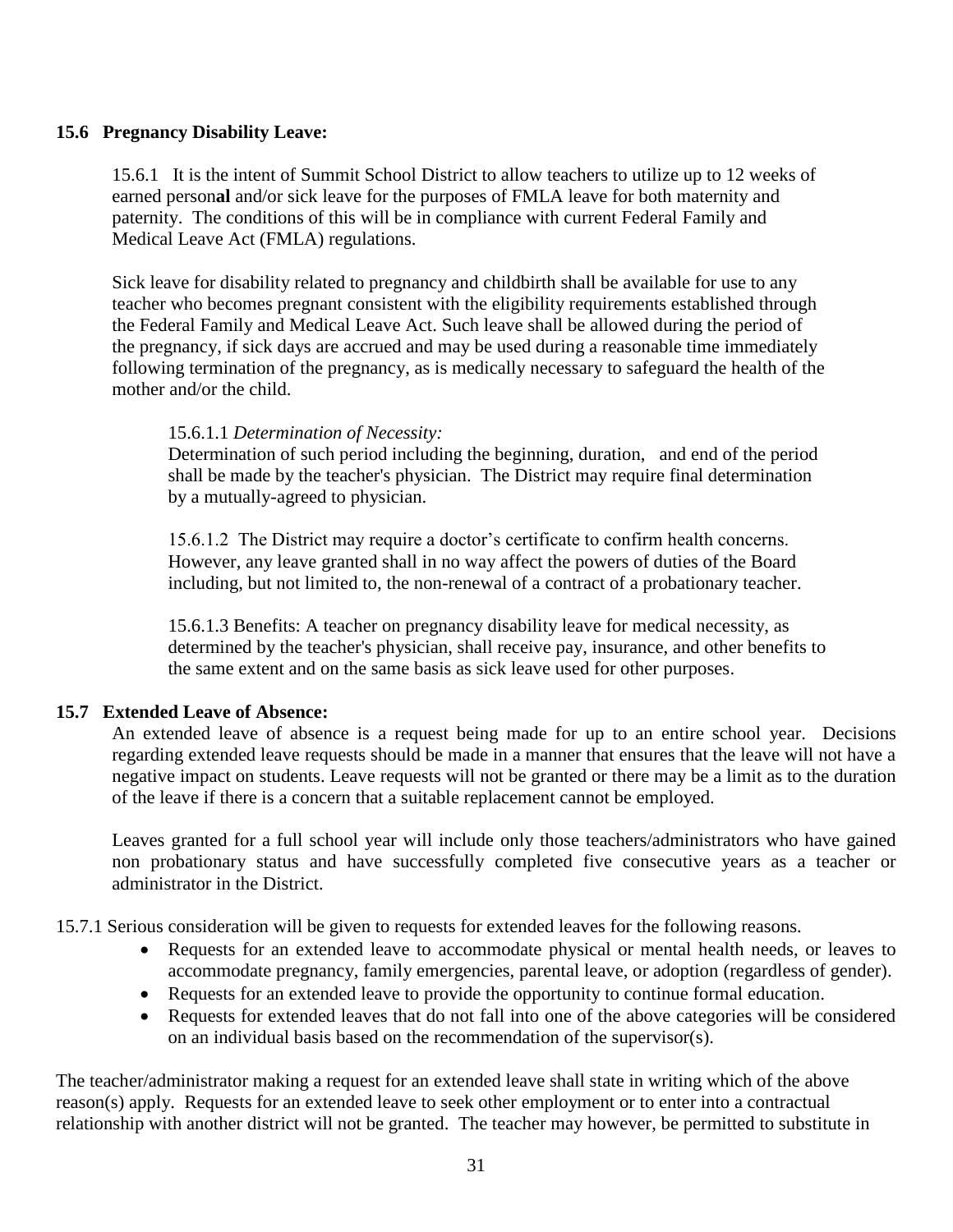the School District at the district-approved substitute rate of pay with the approval of Director of Human Resources. If the district confirms that an employee on extended leave from the district is employed elsewhere or that the reason for the request for leave changed during the course of the leave, without the approval of the Director of Human Resources, that unauthorized employment and/or change may be grounds for termination based on the individual circumstances of each case. Requests from teachers on an extended leave of absence will be considered on an individual basis.

15.7.2 Requests for Extended Leave:

- Requests for extended leave must be in writing and must have the approval of the Director of Human Resources who shall consult with the staff member's supervisor(s) prior to formalizing a recommendation to forward to the Board of Education.
- Staff members who are requesting a leave of absence for a full school year should make their request by March 15 during the school year proceeding the year in which the leave is desired.
- Leaves of absence that are requested for a full school year will be granted for only one (1) school year in length. The status of all leave requests will be determined by April 1<sup>st</sup>. Additional years may be granted in documented situations where a staff member has an immediate family (as defined by the Federal FMLA Act) that is gravely ill.
- Requests for extended leave of absences will not be granted or there may be a limit as to the duration of the leave if there is a concern that a suitable replacement cannot be employed.
- Extended leaves of absences, unless filled with a transfer, will, when possible, be filled by a replacement that is given an interim contract.

# 15.7.3 Extended Leave of Absence Granted

- Extended leaves of absence are granted without salary, benefits or other district benefits for the duration of their leave. Those granted extended leaves may choose to pay the premiums necessary to remain in the district health and dental insurance program through COBRA. Payments for continuation of these benefits must be received by the Human Resources Office on or before the first of each month. Please note that employees utilizing COBRA may do so for up to 18 months.
- Employees returning to the District after an extended leave may return to the same position upon their return or they may be reassigned the most comparable job available in the building they left for which (s)he is qualified unless Policy GCQA/GCQB *(Instructional Staff Reduction in Force)*  applies. If returning to the building (s)he left is not an option from the building perspective, (s)he will be placed elsewhere in the District in a position in which s/he is considered highly qualified consistent with Colorado's definition of a highly qualified teacher.
- If the date of return from an extended leave is the beginning of a school year, the assignment shall be assured provided the staff member notifies both their supervisor and the Director of Human Resource on or before March 15 of the preceding year of his/her intention to return. Extended leaves will be filled, when possible, with a replacement that is offered an interim contract.
- Staff members who are approved for an extended leave of absence for the entire school year will not receive credit for a year of experience on the salary schedule upon their return unless that person's leave consists of a concentrated year of documented comparable teaching experience that had prior approval by the Director of Human Resources.
- Staff members who are approved for an extended leave for less than a year will receive a year towards non probationary status only if they were scheduled for a minimum of 20 hours per week for at least the last 120 days of the school year consistent with State Statute.
- Salary increments will be granted only if the period of the leave in a given school year is less than 90 calendar days.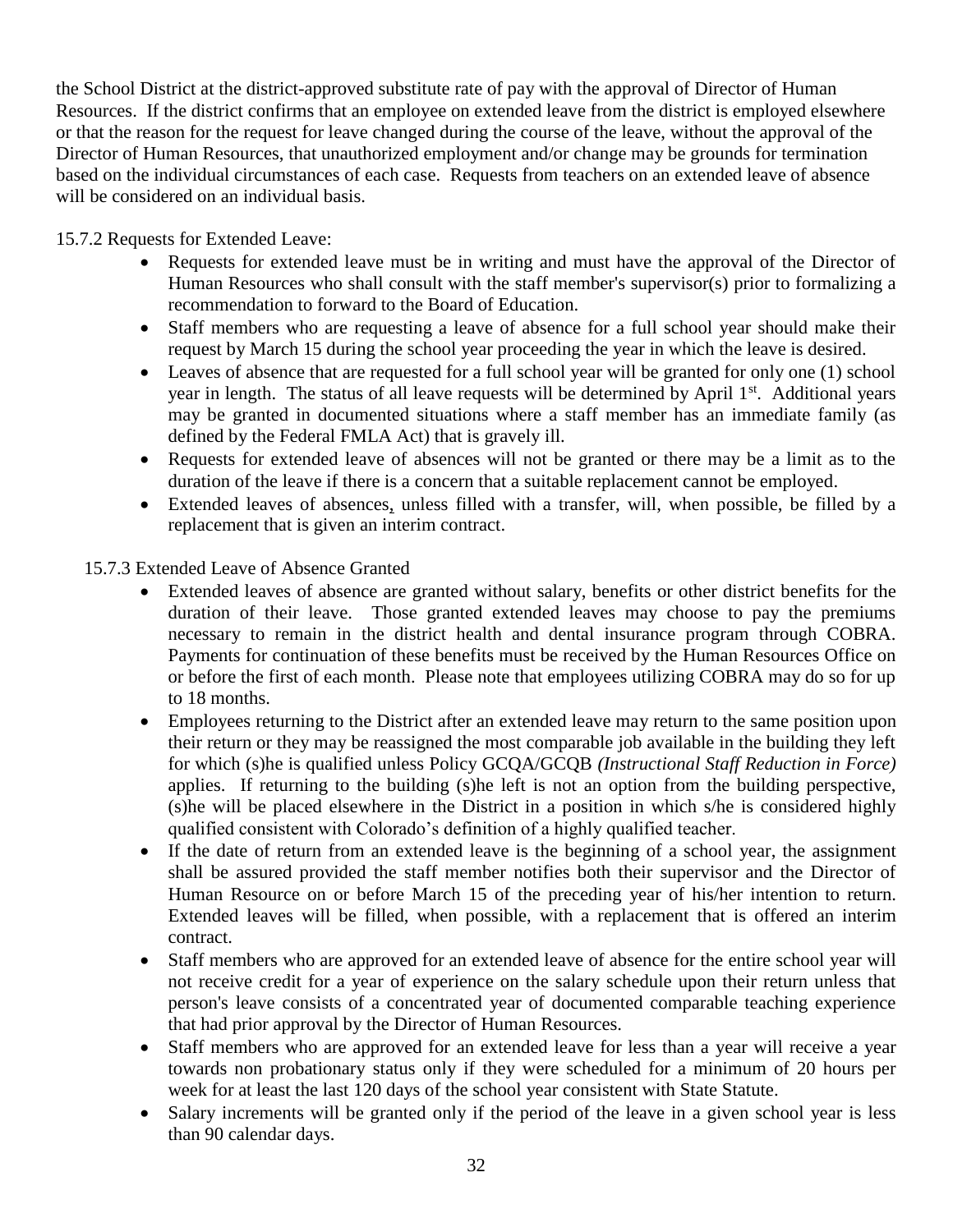• Those granted leaves will retain their accumulated sick leave, but will not be awarded additional sick leave during the term of the extended leave.

15.7.4 Returned from an Extended Leave

- Failure to notify his/her supervisor and the Director of Human Resources of his/her intent to return for the following school year by March  $15<sup>th</sup>$  may be processed as a voluntary separation of employment.
- Prior to returning from an extended leave of absence that was granted due to health reasons, the Director of Human Resources may require the staff member to present a statement from a physician that he/she is physically and/or mentally able to resume the normal duties required of his/her assignment. If requested, confirmation of the physician's statement by another physician selected by the Director of Human Resources may be required at the expense of the District.
- Should an employee be granted an extended leave of absence and they decide not to return (and thus separating employment) to the District the following year, s/he will be granted an interview for positions in which they are qualified for during the following years hiring season.
- Upon being re hired (after a separation from employment resulting in not returning from an extended leave of absence), s/he will be placed on the licensed salary schedule as a newly hired staff member with the exception of being placed in the lane in which s/he was placed at the time of the separation.

15.7.5 Summit School District believes that an international teaching experience can afford an effective opportunity for professional growth. When spending a period of time in another significantly different educational system, it is possible to acquire new perceptions, experiences, and skills that will allow a teacher to function more effectively in the Summit School District. The cultural experiences that can be acquired through international teaching experiences are valuable and can provide a teacher with a broader and more in-depth perception of the world and of teaching as well as a greater sense and appreciation of cultural differences.

A leave for the purpose of an international teaching experience is interpreted as a leave from active duty (a licensed, contracted position) with Summit School District granted for professional development and improvement and may be granted by the Board of Education upon the recommendation of the superintendent.

A leave for the purpose of an international teaching experience is a request being made for either one or two entire school years as specified at the time of application. Decisions regarding the approval of this type of leave should be made in a manner that ensures that it will not have a negative impact on students.

Requests for leave to participate in an international teaching experience will be limited to three approvals per year and will be approved only in situations where a suitable replacement can be employed.

# **REGULATIONS:**

- 1. The approval of an international teaching experience is restricted to teachers who meet the following criteria:
	- Will have earned non-probationary status prior to the time of their international experience and
	- Have successfully completed five consecutive years as a teacher or administrator in the District.
	- Has received a minimum overall, earned evaluation rating of Proficient in the previous two consecutive years.
- 2. The Board of Education will be responsible for the final approval related to international teaching requests and will be based upon the request of the teacher and the recommendation of the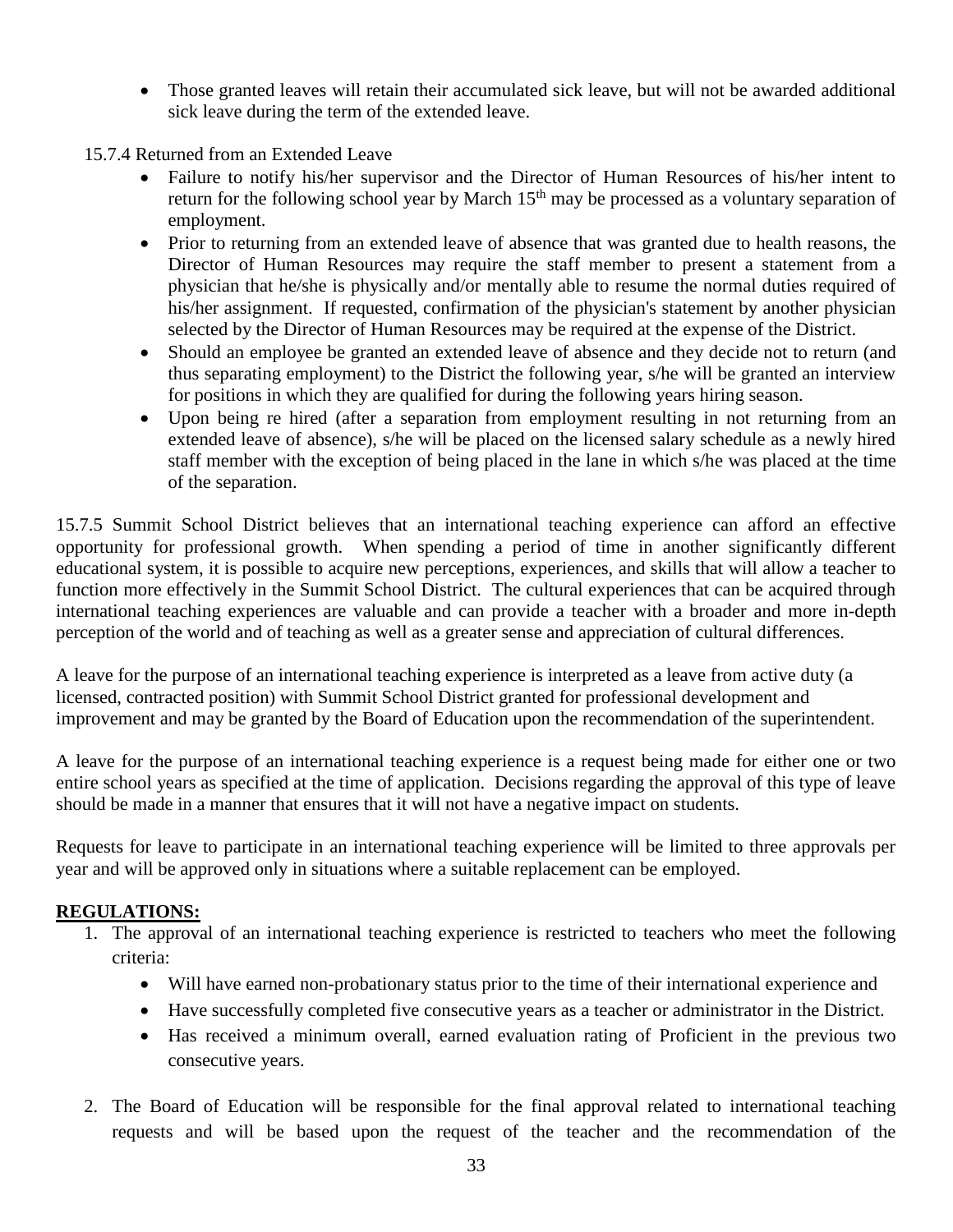Superintendent and/or his/her designee.

- 3. All requests for an international teaching experience leave shall include the following:
	- Details related to the anticipated benefits of the experience for students in the classroom.
	- A proposal reflecting how the experience will be shared with and provide his/her colleagues with professional development benefits.
- 4. Approval for an international teaching experience will only be approved in the event it is determined that a suitable replacement can be found.
- 5. The expectation of the District is that the teacher agree to return to employment with Summit School District for a minimum of three full years and will share his/her experiences through professional development opportunities that are mutually agreed upon between the teacher and his/her principal prior to the approval of the leave.
- 6. Requests for leave to participate in an International Teaching Experience are granted without salary, benefits or other district benefits for the duration of their leave. Those granted this type of leave may choose to pay the premiums necessary to remain in the district health and dental insurance program through COBRA. Payments for continuation of these benefits must be received by the Human Resources Office on or before the first of each month. Please note that employees utilizing COBRA may do so for up to 18 months.

Requests for leave to participate in an International Teaching Experience

- 1. Must be received on or before April  $1<sup>st</sup>$  in writing and must have the approval of the Superintendent or his/her designee who shall consult with the staff member's supervisor(s) prior to formalizing a recommendation to forward to the Board of Education.
- 2. Will, when possible, be filled by a replacement that is given an interim contract.

Returning from an International Teaching Experience

- 1. Failure to notify his/her supervisor and the Director of Human Resources of his/her intent to return for the following school year by March  $15<sup>th</sup>$  may be processed as a voluntary separation of employment.
- 2. Upon return, will be placed on the licensed salary schedule at the same point in which s/he was placed prior to their approved leave with any additional years of experience obtained from an accredited institution being applied to his/her placement.
- 3. Employees returning to the District after a leave to participate in an international teaching experience may return to the same position upon their return or they may be reassigned to another position for which (s)he is qualified unless Policy GCQA/GCQB *(Instructional Staff Reduction in Force)* applies. If returning to the building (s)he left is not an option from the building and/or administrative perspective, (s)he will be placed elsewhere in the District in a position in which s/he is considered highly qualified consistent with Colorado's definition of a highly qualified teacher.
- 4. Salary increments will be granted only if the period of the leave in a given school year is more than 90 calendar days.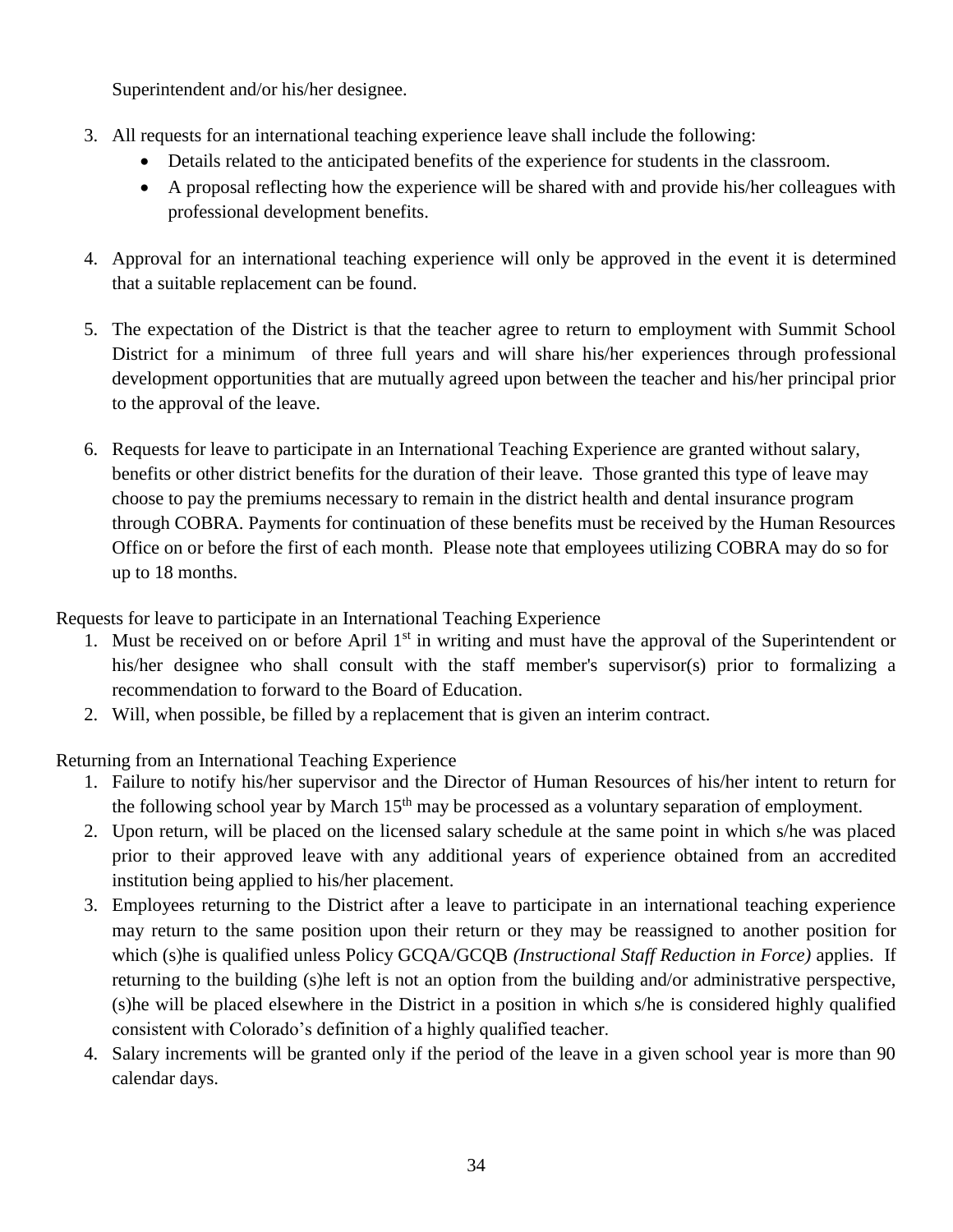Those granted leaves will retain their accumulated sick leave, but will not be awarded additional sick leave during the term of the extended leave.

# <span id="page-34-0"></span>**15.8 Civic Duty Leave:**

15.8.1 Leave with pay will be granted to any teacher to fulfill his/her civic duty including, but not limited to.

- Being summoned for jury duty and required to be present at the courthouse for such jury duty.
- Subpoenaed as a witness to appear at a legal proceeding in connection with the teacher's performance of duties as a teacher of the District.
- Subpoenaed to appear as a witness at a legal proceeding that the teacher is not a litigate.

15.8.2 The teacher's leave is limited to the time necessary to discharge his/her legal obligations to attend the trial and reasonable travel time.

15.8.3 If a teacher is on paid civic-duty leave, any jury or witness fees received must be tendered to the District.

# <span id="page-34-1"></span>**15.9 Military Leave:**

15.9.1 Shall be consistent with the Federal Family and Medical Leave Act related to Military Service.

# <span id="page-34-2"></span>**15.11 Sabbatical Leave:**

15.11.1 In order to provide opportunities for professional improvement, candidacy for sabbatical leave shall be available to teachers for the purpose of permitted study, travel, or growth that will benefit the schools and the students of the District. Sabbatical leave will also be based on available yearly funding.

15.11.2 The intent of a sabbatical leave, in and of itself, is not for the purpose to begin and complete a master's degree program.

15.11.3 *Eligibility to Apply for Consideration:*

15.11.3.1 Applicants must have seven (7) consecutive years of teaching service in the Summit School District.

15.11.3.2 Applicants must not have received a sabbatical leave during the five (5) years immediately preceding any application.

15.11.3.3 Applicants are required to have completed a minimum of three (3) educational growth steps prior to application for a sabbatical.

15.11.4 A written application shall be made to the screening committee for sabbatical leave. The application shall include...

• Plans for the use of the sabbatical leave,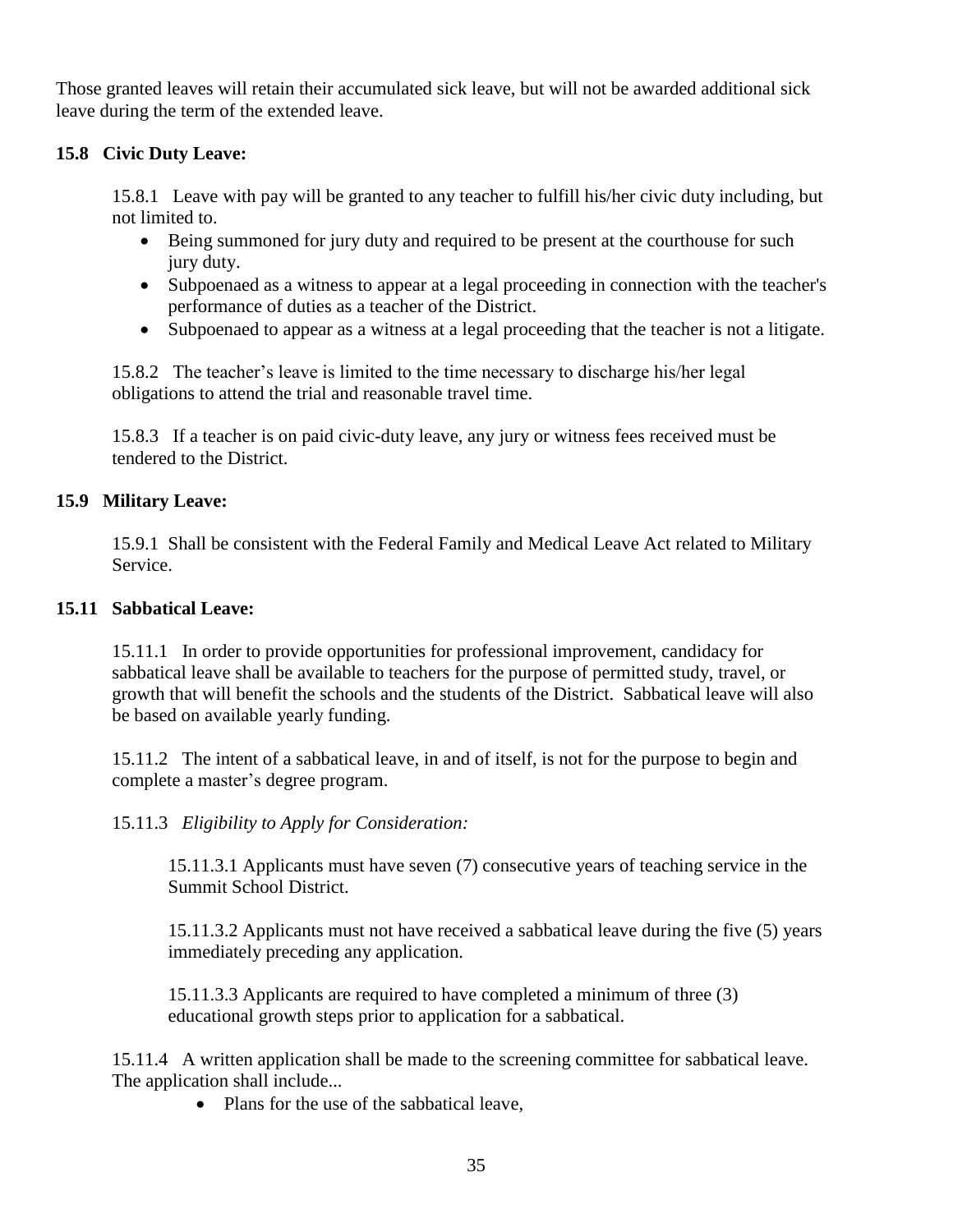- An explanation of the plan's potential for increasing the applicant's professional competency,
- An explanation of how the leave will benefit the District,
- Length of service to the District,
- The capacities of service,
- Contributions to the District during time of employment,
- Summaries of other job experience and educational work,
- Delineation of the merits of the sabbatical application.

# 15.11.5 *Screening:*

15.11.5.1 The screening committee for sabbatical leave shall consist of an administrator appointed by the Superintendent; three (3) teachers, one from each level: elementary, middle, and high, appointed by the Summit County Education Association President; and a Board of Education member. The screening committee will consider...

- Assured eligibility of the applicant,
- The proposed leave's potential for contributing to the applicant's professional growth,
- Benefit to the School District,
- Applicant's professional contributions to the District and personal growth as a professional educator.
- Availability of a qualified substitute teacher for the position.

15.11.5.2 The Screening Committee will prepare a priority listing of eligible candidates and will recommend names for sabbatical leave appointments, based on the overall merit of the applicants, to the Superintendent, who will forward the recommendations with comment to the Board of Education.

15.11.6 With written request, a sabbatical applicant, not selected, will be given written reasons for non-selection by the committee or the Superintendent.

# 15.11.7 *Time Line:*

- Applications must be filed with the office of the Superintendent between January 1 and 4:00 p.m. February 1 for either a full-year or one-semester sabbatical request.
- The screening committee will review and make recommendations to the Superintendent by February 28 or sooner.
- The Superintendent will make recommendations to the Board of Education at the first business board meeting of March.
- The Board will make the final selection by the end of the last Board meeting of March.
- Applicants will be notified before the Friday following the final decision of the Board.

15.11.8 Either the committee, the Superintendent, or the Board many request an interview with the applicant(s) prior to the decision.

15.11.9 Teachers on Sabbatical Leave will receive compensation and participate in benefits accordingly: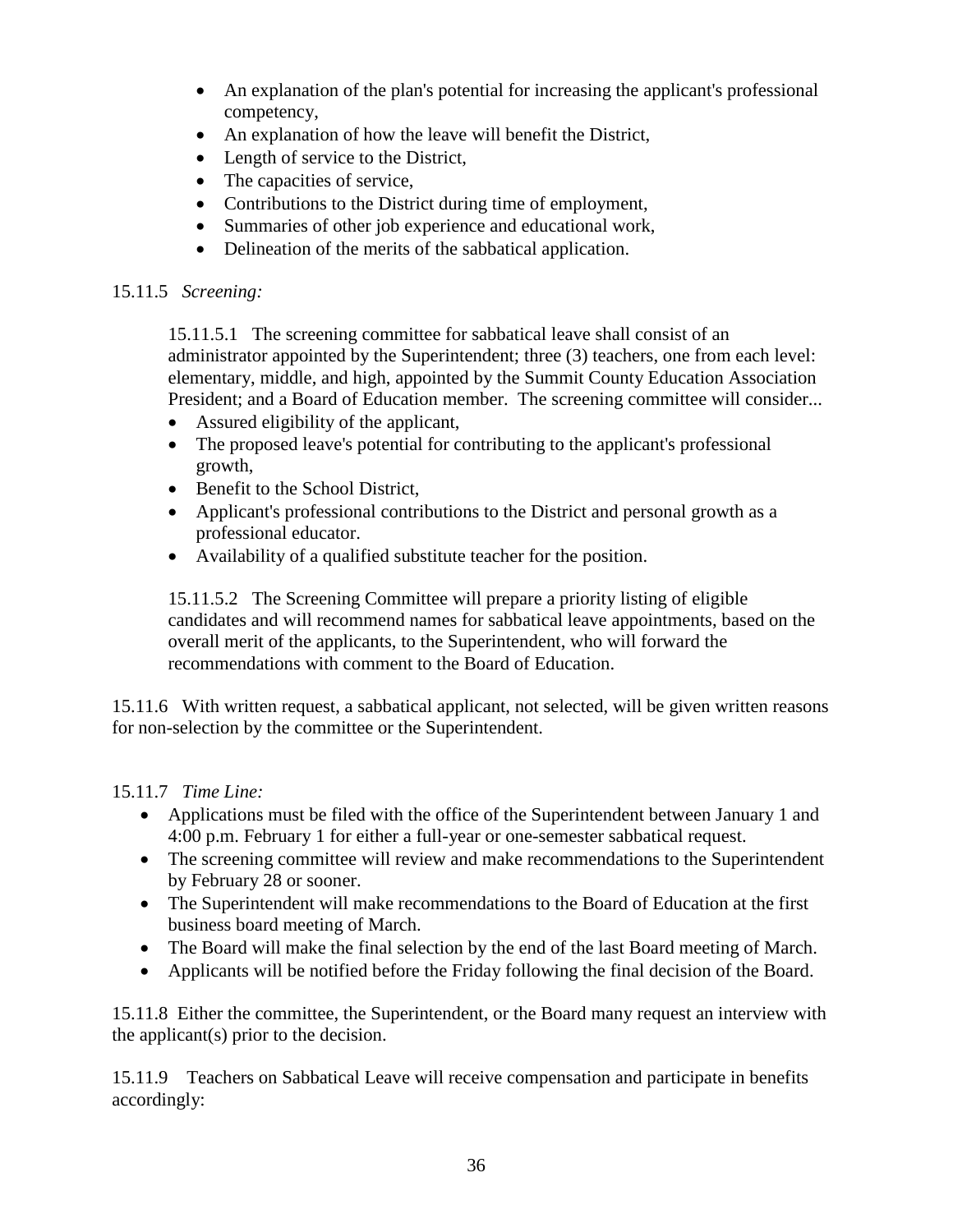- Annual salary will be at half salary, excluding pay for any additional duties or assignments such as coaching, departmental heads, or any other for the period chosen.
- The teacher may continue with the District's health-care program by paying half the premium while on sabbatical leave (deducted from the monthly pay). The District will pay the other half.
- Accumulated sick leave shall be retained.
- Paychecks will be mailed on the regular pay days to that address provided by the teacher.
- Only those benefits listed herein apply to sabbatical leave grantees.
- All salary scale increments and/or pay raises will be awarded to the applicant upon their return to the District.
- The applicant must return to the District for no less than two (2) years after the Sabbatical, or must reimburse the District for the compensation received during the sabbatical proportionately to the length of the return to service.

#### 15.11.10 *Administrative Provisions:*

15.11.10.1 Up to one FTE sabbatical per year at half pay will be considered if funding is available.

15.11.10.2 A teacher returning from a paid sabbatical leave, not exceeding one academic year, will be returned to his/her former or comparable position at the same school.

15.11.10.3 A teacher on sabbatical leave may not deviate from his/her approved plan except upon written request to the Superintendent and written permission granted by him/her.

15.11.11 During the period from the last day of teaching service prior to the sabbatical to the return of teaching service with the District, the teacher on sabbatical may accrue a up to nine (9) quarter hours of university credit to be applied to the salary schedule.

15.11.12 Upon return from sabbatical leave, the teacher shall submit a report acceptable to the Superintendent verifying that the program was completed as approved. The type of report will be provided to the teacher in writing prior to departure on sabbatical leave.

15.11.13 Failure to complete the program or to submit the report shall require the teacher to return the sabbatical leave compensation paid to him/her to the District. The District may deduct that compensation from the teacher's pay at the per monthly rate it was paid, or at a lesser rate acceptable to the Board.

15.11.14 An interruption in the program for sabbatical leave because of serious accident or illness will not be considered a failure to fulfill the conditions on which the sabbatical leave was granted, nor will such interruption affect the amount of compensation to be paid the teacher under the terms of the leave agreement, provided that the Superintendent has been promptly notified of such accident or illness. In such a case, the teacher shall return to work as soon as he/she is able to during the period of the sabbatical.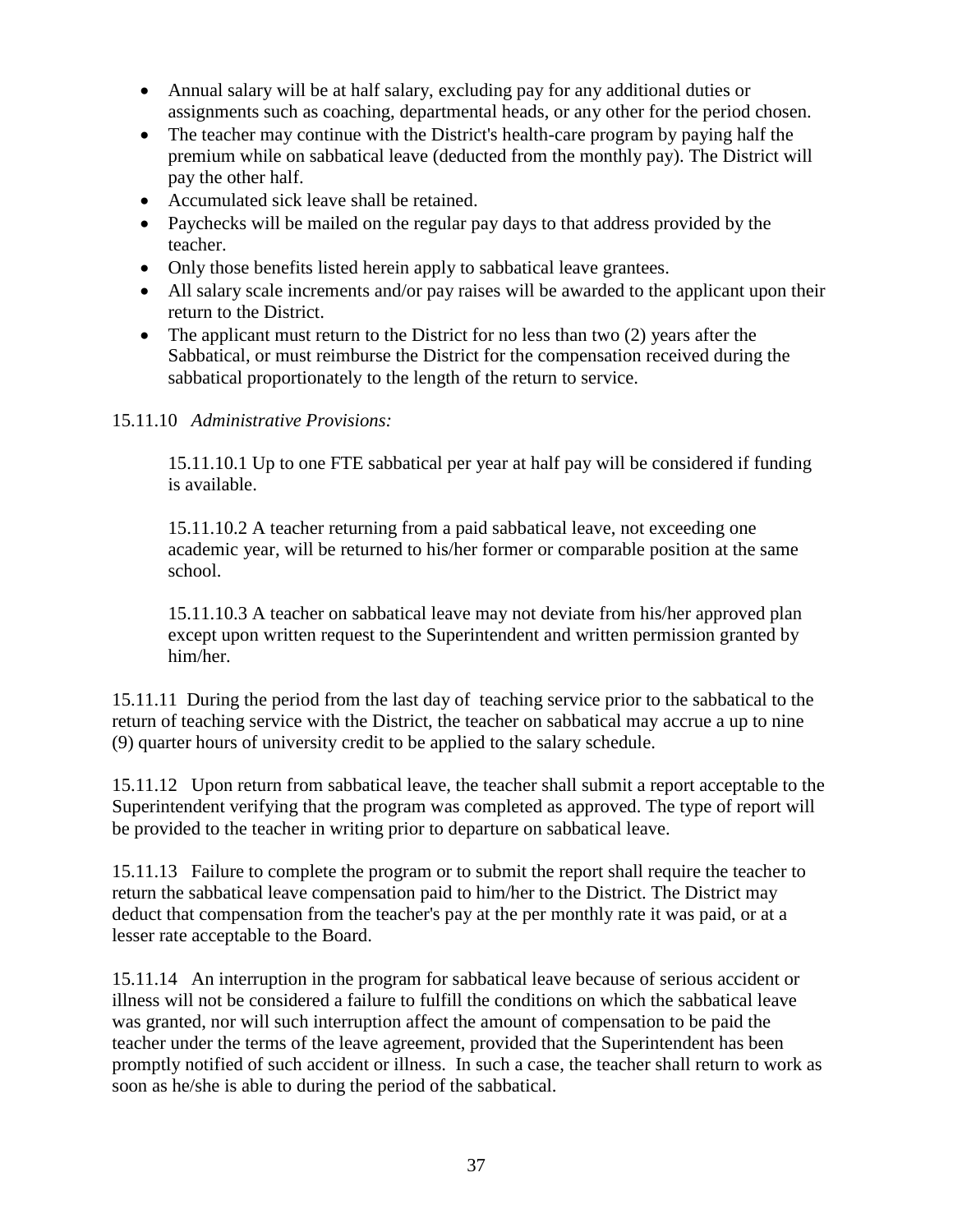15.11.15 Under extenuating circumstance, the Superintendent may require, and the teacher shall promptly furnish, such additional reports as the Superintendent deems necessary or reasonable to determine that the teacher is fulfilling both the agreement and all the requirements of the leave. In the event that the teacher is not fulfilling the agreement, or is dilatory in any respect, all future payments may cease and the Board may demand that all sabbatical pay received be returned.

# *Article XVI - Salary Schedule*

#### <span id="page-37-1"></span><span id="page-37-0"></span>**16.1 Monthly Pay:**

Teachers shall be paid on a monthly basis (September 15 through August  $15<sup>th</sup>$  for staff members hired for the full school year). The monthly salary will be equal to one-twelfth (1/12) the teacher's annual salary, as determined by his/her placement on the salary schedule.

#### <span id="page-37-2"></span>**16.2 Pay Date:**

The date of pay for each month will be the fifteenth.

#### <span id="page-37-3"></span>**16.3 Experience Pay:**

The term "experience pay" includes one (1) increment step for each year of validated teaching experience in public schools or accredited private schools and professional educational experience approved by the Superintendent. Teachers new to the District will be given one (1) step for each year of teaching experience outside the District, to a maximum of 15 years.

#### <span id="page-37-4"></span>**16.4 Horizontal Movement on Salary Schedule:**

16.5.1 Horizontal Movement on the salary schedule can be completed by successful completion of 12 semester hours as documented on a salary advancement plan. For additional details related to Horizontal Movement, please reference the "Lane Advancement Plan" effective September 1, 2012.

#### **16.5. Lane Advancement Plan**

- Teachers will be able to increase their salary through a new professional development plan called the "Lane Advancement Plan"(Attached).
- Once salary schedule placement has occurred, 12 additional semester hours will be required to move to the next lane.
- A record of accumulated hours will need to be maintained by licensed staff to be used for the next lane advancement.
- Completion of lane advancement can be submitted anytime of the year. If documentation and submittal are completed by the first of the month, payment can begin on the  $15<sup>th</sup>$  of the same month. Pay will not be adjusted retroactively.
- District approved contact hours and college credit can both be applied to the Lane Advancement Plan with administrator approval.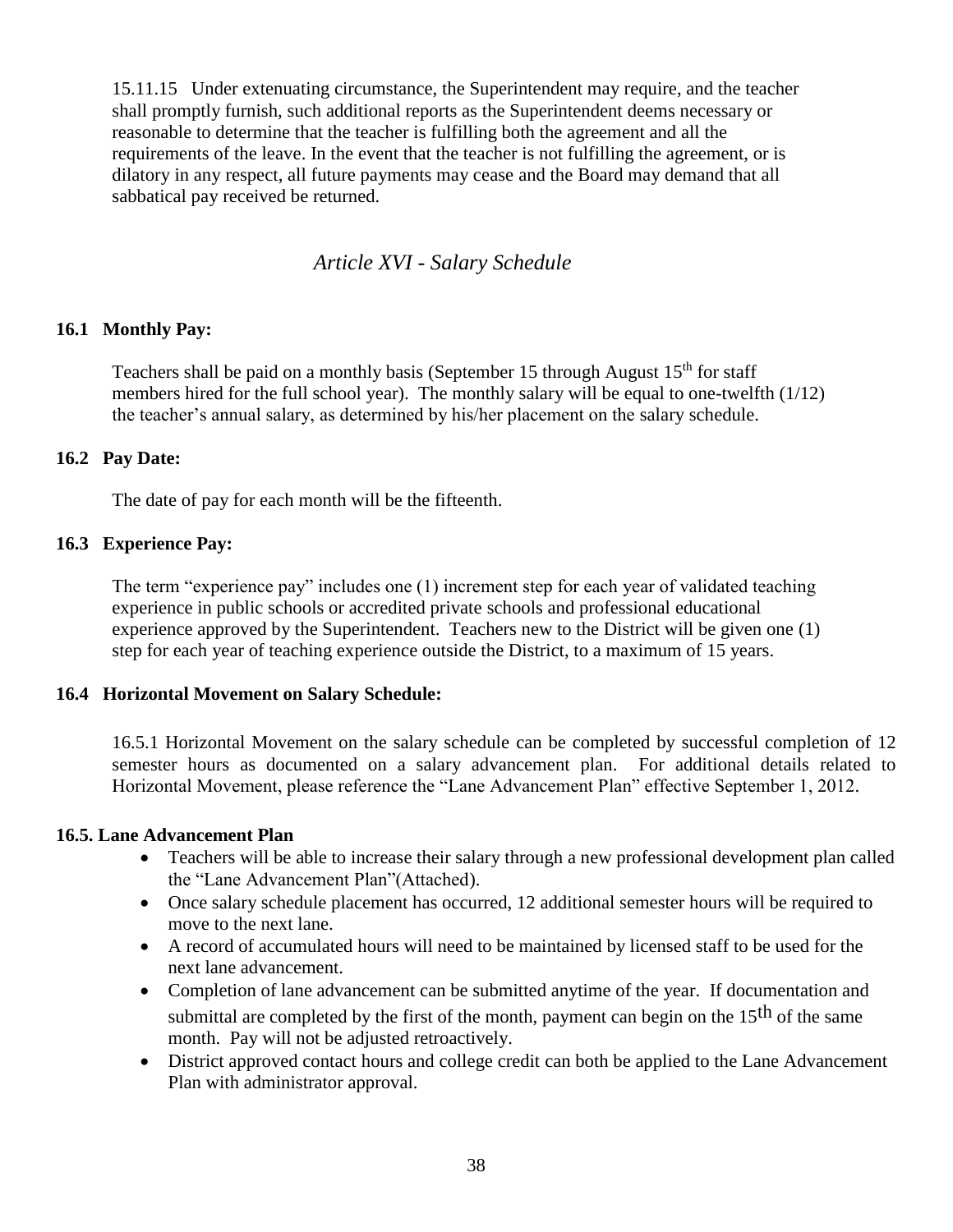#### <span id="page-38-1"></span><span id="page-38-0"></span>**17.1 Clause for the allowance of memorandums of understanding:**

17.1.1 The parties acknowledge that the terms and conditions of employment set forth in this contract are intended to be the full and complete agreement between the parties for the duration of this contract. The parties further acknowledge, however, that, in the event either of the parties concludes that the provisions set forth herein inadequately or inappropriately address terms and conditions of employment or new circumstances give rise to the need for new contract language, the following process shall be followed:

- The party seeking a change or addition to the contract shall notify the other party at or prior to the next scheduled meeting of the Contract Maintenance and Language Team.
- In the event the party not seeking the change does not wish to consider a proposed change/addition, said party may refuse to negotiate over the change/addition, in which case no change/addition shall be made to the contract.
- In the event the parties agree to negotiate over the proposed change/addition and are able to reach tentative agreement regarding the proposal, the parties shall reduce the tentative agreement to writing and shall submit the tentative agreement to their respective constituents, consistent with each party's established practices and procedures.
- In the event the parties agree to negotiate over the proposed change/addition but are unable to reach tentative agreement regarding the proposal, no change/addition shall be made to the contract.

# *Article XVIII – Duration of Contract*

<span id="page-38-2"></span>18.1 The terms of this contract shall be in full force and effect from September 1, 2017 through and including August 31, 2020. It is also understood that only salary and insurance shall re-open for years, 2018 and 2019. The Master Contract, other than salary and insurance, shall not open for negotiations again until the 2020 negotiations. It is understood by both the District and Summit Education Association that negotiations shall be held with Interest Based Strategy facilitators if either side requests facilitation.

# *Article XIX – Signature Page*

<span id="page-38-3"></span>IN WITNESS WHEREOF the parties have caused their corporate names to be hereunto subscribed by their respective Presidents and attested by their respective representatives. The details contained in the contract are effective as of the 1<sup>st</sup> day of September, 201 as approved on this  $27<sup>th</sup>$  day of August, 2017.

# ASSOCIATION

SUMMIT COUNTY EDUCATION SUMMIT SCHOOL DISTRICT RE-1

by:\_\_\_\_\_\_\_\_\_\_\_\_\_\_\_\_\_\_\_\_\_\_\_\_\_\_\_\_ by:\_\_\_\_\_\_\_\_\_\_\_\_\_\_\_\_\_\_\_\_\_\_\_\_\_\_\_\_\_\_\_

President, SCEA President of School Board

Last Update September 1, 2018